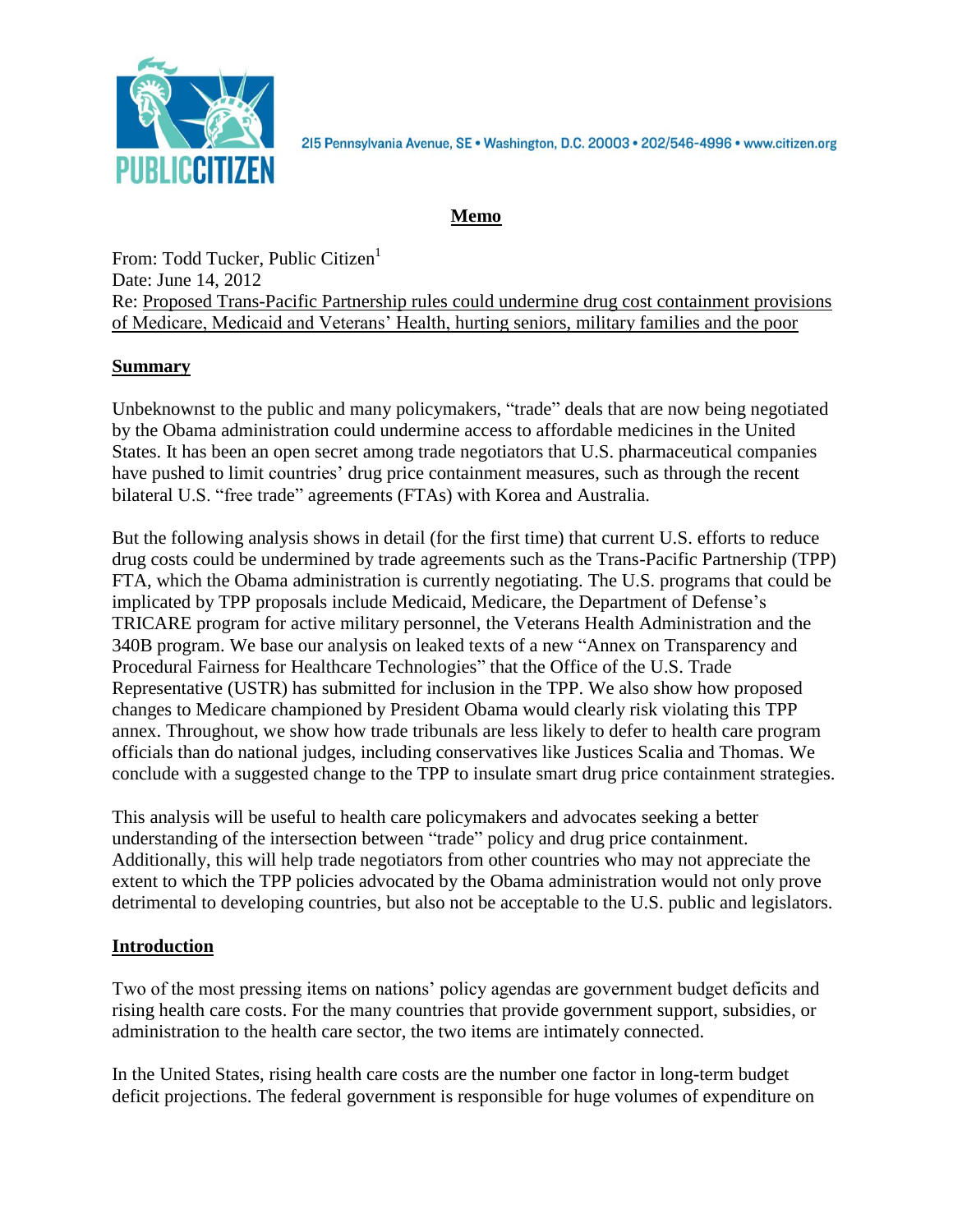health care through its medical assistance entitlement programs.<sup>2</sup> Growing pharmaceutical costs, in turn, are one of the most important reasons for exploding health care costs. According to the Government Accountability Office (GAO), drug prices increased 70 percent faster than prices for other health care goods and services over 2006-2010.<sup>3</sup>

In an economically rational world, the large size (and attendant negotiating leverage) of the federal government would be marshaled to aggressively lower pharmaceutical costs through direct negotiations with pharmaceutical companies in government-established health programs. Instead, current U.S. practices go in almost the opposite direction. Our government aggressively intervenes in markets to establish monopoly patent protection (which raises pharmaceutical costs), while restraining its own potentially beneficial negotiating role in bargaining down these prices.

Unsurprisingly, the burgeoning drug price-driven, long-term deficit has produced calls from diverse corners to reform how the government navigates drug prices. Various U.S. states give explicit preference for lower-cost drugs. Bills pending before Congress would empower the federal government to leverage its purchasing power to get lower drug prices for Medicare. Even as a presidential candidate in 2008, President Obama said that he supports allowing the government to directly negotiate with drug companies to keep prices low for Medicare. Such a proposal is still on President Obama's agenda to lower the federal budget deficit.

But the Office of the U.S. Trade Representative is set to undermine the administration's own domestic health care cost initiatives through the TPP. The TPP is being negotiated in secret with government officials and corporate executives from Australia, Brunei, Chile, Malaysia, New Zealand, Peru, Singapore, Vietnam and the United States. The draft negotiating documents are hidden from the public, though over 600 corporate executives have access to the documents and the negotiations themselves. $4$ 

Drafts of a few sections of the TPP text have leaked to the public, giving a window into what draconian policies may be in store. A leaked annex text, with the Orwellian name, "Transparency and Procedural Fairness for Healthcare Technologies," indicates that even the existing modest steps that the government takes to reduce pharmaceutical costs could be undermined by the TPP. And any future change to U.S. medical assistance programs along the lines recommended by most budget and health care economists would unquestionably risk running afoul of the draft TPP rules.

Is this a case of one arm of the Obama administration not knowing what the other is doing? Do they just not understand the implications of their own TPP proposals? Are pharmaceutical companies – which want to undermine cost containment measures successfully utilized by TPP partners like New Zealand and Australia – simply pushing the administration to back their overseas agenda without disclosing the negative boomerang impact this could have on U.S. cost containment measures?<sup>5</sup> Or is undermining domestic cost containment through means obscured by complicated "trade" negotiations actually a plan of some elements of the administration?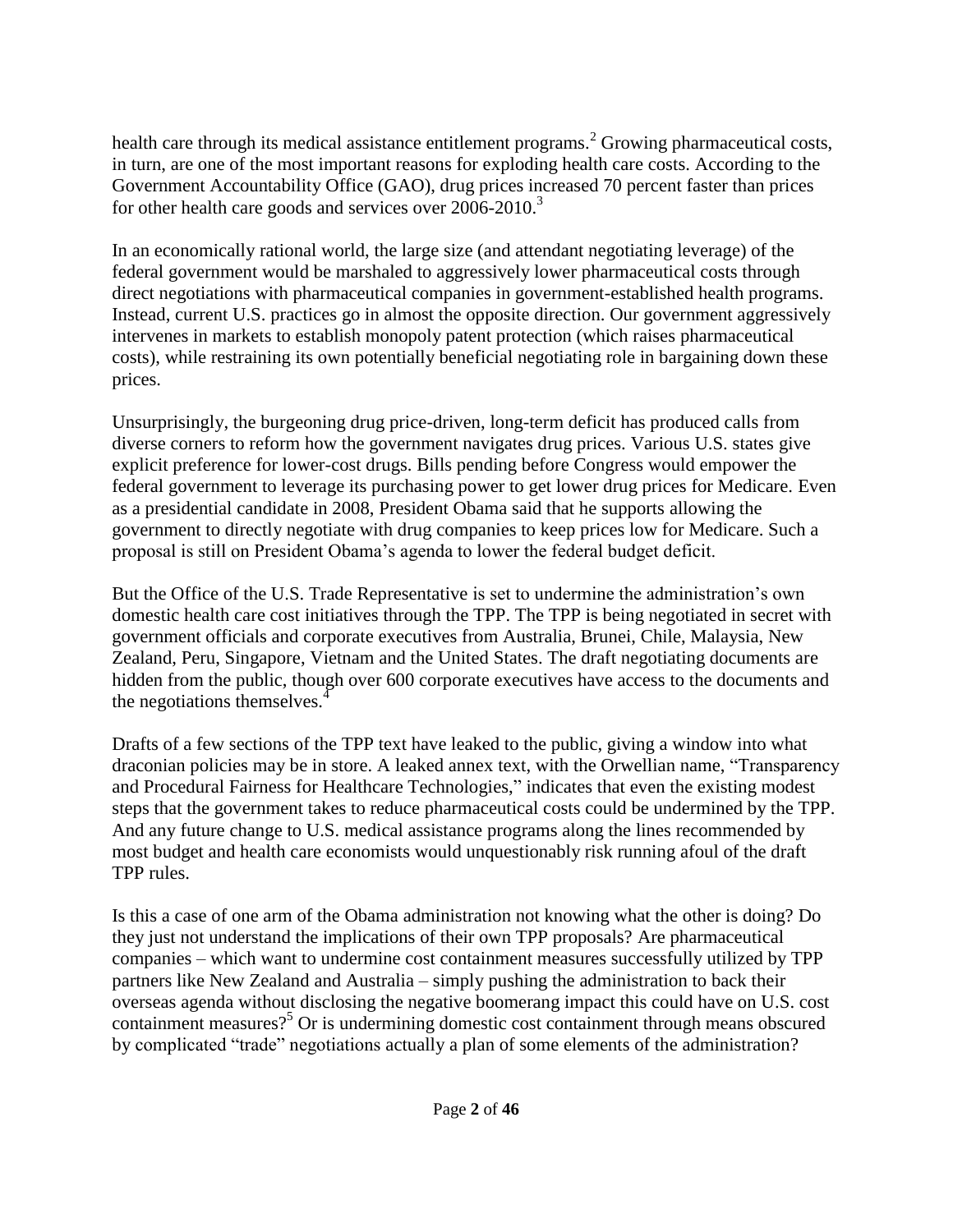Congress, the press and the public must begin to ask these questions. Even more importantly, they must realize the TPP's threat to pharmaceutical cost containment.

The TPP negotiations are but one element in a long-term global campaign to attack pharmaceutical cost control measures. Drug companies successfully inserted strong patent protections for drugs in the 1994 World Trade Organization (WTO) Agreement on Trade Related Aspects of Intellectual Property Rights (TRIPS), largely cutting off a path to cheaper drugs through quicker-to-market generic drug production. They have since expanded monopoly patent rights beyond TRIPS via FTAs. Since the TRIPS, drug companies have trained their sights on techniques that governments employ to reduce the cost of public drug benefit programs, both in the United States and abroad. They have used U.S. courts to challenge aspects of state Medicaid drug programs. When the challenges failed, they pushed extreme proposals in the negotiations for the U.S. FTAs with Australia and Korea aimed at creating new means to challenge government drug pricing policies, and the TPP language is yet more extreme.

While this report seeks to conduct a detailed analysis to determine which parts of the U.S. public drug benefit programs could run afoul of the TPP, it is essential to keep in mind the broader context of pharmaceutical corporations' campaign against lower drug costs. This context has been consistently monitored by academic, legislative and watchdog groups like the National Legislative Association on Prescription Drug Prices, American University Washington College of Law's Program on Information Justice and Intellectual Property, Georgetown University Law School's Harrison Institute, and the Forum on Democracy and Trade, which have also begun calling attention to the specific threats posed by the TPP to formulary policy.<sup>6</sup> The present memo is in the spirit of that work, although its focus is narrower.

Our first section lays out the TPP rules on pharmaceutical reimbursement and formularies, and discusses some of the ways that these could fall afoul of U.S. cost containment efforts. The second section explores the extent to which potential "carve-outs" in the text may insulate some of the U.S. programs from challenges. USTR, which is the lead government agency on FTAs like the TPP, has claimed for years that the pharmaceutical provisions of the TPP and similar past FTAs do not implicate current U.S. programs.<sup>7</sup> While USTR maintains that our "trade" pacts are drafted in such a way as to carve out the byzantine U.S. pharmaceutical policies, $^8$  this is misleading. Indeed, the TPP would seem to require appeal rights for drug companies dissatisfied with agencies' pricing decisions, whereas they have little to no such rights now.

In any event, any move that the United States might make to address the inefficiencies and cost overruns of our current health care approach would almost certainly run afoul of the TPP (as would the successful programs of other countries like New Zealand and Australia, which seem to be the unambiguous targets of the U.S. TPP proposal). Accordingly, the third section of our report explores how some of the proposed changes to U.S. medical programs would almost certainly risk violating the TPP.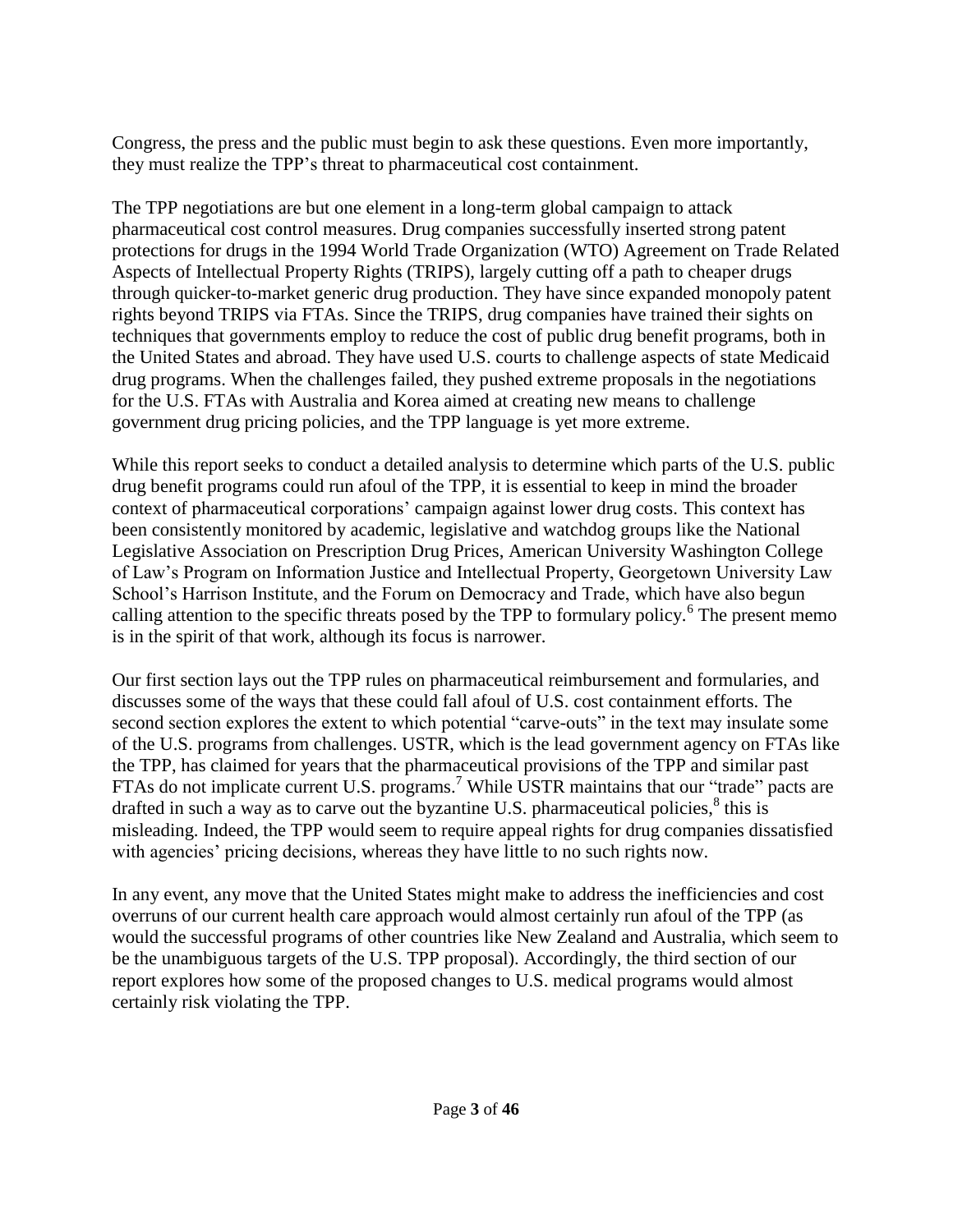The threat is real. As we detail in the fourth section, Korea has already been pressured to water down its national health care policies following the signing of a U.S. FTA, which is less draconian than what is being proposed in the TPP.

Our final section concludes by recommending a change to the TPP to allow for the United States and other countries to address the cost explosions in health care.

Our paper assumes some knowledge of the approaches to cost containment. For those seeking a more comprehensive introduction, Appendix I notes some of the history of effective cost containment measures in other nations. In Appendix II, we review the extent to which our major drug programs – including Medicaid, Medicare, the Department of Defense's TRICARE program, the Veterans Health Administration (VHA) and the 340B initiative – limit the government's role in negotiating for lower prices.

(Before moving into the body of the report, it's worth noting what we do not attempt to do below. We have no major analysis of the standard FTA chapters on intellectual property, procurement or investment, all of which could impact health care policy. We do not even explore every provision of the leaked TPP annex on health care technologies, or the implications for every U.S. health care program in existence. Instead, we focus on just a few provisions of the TPP annex, and their implications for a few of the major U.S. health care programs: Medicare, Medicaid, TRICARE, the VHA and the 340B program. Also, the potential impact of the TPP on developing countries' drug costs is very concerning, but discussion of that issue is outside of the scope of this report. $9$ 

## **I. The TPP Rules on Formularies / Reimbursements and Possible Implications for U.S. Cost Containment Programs**

In 2011, a copy of the TPP Annex on Transparency and Procedural Fairness for Healthcare Technologies was leaked to the press. It is different from provisions in previous trade agreements, so it merits some close attention. (The leaked text from June 2011 can be found here: [http://www.citizenstrade.org/ctc/wp](http://www.citizenstrade.org/ctc/wp-content/uploads/2011/10/TransPacificTransparency.pdf)[content/uploads/2011/10/TransPacificTransparency.pdf.](http://www.citizenstrade.org/ctc/wp-content/uploads/2011/10/TransPacificTransparency.pdf))

## *Draft TPP Rules on Administration of Reimbursement Policies*

The first core obligation of the new annex, contained in Paragraph X.2(3), says: "Each Party shall ensure that all measures of general application at the central level of government respecting any matter related to reimbursement for pharmaceutical products or medical devices are administered in a reasonable, objective, consistent, non-discriminatory, and impartial manner."

Other than the first adjective, this standard seems at odds with rights under U.S. law. A pharmaceutical company that disliked the administration of reimbursement practices by a U.S. agency would generally be required to show that agency action was unreasonable, arbitrary,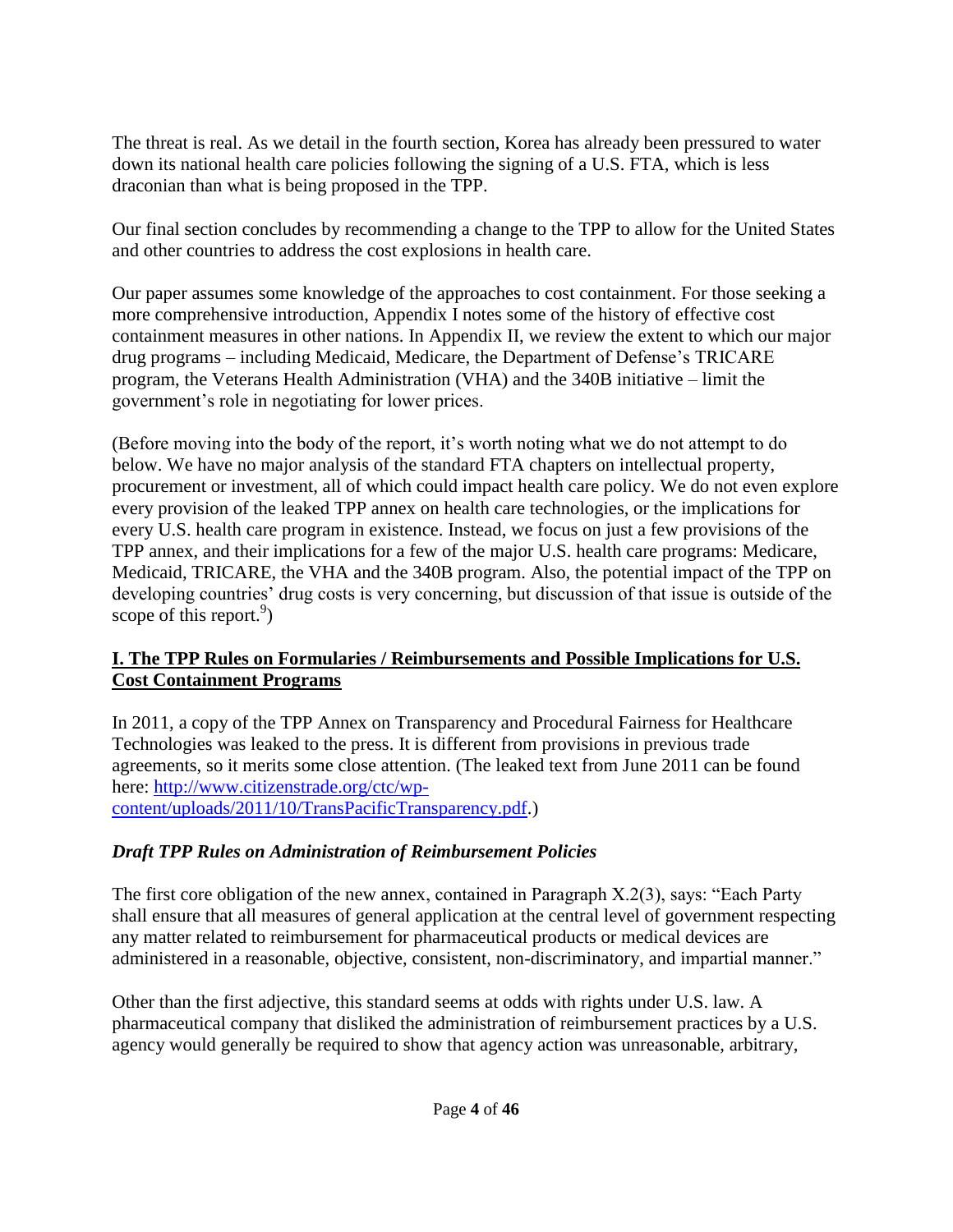capricious, an abuse of discretion, or otherwise not in accordance with law. And the deference shown to agencies by courts is considerable, and the agency's interest in minimizing acquisition or regulatory costs is typically accorded great weight. In contrast, **the TPP annex appears to go beyond the U.S. standards and it contains no institutional features that would require a dispute settlement panel to defer to national regulators.** 

So, what would the adjectives "reasonable, objective, consistent, non-discriminatory, and impartial" mean? They are not defined, but we can draw some conclusions based on existing trade law jurisprudence under the WTO, whose rulings are treated with reverence in other trade law contexts. While interpretations of these words in the WTO context would not constitute binding precedent for a TPP dispute settlement panel, an examination of these documents can help provide some clues as to how the words might be considered. However, it is critical to undergird this analysis with a fundamental consideration: if such standards are inserted in a "trade" agreement, then a trade agreement dispute resolution panel comprised of three trade experts would be empowered with enormous discretion to determine what the terms require. Such decisions, which could have major negative implications for domestic health policies, are not subject to outside appeal in domestic court systems.

#### *Reasonable administration*

The panel in the recent *Thailand – Cigarettes* WTO dispute stated that "The term 'reasonable' is defined as 'in accordance with reason', 'not irrational or absurd', 'proportionate', 'sensible', and 'within the limits of reason, not greatly less or more than might be thought likely or appropriate'." The panelists noted that a provision of the WTO's General Agreement on Tariffs and Trade (GATT) prohibits "arbitrary or unjustifiable" administration of a government policy: "in examining whether an import ban provisionally justified under Article XX(b) for the purpose of protecting human health and life was applied in an unjustifiable or arbitrary manner, the Appellate Body in *Brazil – Retreaded Tyres* reasoned that 'the analysis of whether the application of a measure results in arbitrary or unjustifiable discrimination should focus on the cause of the discrimination, or the rationale put forward to explain its existence'." The *Thailand – Cigarettes* panel – which was tasked with examining the reasonableness of a Thai policy of putting officials responsible for collection of customs duties on imported cigarettes on the board of a state-owned domestic cigarette manufacturer – concluded that the Complainant (the Philippines) had not established that the Thai reason for this policy (conserving resources by putting people with expertise in dual functions) was not legitimate.<sup>10</sup>

Based on this case, it would seem that governmental health care administrators could aggressively push for cost savings, and that this could be seen as a "reasonable administration," so long as the reasons for particular modes of administration were offered. It is entirely possible, however, that the goal of cost savings might justify a program administration that is not totally transparent in some instances, and where reasons might not always be provided. Indeed, not giving reasons might maximize information asymmetry and thus the government's negotiating leverage with pharmaceutical companies. In such an instance, a health program administration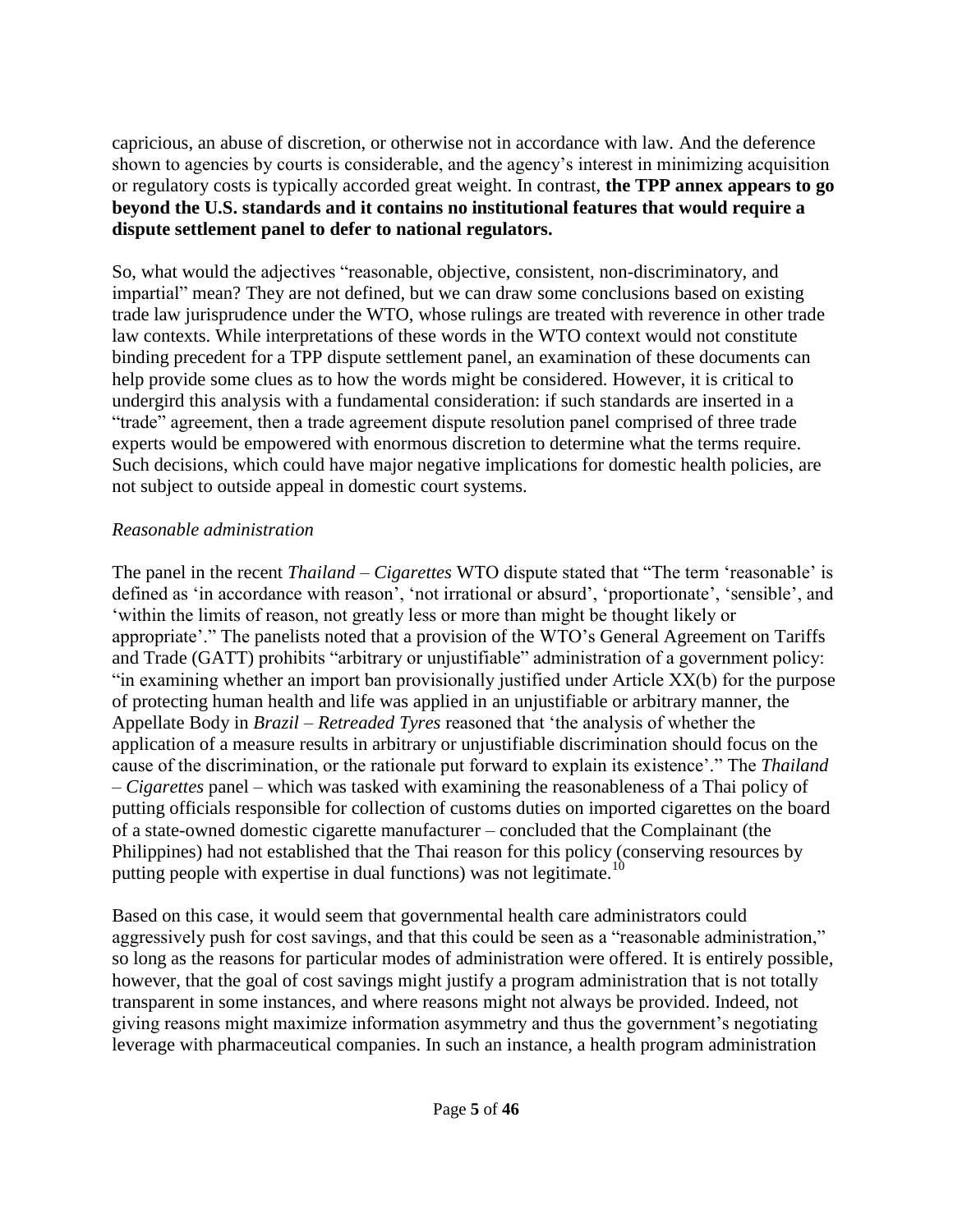could run afoul of the TPP. This is not a mere hypothetical: U.S. administrative judges hearing challenges to TRICARE have concluded that officials are not obligated to explain the weight that they gave to various aspects of a drug company bid.

#### *Objective administration*

Article VI(1) of the WTO's General Agreement on Trade in Services requires "objective" administration, but this article has not yet been interpreted by the Appellate Body. The dictionary definition of objective is "expressing or dealing with facts or conditions as perceived without distortion by personal feelings, prejudices, or interpretations." As long as government administrators weren't determining reimbursement policies through a personal or subjective lens, this provision of the TPP would be unlikely to pose a problem. However, individual administrators dealing with Medicaid preferred drug lists (PDLs) and prior authorization programs (PAP) may have a certain amount of individual discretion when it comes to administering requests for treatment or payment. It is possible that such decisions may contain elements of subjectivity. While not necessarily damaging to the goal of containing drug costs, such subjectivity in administration may violate the TPP annex rules.

#### *Consistent administration*

"Consistent" is defined as "marked by harmony, regularity, or steady continuity**:** free from variation or contradiction." "Consistent administration" is mentioned in a WTO agreement on rules of origin, but it has not been definitively interpreted.

A requirement that pharmaceutical reimbursement policies be administered in a fashion "free from variation" would be deeply worrying. Medicaid would especially risk running afoul of these rules, since over 50 different subfederal processes are established to run the same federal program. The Veterans Affairs (VA) and TRICARE explicitly treat companies inconsistently on the basis of whether or not they sign a master agreement with the agencies, or whether they agree to additional supplemental discounts. These agreements in turn can affect drug companies' treatment under Medicare and Medicaid. This could run afoul of the TPP obligation. Likewise, decisions on PDLs made by myriad different administrators may lack consistency across the board. This may also run afoul of the draft TPP text.

## *Non-discriminatory administration*

This is another requirement that seems deeply at odds with U.S. legal practice. In 2004, pharmaceutical companies brought claims alleging that state Medicaid practices violated the Commerce Clause of the U.S. Constitution, which is a type of claim closest to trade law antidiscrimination rules. Justices Scalia and Thomas – two deeply conservative judges that are often favorable to corporations – wrote separate concurring opinions that such an argument could not prevail in U.S. law.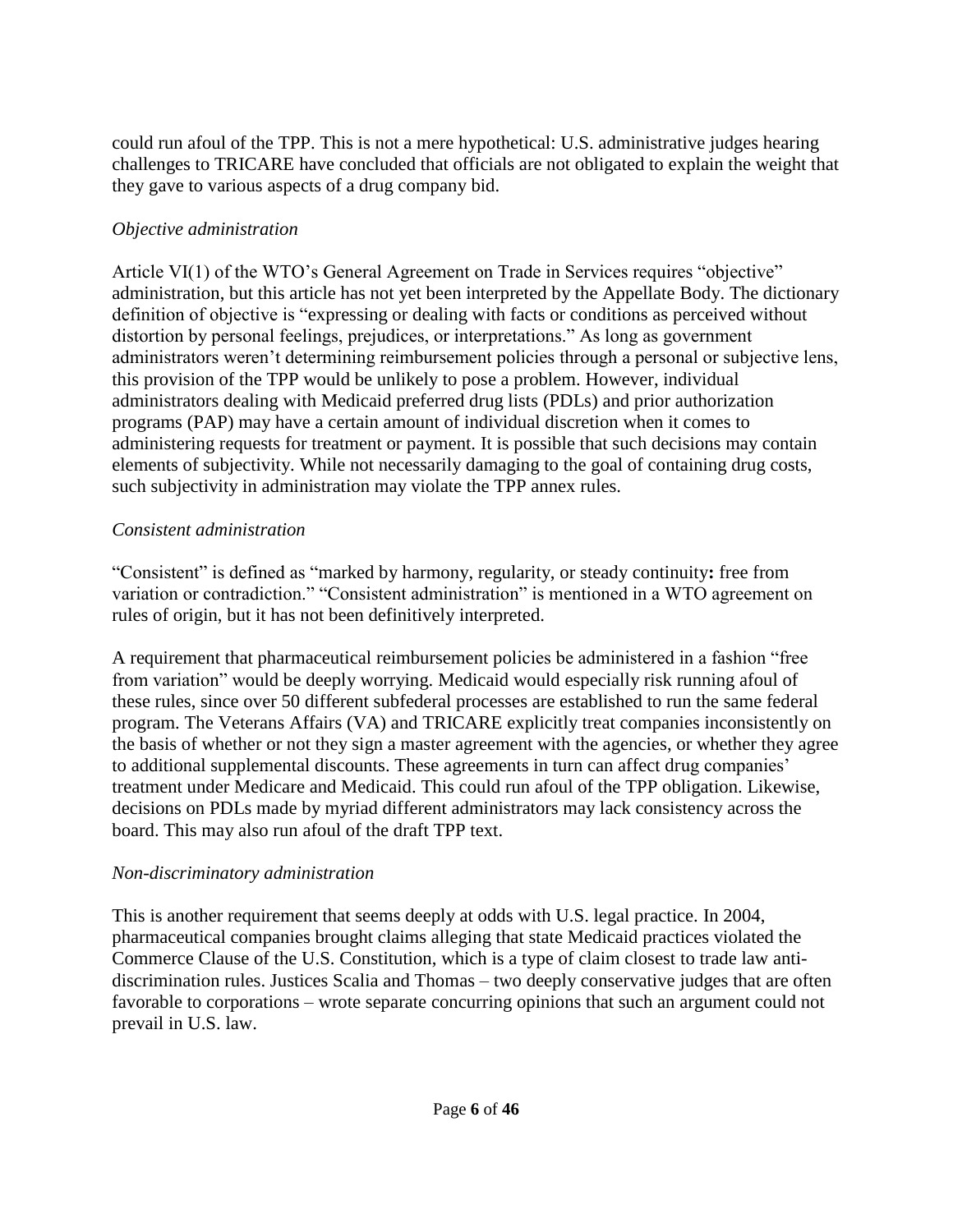In the *EC-Bananas III* case, a WTO panel found that Europe's allocation of banana distribution service licenses by companies' core activities (i.e. primary importers, secondary importers and ripeners) was discriminatory. Although national origin was not an overt factor in the allocation, the latter two activity groups tended to be from Europe or recent European colonies.<sup>11</sup> The more recent *U.S.-Tuna II* case found that the U.S. dolphin-safe tuna labels discriminated against Mexico, even though there was nothing inherent to Mexican tuna that made it less able to qualify for the labels, and though the country could and did sell tuna to U.S. consumers.<sup>12</sup>

Indeed, the case law suggests that administration of pharmaceutical reimbursement policies that did not have the aim or effect of discriminating<sup>13</sup> could still constitute "discriminatory" administration." Any pharmaceutical reimbursement administration that altered the conditions of competition against foreign pharmaceutical companies on a per-unit basis could run afoul of this TPP obligation. For instance, requiring paperwork or discounts from all pharmaceutical companies could contravene this TPP rule if foreign drug companies continue to complain that the paperwork is more onerous for them in practice, even if that argument has no basis in legislative intent or design.

#### *Impartial administration*

In the *Thailand – Cigarettes* case mentioned above, the panel wrote:

The term 'impartial' can be defined as 'adjective 1. not favouring one party or side more than other; unprejudiced, unbiased; fair'. The word 'partial' means 'A. adjective. I 1 a Inclined beforehand to favour one party in a cause, or one side of a question, more than the other, prejudiced, biased. Opp. Impartial'. Based on the ordinary meaning, therefore, impartial administration would appear to mean the application or implementation of the relevant laws and regulations in a fair, unbiased and unprejudiced manner… *Argentina – Hides and Leather* is the only WTO dispute to date in which the impartiality requirement under Article X:3(a) was addressed. In that dispute, the feature of the administrative process at issue was the presence of a private party with conflicting commercial interests in the customs process. The panel considered that the consistency of the customs process with the impartiality requirement of Article X:3(a) would depend on what that party is permitted to do. That panel found that the answer to this question was related directly to the question of access to information as part of the product classification process. It was the view of the Panel that whenever a party with a contrary commercial interest, but no relevant legal interest, is allowed to participate in the customs process, there is an inherent danger that the customs laws, regulations and rules will be applied in a partial manner so as to permit persons with adverse commercial interests to obtain confidential information to which they have no right. The panel nevertheless considered that this situation could be remedied by adequate safeguards to prevent an inappropriate flow of one private person's confidential information to another as a result of the administration of the implemented customs law at issue.<sup>14</sup>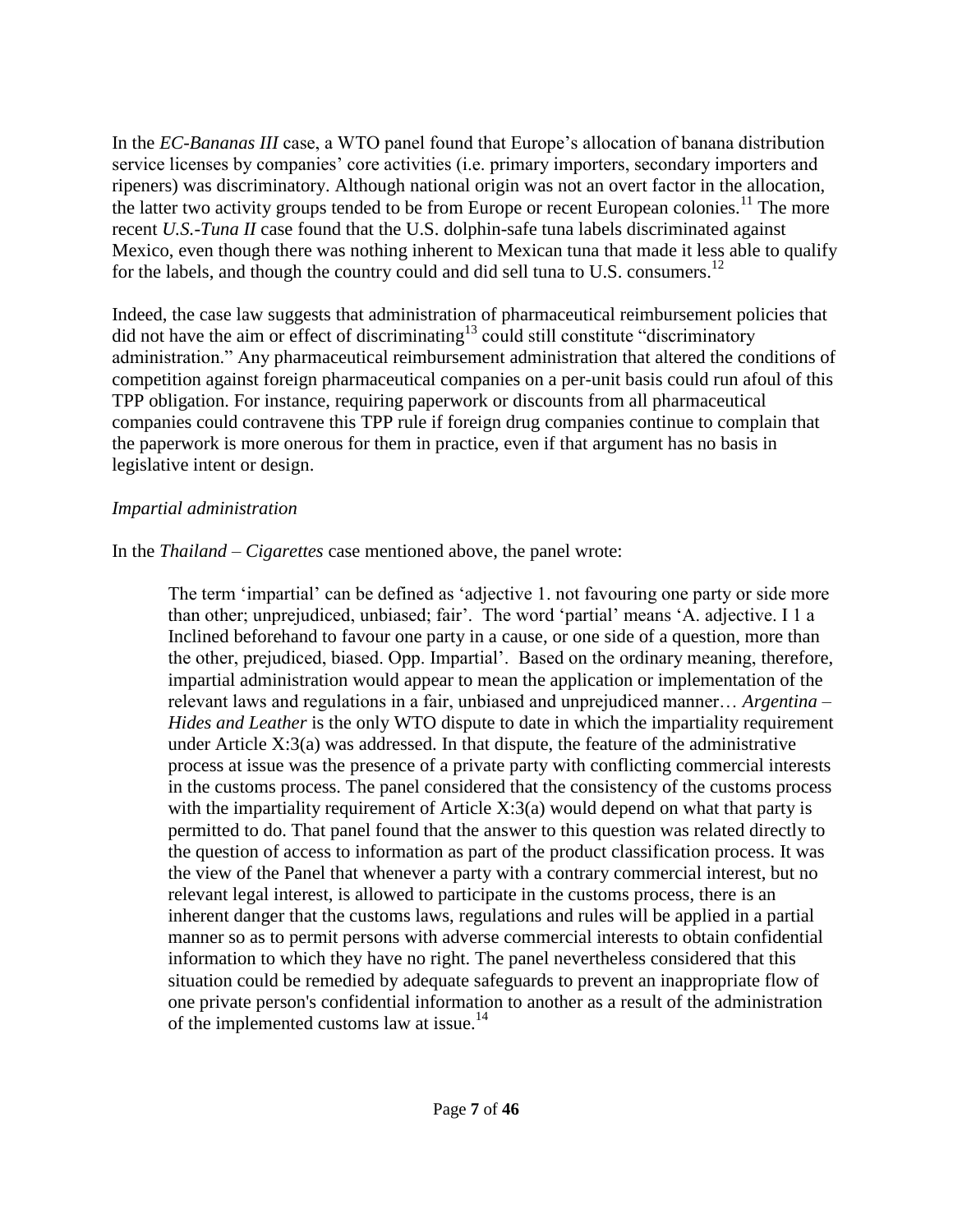"Partial administration" of a pharmaceutical reimbursement policy might then consist of an instance where a Party with a contrary commercial interest is permitted to set reimbursement rates. Health care administrators have a commercial (or at least statutory or budgetary) interest in lower reimbursement rates, and administer the program accordingly. This is an interest contrary to that of the drug companies that will be affected by the reimbursement rate. If interpreted as such, an array of U.S. medical programs could violate this proposed TPP provision.

## **Drug Companies Could Use Expansive Investment Definition to Target Regulations**

U.S. "trade" agreements, dating back to the North American Free Trade Agreement (NAFTA), have contained so-called investor-state provisions that establish a mechanism for companies to directly challenge government policies that interfere with future expected profits related to their "investments." The definition of forms an investment can take is extraordinarily broad: (a) an enterprise; (b) shares, stock, and other forms of equity participation in an enterprise; (c) bonds, debentures, other debt instruments, and loans; (d) futures, options, and other derivatives; (e) turnkey, construction, management, production, concession, revenue-sharing, and other similar contracts; (f) intellectual property rights; (g) licenses, authorizations, permits, and similar rights conferred pursuant to domestic law; and (h) other tangible or intangible, movable or immovable property, and related property rights, such as leases, mortgages, liens, and pledges.

Pharmaceutical companies are beginning to utilize the investor-state mechanism. The Canadian drug company Apotex filed three cases under the investor-state dispute mechanism in NAFTA. This was done to demand payment for its "lost investment" due to the U.S. Food and Drug Administration's (FDA) regulatory decisions. In two cases filed in 2008 and 2009, Apotex demanded of the U.S. government a total of \$16 million for failure to approve its drugs for sale.<sup>15</sup> Both cases are still pending. In February 2012, Apotex filed yet a third case against the United States under NAFTA in which it claims \$520 million in damages due to an FDA "import alert" against its drugs for substandard manufacturing practices.<sup>16</sup>

As of now, the leaked TPP chapter on health care technologies does not appear to be investorstate enforceable, meaning that only signatory governments could file claims. However, drug companies with qualifying investments in the United States could attempt to challenge government cost-containment measures as denials of national treatment or fair and equitable treatment, among other worrying investment chapter disciplines. (For analysis of the recently leaked TPP investment chapter, see: [http://bit.ly/KTBigf](http://t.co/rp51WINv).)

## *Pricing Disciplines in the TPP Annex – Alternative 1*

How might the U.S. cost containment programs be incompatible with the substantive obligations of the leaked TPP Annex? The ten subparagraphs within Paragraph X.3 outline the rules that these programs must comply with, but subparagraphs (d) and (e) are arguably the most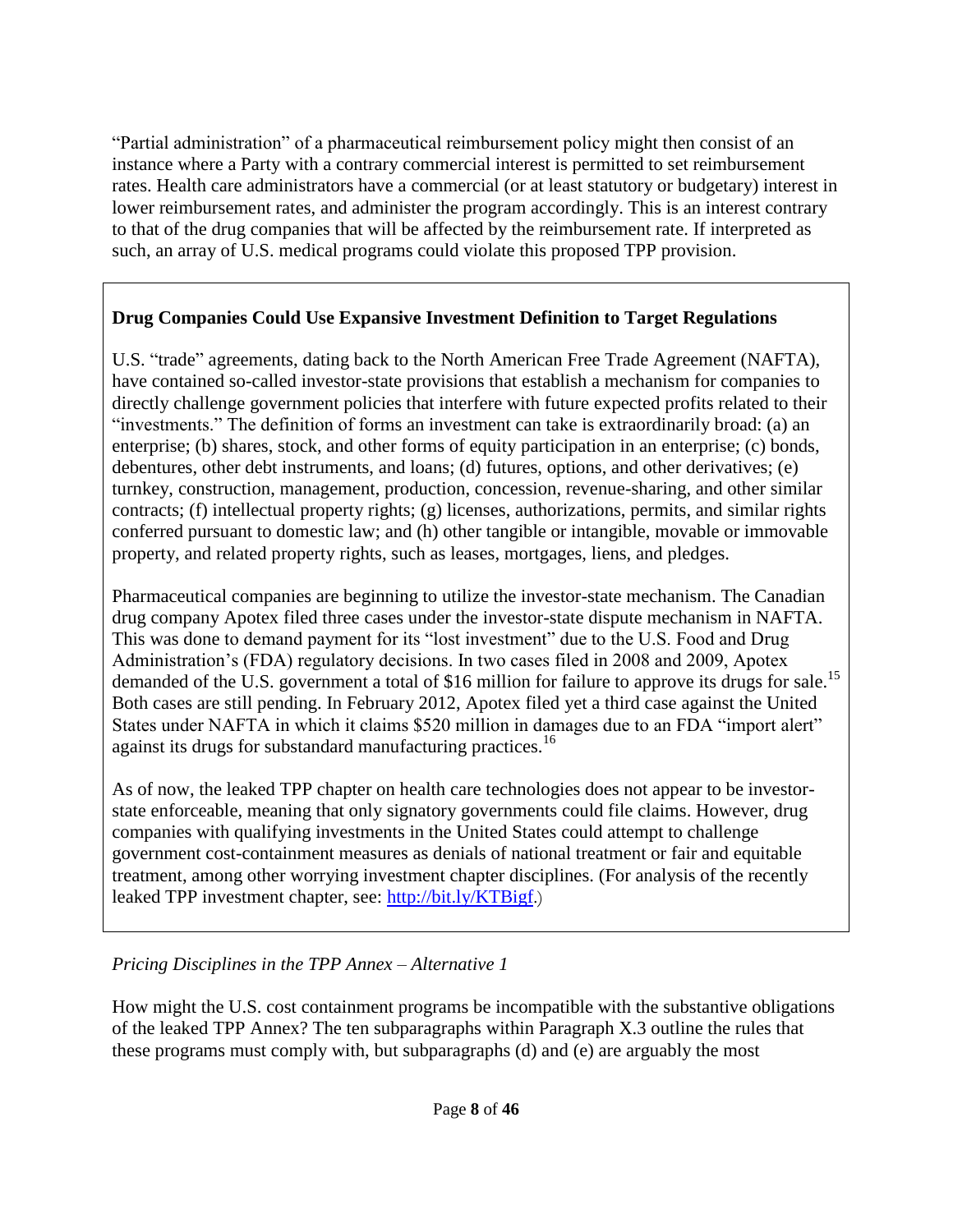impactful: they describe the two alternative means by which a government must determine the prices that are paid for drugs.

Subparagraph  $X.3(d)$  – which contains the first alternative – reads in part that a Party to the TPP shall: "(d) ensure that the Party's determination of the reimbursement amount for a pharmaceutical product or medical device has a transparent and verifiable basis consisting of competitive market-derived prices in the Party's territory, …" **It is not clear that any U.S. health care cost containment program would meet this standard, as most involve statutory price controls or the use of government contracting to lower costs.**

The term "competitive market-derived prices in the Party's territory" is not defined in the leaked TPP text, nor does that precise term appear in WTO agreements. However, a closely related term is utilized in the WTO's Agreement on Subsidies and Countervailing Measures (SCM) Article 14(d). The appropriate calculation of "benefits" in subsidy analysis is defined in the following terms: "the provision of goods or services or purchase of goods by a government shall not be considered as conferring a benefit unless the provision is made for less than adequate remuneration, or the purchase is made for more than adequate remuneration. The adequacy of remuneration shall be determined *in relation to prevailing market conditions* for the good or service in question in the country of provision or purchase (including price, quality, availability, marketability, transportation and other conditions of purchase or sale)." (italics added)

The two major cases to touch on this provision involved challenges, by Canada and China, to the U.S. Department of Commerce's methodology for calculating anti-dumping or countervailing duties on exports to the United States from Canada and China. In both cases, the United States utilized prices other than those prevailing in the Canadian and Chinese economies, on the basis that government involvement in the sectors in question made these prices non-market based. In both cases, the WTO ruled that Canada and China had not met their burden of proof with respect to Article 14(d) (thus handing the United States a partial win), but ruled against the U.S. measures on other grounds. **The TPP pharmaceutical annex may be read as an attempt to remove any uncertainty about the U.S. position on the desired characteristics of market prices.**

In the first case noted above (*U.S.-Softwood Lumber IV*), the United States attempted to persuade the lower panel and Appellate Body (AB) that the word "market" in the SCM Article 14(d) context must mean "undistorted by the government intervention."<sup>17</sup> The AB felt that the U.S. approach "goes too far" but that nonetheless "prices of similar goods sold by private suppliers in the country of provision are the primary benchmark" for establishing the existence of non-market remuneration. The AB also noted that benchmarks must be related to local prices.<sup>18</sup> The exception to the rule of using private prices as benchmarks is if "private prices in that country are distorted because of the government's predominant role in providing those goods."<sup>19</sup> The AB noted that "[w]henever the government is the predominant provider of certain goods, even if not the sole provider, it is *likely* that it can affect through its own pricing strategy the prices of private providers for those goods."<sup>20</sup> However, the AB refused to rule on the suitability of using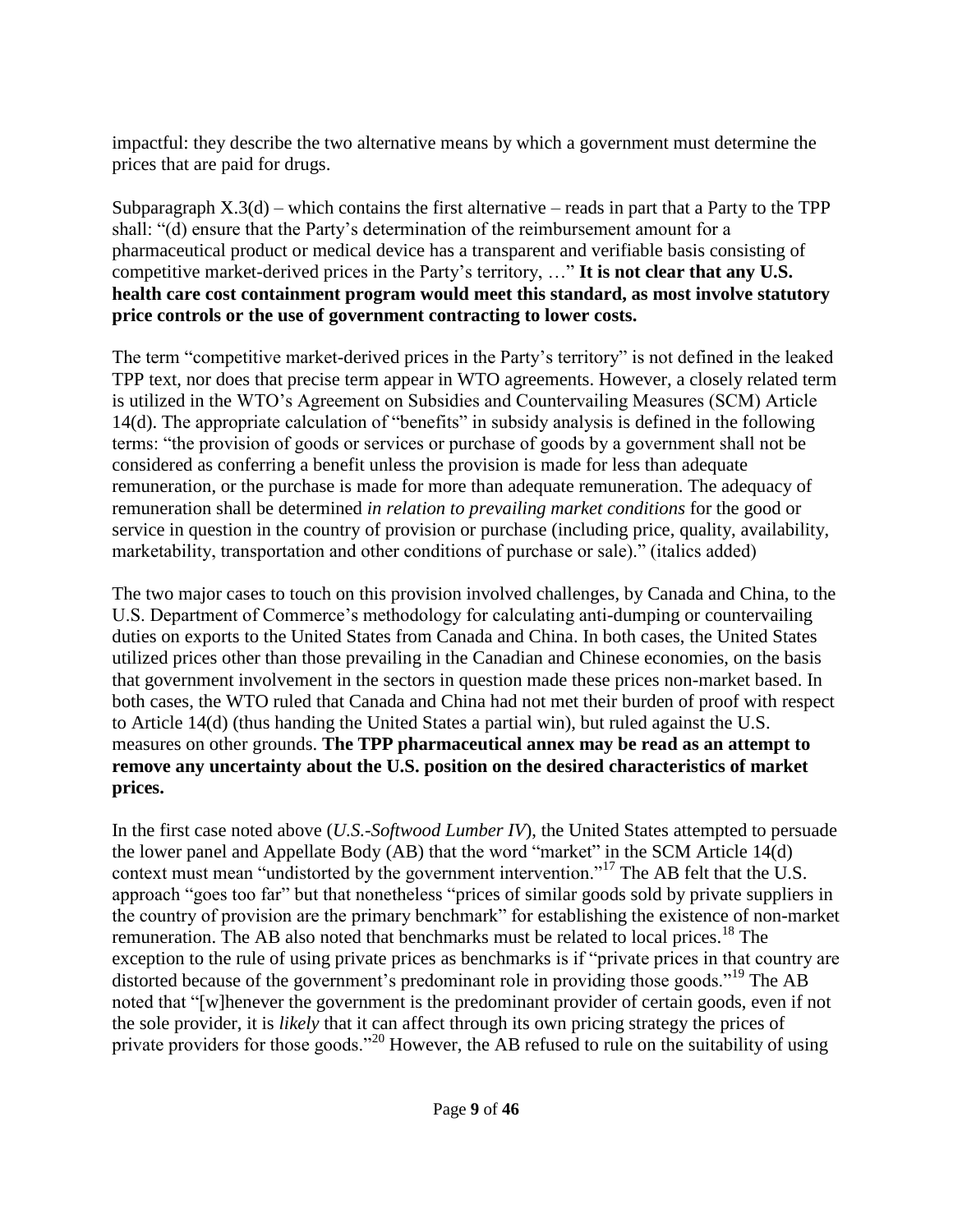prices from outside the country, nor what would be precisely the appropriate alternative benchmark when the government predominates the market. $^{21}$ 

In the second case (*US – Anti-Dumping and Countervailing Duties (China*)), the AB wrote that government predominance in the market can refer to both its market share and its "market power," and that either can lead to "price distortion."<sup>22</sup>

Both cases may shed some light on the U.S. formulation in the TPP of requiring reimbursement amounts to have "a transparent and verifiable basis consisting of competitive market-derived prices in the Party's territory."

- The requirement that the market be "competitive" suggests an attempt to close the perceived loopholes from previous trade law cases that did not read markets as necessarily needing to be competitive. Standard dictionaries do not refer to "competition" in the specific way that it is used in economic contexts. The specialized meaning of competitive market in the economics context is (as a leading textbook puts it): "a market in which there are many buyers and many sellers so that each has a negligible impact on the market price.<sup> $22$ </sup> In a competitive market "[e]ach buyer and seller takes the market price as given."<sup>24</sup> The textbook notes that "[i]n some markets, a single buyer or seller (or a small group of them) may be able to control market prices," an ability known as market power. The exercise of market power is incompatible with a competitive market since one or more market actors are no longer price takers, but are price makers.
- The requirement that the prices be "derived" from a competitive market suggests a tighter nexus than simply requiring that prices be "in relation with" competitive market prices. The verb "to derive" is defined as "*a* **:** to take, receive, or obtain especially from a specified source *b* **:** to obtain (a chemical substance) actually or theoretically from a parent substance."<sup>25</sup> Accordingly, the TPP discipline would seem to suggest that the reference prices must be "taken from" the competitive market – not the looser standard of "relating to" explored in the *US-Softwood Lumber IV* context.
- "Consist" is defined as to be "composed or made up —usually used with *of"<sup>26</sup>* In other words, the reimbursement amount must be "made up of" the "competitive market prices." Again, the nexus here is tighter than in the *US-Softwood Lumber IV* case.
- "Basis" is defined as "1**:** the bottom of something considered as its foundation 2 **:** the principal component of something 3 *a* **:** something on which something else is established or based *b* **:** an underlying condition or state of affairs <hired on a trial *basis* > <on a first-name *basis*>"<sup>27</sup> So a reimbursement amount must have as its foundation the competitive market prices. Again, a tighter nexus than in the WTO cases.
- "Transparent" is defined as "*a* **:** free from pretense or deceit **:** frank *b* **:** easily detected or seen through **:** obvious *c* **:** readily understood *d* **:** characterized by visibility or accessibility of information especially concerning business practices." "Verifiable" is defined as capable of being "verified," defined as "1**:** to confirm or substantiate in law by oath 2 **:** to establish the truth, accuracy, or reality of *<verify* the claim><sup>228</sup> Taken together, the reimbursement amount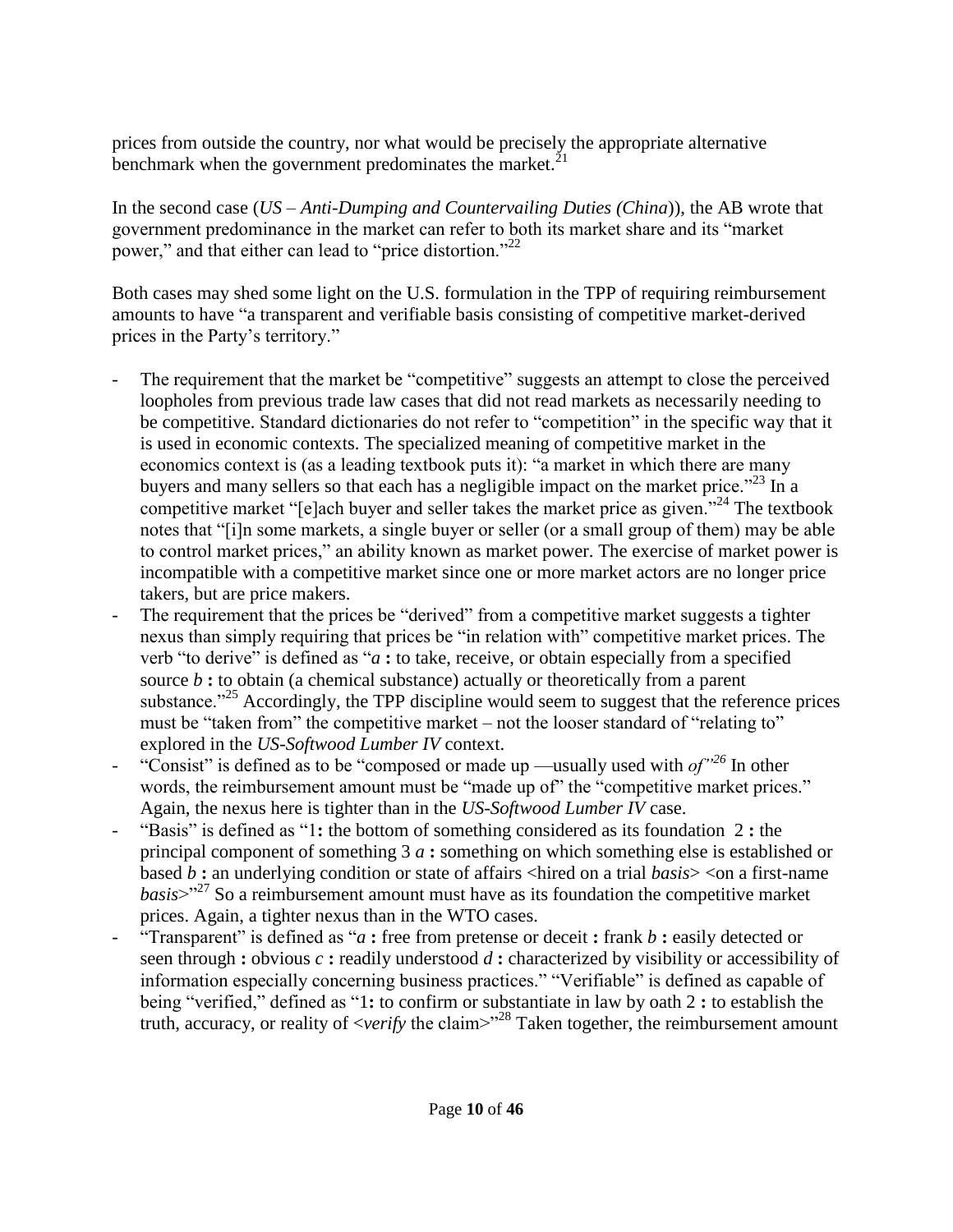should have as its basis the competitive market price, and this should be obvious and easy to document.

As noted, U.S. medical reimbursement programs may not conform to the stringent standard of setting drug prices based on "competitive market-derived prices." The VHA uses blanket purchase agreements (BPAs) and national standardization contracts (NSCs) "to guarantee drug companies a high volume of use in exchange for lower prices."<sup>29</sup> Thus, the VHA uses its market power, derived from large purchasing volume, to be a price maker rather than a price taker, which means that its price setting procedure is not based on competitive market-based prices. As noted below, these two programs could be protected by footnote 1 in the annex that carves out procurement practices. However, it is less clear whether the "Big Four" and general Federal Supply Schedule (FSS) procedures would be carved out of the TPP annex, since these are not necessarily procurement related, but imply substantial discounts relative to the (patent-protected) "market price" for the pharmaceuticals.

If challenged under the TPP, the United States might attempt to argue that the fact that the Big Four and FSS discounts are "relative to" the market price should imply that the prices actually paid are "market-derived prices." However, that argument could be made with respect to virtually any national policy that paid pharmaceutical companies less than the "market price," so treaty interpreters would be unlikely to give such a lenient reading of "market-derived" much weight, and would require a tighter nexus to the actually prevailing prices on the market. In any case, the plain language of the TPP annex goes out of its way to require a much tighter nexus than simply "relating to," as noted above.

Medicaid's requirement that drug manufacturers sign a rebate agreement with the federal government in order to have their drugs covered by the state Medicaid programs may also violate the proposed subparagraph X.3(d). Medicaid uses the market power of all of the state Medicaid programs to lower the effective price of the drug below the competitive market price.<sup>30</sup> Likewise, the Upper Price Limit likely exerts some downward pressure on the price of drugs.

Under Medicare Part D, the federal government approves the private plans' formularies, and sets certain limits on their restrictiveness. Moreover, the Medicare guidelines do allow private plans to take pharmacoeconomic considerations into account. Since Paragraph X.3(d) requires that governments "ensure that… reimbursement" amounts be "market-derived," Centers for Medicare & Medicaid Services (CMS), the federal agency charged with administering Medicare and Medicaid, could be found to be not ensuring that the private plans make reimbursement decisions based on the market. It would be ironic if pharmaceutical firms used the TPP concept of competitive markets to undermine Medicare Part D private sponsors' reimbursement practices. The purpose of not having the government manage these plans directly is ostensibly to increase the role of the "competitive market." However, if these private actors (operating under Medicare guidelines) produce reimbursement amounts that are seen as not based on competitive markets, then the U.S. government could nevertheless be held liable for these private companies' actions.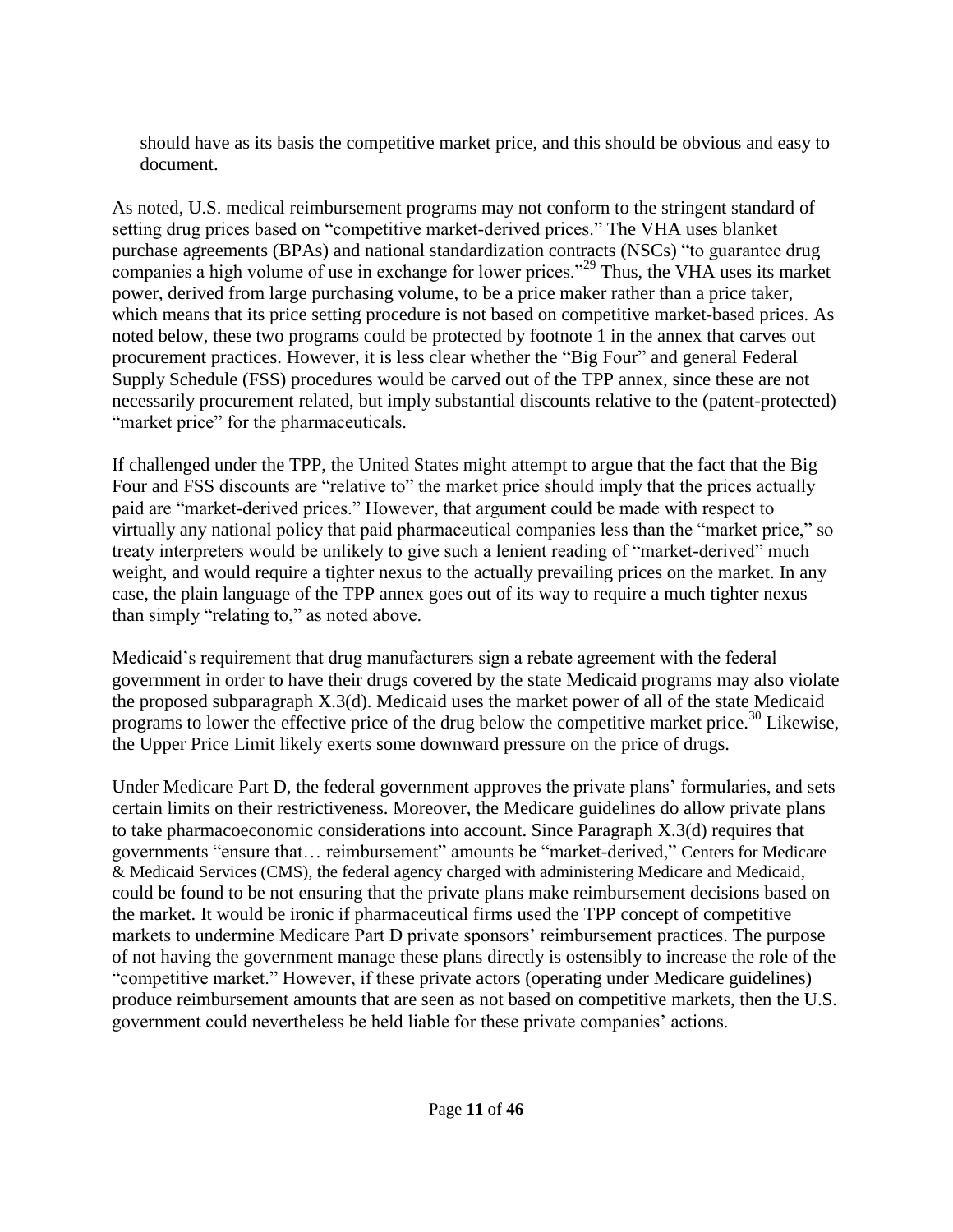Indeed, some actors, such as the National Community Pharmacists Association, have already made arguments that Pharmacy Benefits Managers (PBMs) under Medicare Part D produce uncompetitive market effects:

PBMs harm consumers by using their market power to reduce compensation to pharmacies. As noted below the PBM market is highly concentrated and that enables them to exercise 'monopsony' or buyer power to reduce compensation to the pharmacies that provide dispensing services. Although a reduction in compensation may appear attractive from the perspective of a buyer of PBM services, that attraction is misleading. The savings from reducing compensation is not passed on to buyers in lower prices because of the market power of PBMs. Moreover, ultimately the consumer of drugs is harmed because there are fewer pharmacies available because of reduced reimbursement rates, or other forms of pharmacy services diminish. Leaving the PBM scheme unfettered and without oversight to ensure true open competition, along with leaving matters to litigation, is unworkable. $31$ 

Under Medicare Part B, alterations to pass-through status of new drugs can lead to major changes in how much the drug manufacturer might expect to recoup. Pharmaceutical companies may complain that agency actions that strip new drugs of pass-through status constitute an attempt to impose non-market derived prices.

#### **Consistent Competition?**

The TPP Annex's requirement for "consistent" application of the concept of "competitive market prices" suggests that not only would government programs to exercise market power and push down drug prices be in violation of subparagraph X.3(d), but so would our regime of patent protection. Specifically, subparagraph X.3(d) would seem to contrast with the exercise of market power by drug suppliers. On the face of the provision, no actor must set prices below or above the price in a competitive market. Government-granted monopolies in the form of pharmaceutical patents may seem to transform the market for these drugs into a noncompetitive market.

However, treaty interpreters would examine the meaning of subparagraph X.3(d) in its context, i.e. the remainder of the TPP text. The leaked TPP chapter on intellectual property provides robust protection of patents, so treaty interpreters would interpret subparagraph X.3(d) as permitting the supplier-side market power that is the result of patents.<sup>32</sup> Furthermore, the U.S.-Australia FTA, a forerunner of the TPP, explicitly states that "a patent does not necessarily confer market power" for the purposes of determining whether a practice is anti-competitive.<sup>33</sup> Given that exercise of market power by patent would be permitted, the only market power that is not permitted is that exercised by a government regulator.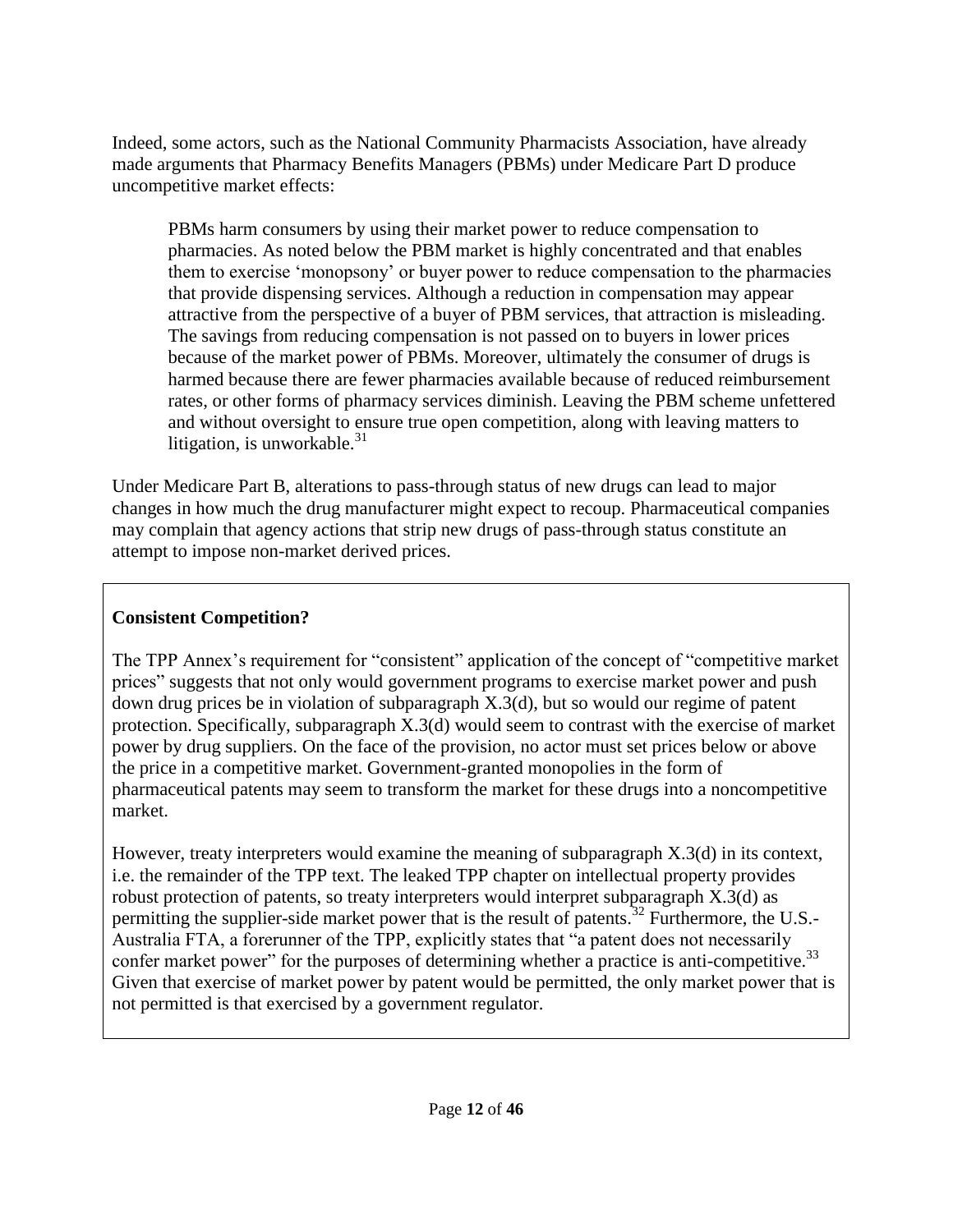#### *Pricing Disciplines in the TPP Annex – Alternative 2*

Subparagraph X.3(d) also allows Parties to determine reimbursement amounts in an alternative fashion if it has "an alternative transparent and verifiable basis consisting of other benchmarks that appropriately recognize the value of the patented or generic pharmaceutical products or medical devices at issue."

The context for this alternative formulation is of course the rest of the TPP. It would seem that Alternative 2, in light of Alternative 1, would have to express a more lenient standard than "competitive market-derived" reimbursement prices. At the same time, both alternatives exist in the broader TPP context of extreme intellectual property protection. Alternative 2 would be *relatively* lenient, but still not a carte blanche for health administrators to reimburse at any rate they wish. In any case, **the VA and TRICARE programs could run afoul of these TPP rules, since they allow administrators to privilege drugs based on how quickly their patent is likely to expire. This is irrespective of the "value" that the manufacturer feels should be attributed to the drug.**

Let's define the key elements of Subparagraph X.3(d):

- "Value" is defined as "1 **:** a fair return or equivalent in goods, services, or money for something exchanged 2 **:** the monetary worth of something **:** market price 3**:** relative worth, utility, or importance <a good *value* at the price> <the *value* of base stealing in baseball> <had nothing of *value* to say>."<sup>34</sup>
- "Appropriate" is defined as "especially suitable or compatible **:** fitting <an *appropriate* response> <remarks *appropriate* to the occasion>."<sup>35</sup>
- "Recognize" is defined as "**:** to acknowledge formally: as *a* **:** to admit as being lord or sovereign  $b$  **:** to admit as being of a particular status  $c$  **:** to admit as being one entitled to be heard **:** give the floor to *d* **:** to acknowledge the de facto existence or the independence of 2**:** to acknowledge or take notice of in some definite way: as *a* **:** to acknowledge with a show of appreciation <*recognize* an act of bravery with the award of a medal> *b* **:** to acknowledge acquaintance with <*recognize* a neighbor with a nod> 3 *a* **:** to perceive to be something or someone previously known  $\langle \text{recognized the word} \rangle b$ : to perceive clearly.<sup>36</sup>
- "Consist," "transparent," "verifiable" and "basis" were defined above.

The notion of "value," then, seems to be anchored in the notion of "fair return." What would constitute a "fair return" on a patented drug? Given the context of the pro-intellectual property provisions of the TPP, "fair return" is likely to be connected to the entire R&D / marketing / production cycle that patent holders cite as justification for higher drug prices in the first place. Put differently, a reimbursement policy that has its "basis" in the pro-patent interpretation of the economic value of the drug would err closer to the prices charged by patent-holding drug companies than those charged by generic drug companies. Thus it could easily be argued that the types of discounts envisioned through the bargaining of VA government negotiators – or even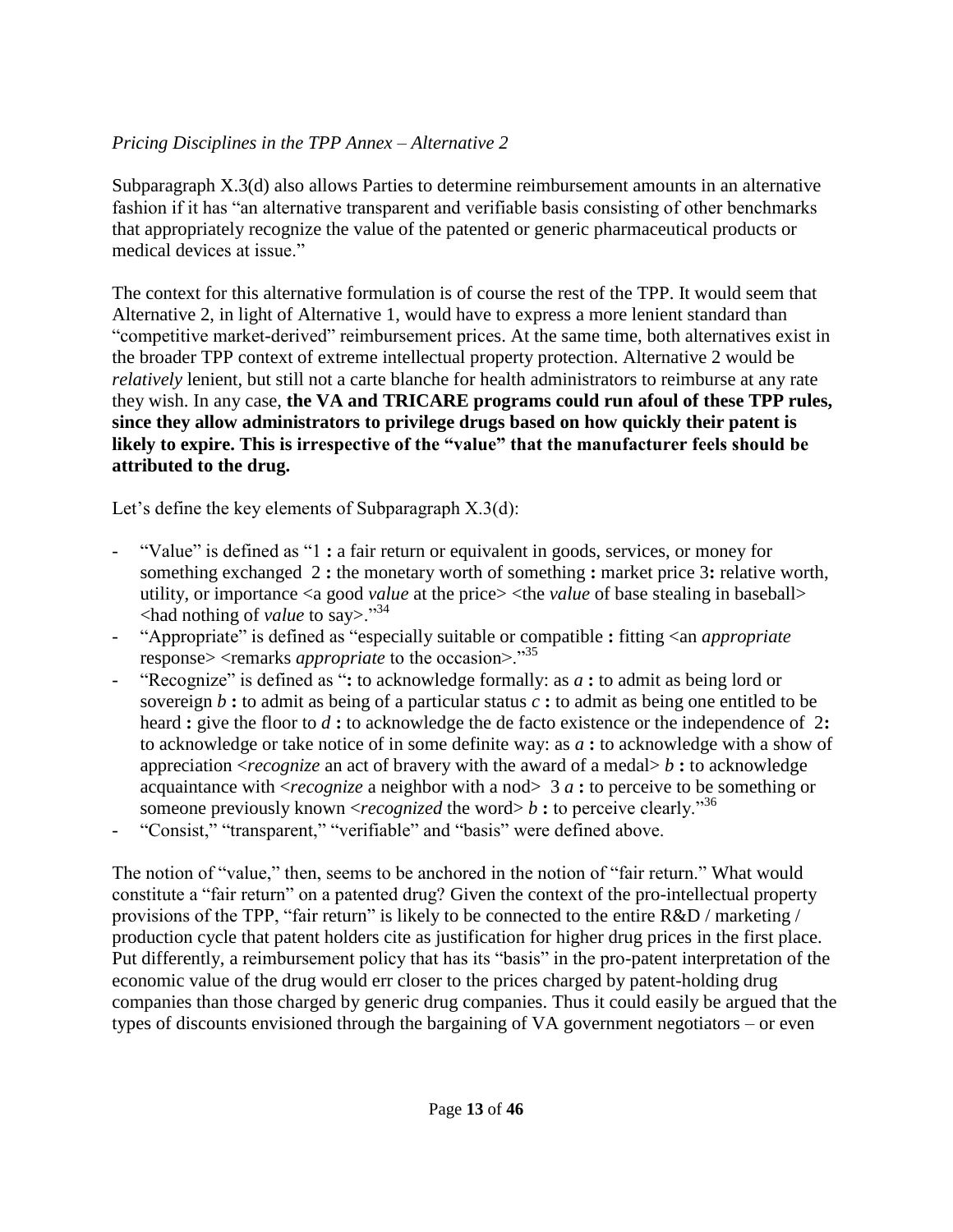Medicare Part D private plans or Medicaid state government negotiators – do not appropriately recognize "value" under the interpretation likely to be afforded to the TPP Annex.

If drug companies indeed conclude that reimbursement programs do not recognize the "value" of patented drugs, Subparagraph X.3 gives them several bits of procedural ammunition.

First, the requirement that reimbursement administrators have an "alternative transparent and verifiable basis" that "recognizes" (i.e. acknowledges formally) the "value" of a patented drug would likely mean (at a minimum) that the administrators would need to collect and disclose their valuation methods. This would give drug companies a detailed paper trail to mine for useful information to undermine the reimbursement amount.

Second, Subparagraph X.3(e) of the TPP annex provides that: "(e) where a Party provides for a determination of the reimbursement amount on a basis other than competitive market-derived prices in that territory, that Party shall permit a manufacturer of the pharmaceutical product or medical device in question, before or after a decision on a reimbursement amount is made, to apply for an increased amount of reimbursement for the product or device based on evidence the manufacturer provides on the product's superior safety, efficacy or quality as compared with comparator products." In addition to having access to a paper trail as described above, this provision would allow drug companies a second chance at higher reimbursement through a new reapplication process.

Third, Subparagraph X.3(i) of the TPP annex states that Parties must "make available an opportunity for independent appeal or review of recommendations or determinations relating to reimbursement for pharmaceutical products or medical devices." In the case of all of the U.S. programs evaluated in this memo, pharmaceutical companies have limited ability to appeal the reimbursement decisions of the federal, private or state agencies. More often, the reimbursement rates are arrived at through negotiation, or set through price controls. Courts grant great deference to agency officials, and usually only look for evidence that the agency action was not unreasonable, arbitrary, capricious or otherwise in violation of law. Pharmaceutical companies have a very difficult time even gaining standing in administrative or judicial courts to have their grievances about pricing heard. **The TPP Annex seems to be an effort to grant appeal and standing rights to pharmaceutical companies where none exist currently.**

## **II. Implications of Carve-outs**

The previous section explored the implications of the substantive rules of the TPP annex for U.S. health care programs. This section explores the extent to which the United States could be shielded from the proposals by various carve-outs in the leaked text.

## *Draft TPP Rules on Content of Reimbursement Policies – Scope*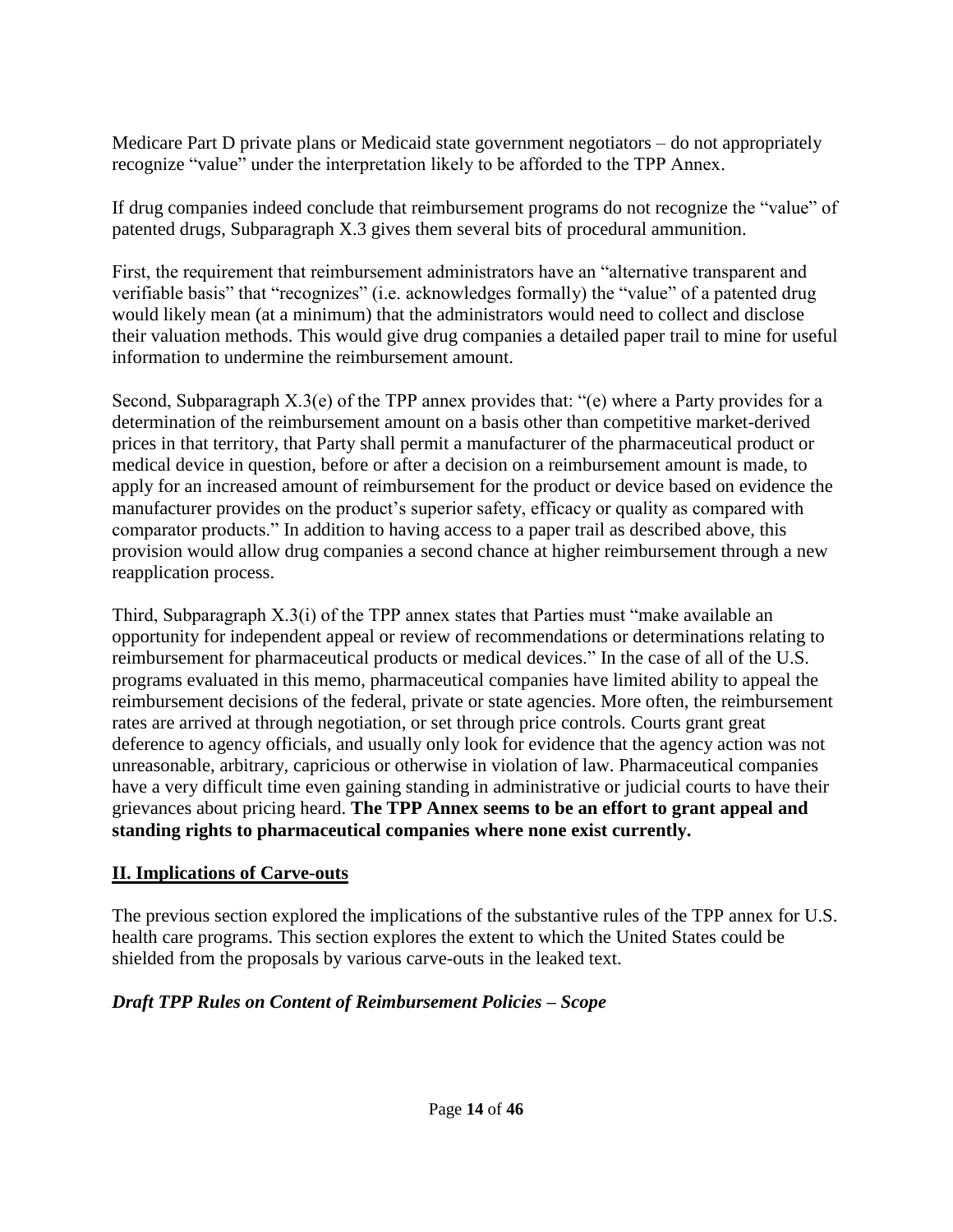The second core obligation in the draft TPP text, Paragraph X.3, has a range of procedural and substantive requirements related to reimbursement practices. The introductory chapeau to this paragraph establishes the scope of measures that must comply with this substantive requirement as:

To the extent that health care authorities of a Party's central level of government maintain procedures for listing pharmaceutical products, medical devices, or indications for reimbursement, or for setting the amount of reimbursement for pharmaceutical products or medical devices, under health care programs operated by its central level of government…[1]

Note that the Paragraph X.3 obligations are limited to measures taken by the "central level of government," which in the United States is the federal government. While this would seem to exclude actions by private companies or state governments, to the extent that the federal government established programs like Medicaid, it is possible that some state level or private decisions could be implicated. Indeed, U.S. court cases have treated various aspects of Medicaid as federal questions.

This would seem to be a relatively straightforward description of scope, focused on federal government pharmaceutical reimbursement policies. However, **two footnotes conspire to convert this seemingly straightforward scope paragraph into an interpretive minefield.**

For starters, footnote 1 at the end of the chapeau to Paragraph X.3 reads:

Pharmaceutical formulary development and management shall be considered to be an aspect of government procurement of pharmaceutical products for health care agencies that engage in government procurement. Chapter X (Government Procurement), rather than this Chapter, shall apply to government procurement of pharmaceutical products.

In addition, the annex defines "health care authorities of a Party's central level of government" as "entities that are part of or have been established by a Party's central level of government to operate or administer its health care programs." It defines "health care programs operated by a Party's central level of government" as "health care programs in which the health care authorities of a Party's central level of government make the decisions regarding matters to which this Chapter applies." A second footnote at this point reads: "[Negotiator's Note: Clarifying footnote regarding scope of application, such as with respect to central versus regional level of government health care programs.]"

Unlike the phrases "health care authorities" and "health care programs," the phrase "health care agencies" is not defined in the Annex, nor is the phrase: "engage in government procurement." If we assume that "agencies" are defined the same as "authorities," and that "engage in government procurement" has its common sense meaning, we could restate the foregoing: for a country's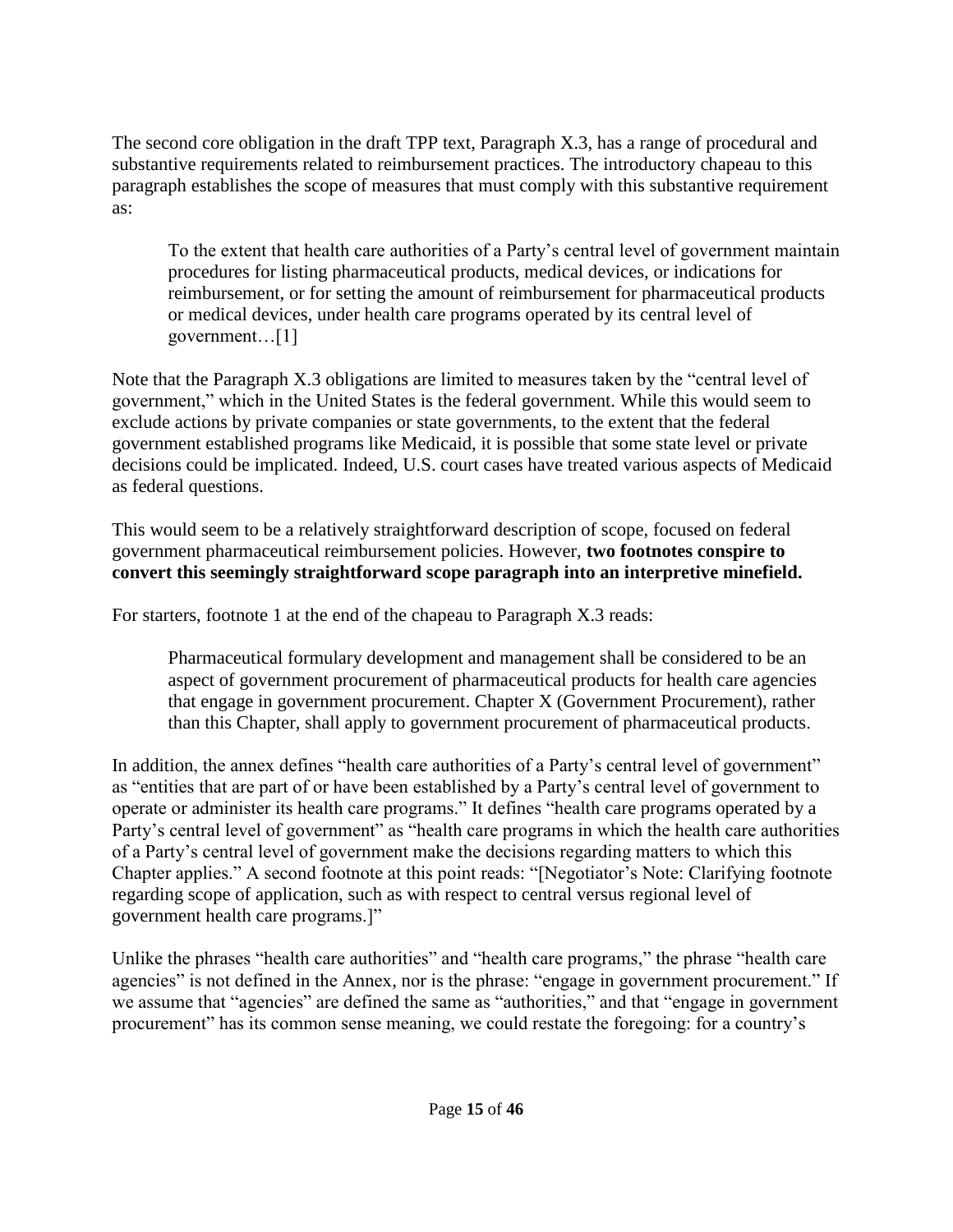measure to have to comply with the obligations of Paragraph X.3 of the TPP annex, the country must:

- 1. Have "health care programs" that relate to reimbursement, either through listing methods of the setting of reimbursement amounts;
- 2. Have "health care authorities" that either are from the "central level of government" or "have been established by a Party's central level of government...";
- 3. These "authorities" must "operate or administer its health care programs"; and
- 4. These "authorities" must "make the decisions regarding matters to which this Chapter applies".
- 5. However, the listing (i.e. formulary) activities of authorities that conduct government procurement do not have to comply with Paragraph X.3.
- 6. Moreover, the health care programs of subnational health care authorities would seem to be generally excluded, unless an argument could be made that these authorities were "established by a Party's central level of government."

# **Implication of Procurement "Carve-out" in Draft TPP Annex**

Since 1994, the United States has committed to the disciplines of the WTO's plurilateral Agreement on Government Procurement, which applies to drug purchases made by the VA and other agencies in excess of about \$200,000.<sup>37</sup> Our bilateral trade agreements tend to simply incorporate these WTO rules. There are not any obvious ways in which these procurement chapters would hinder drug price containment, so long as these were applied on a nondiscriminatory basis.<sup>38</sup>

(Indeed, the main impact of procurement chapters is to limit Buy American programs and technical and supplier specifications for contract bids. Pharmaceutical cost containment policies would not be likely to establish rules offering to pay more for American-made drugs, for instance, so the procurement chapter is unlikely to be a problem for the set of policies explored in this memo.)

## *VHA – Scope*

The VHA's drug programs clearly qualify as programs operated by the central government that involve "setting the amount of reimbursement for pharmaceutical products or medical devices." The Big Four prices are defined as being at least 24 percent lower than the average market price, the FSS prices are linked to most-favored customer rates or BPAs, and the NSCs also set prices through a procurement-linked bargaining process. TRICARE utilized similar tactics. Therefore, the VHA and TRICARE could only escape the scope of the chapeau of Paragraph X.3 if they were exempted under footnote 1 on procurement.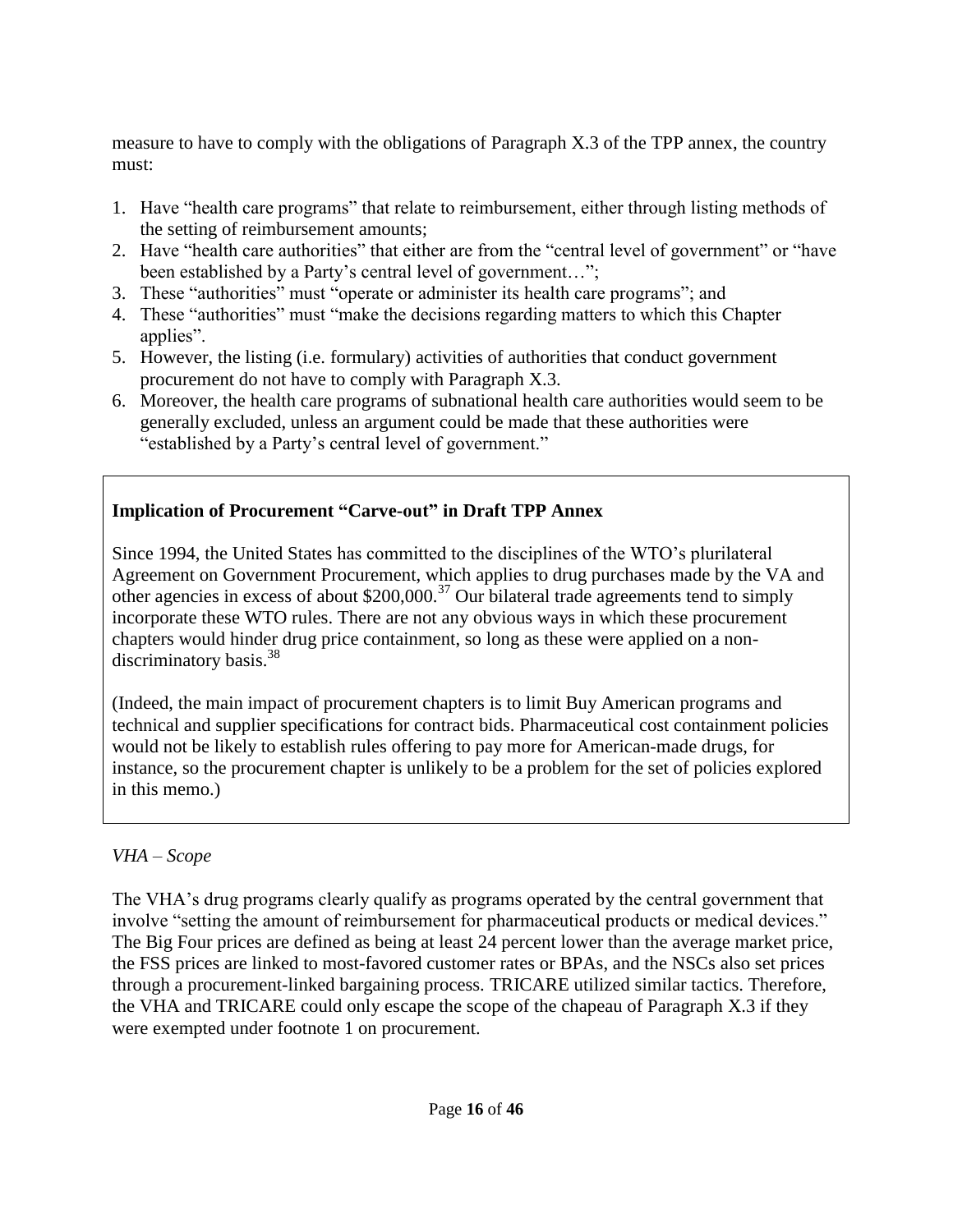Would these programs be carved out? They each conduct both formulary activities and procurement activities. The footnote could be construed in two ways. It may be interpreted as a broad carve-out: because the VHA engages in procurement, all its formulary activities (see numbers 1-9 in Figure 1) are carved out from the Annex. Alternatively, it could be a narrow carve-out, since some of the VHA's formulary activities (i.e. Big Four and FSS price setting) can be distinguished from its procurement activities (i.e. the NSC process) and therefore the former group of reimbursement/formulary activities are covered by the Annex. While U.S. courts have seemed willing to consider certain aspects of formulary development to be procurement related, there is a line between the two in terms of what appeals and remedies are available to drug companies.

The narrow carve-out would mean that at least numbers 3, 5, 7 and 9 in Figure 1 in Appendix II would still have to comply with Paragraph X.3 of the TPP annex. (And in any case, even the NSC process could be obligated to comply with the "consistent (etc.) administration" requirements of Paragraph X.2(3) explored in the previous section, since the footnote 1 on procurement only appears in Paragraph X.3.)

#### *Medicare – Scope*

In contrast to the VHA, Medicare Part D does not directly procure, nor does it outright develop formularies or reimbursement amounts. Hence, its activities would not so clearly fall under the scope of Paragraph X.3.

However, as shown in Figure 2 in Appendix II, the federal government (through CMS) does set general guidelines for the private plans (Roman numeral I), must approve the privately run formulary development practices that are described in the private sponsor's proposed contract with the CMS (Roman numeral II), and ultimately reimburses the private plan for most of the cost of the drug (Roman numeral III). A TPP partner could make a colorable case that Medicare must comply with the TPP provisions to the extent that the actions taken by the private plans were established by the federal government, and/or to the extent that CMS' approval and government-to-plan reimbursement procedures impact formulary development and plan-to-drug company reimbursement.

In contrast, since Medicare Part B is entirely operated by the federal government, it clearly would qualify as a "health care program operated by its central level of government" in Paragraph X.3. Since the CMS sets the rate that it will reimburse doctors for dispensing drugs, the calculation of the reimbursement amount would qualify as "setting the amount of reimbursement for pharmaceutical products" under Paragraph X.3. Hence, Medicare Part B would be subject to the disciplines of Paragraph X.3.

*Medicaid – Scope*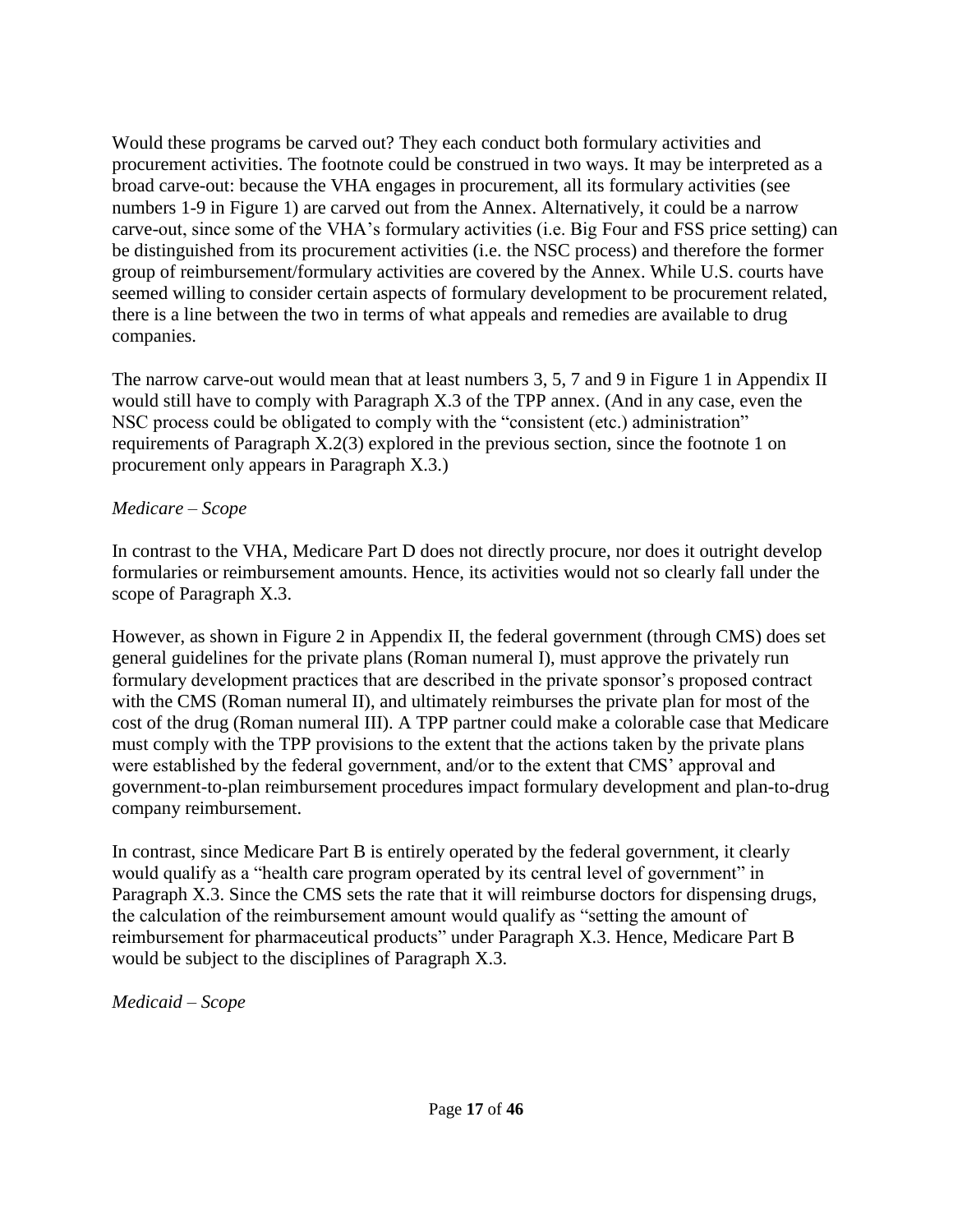Medicaid would be subject to requirements under Paragraph X.3 if it is deemed a "health care program operated by [the U.S.] central level of government."

The leaked TPP text defines "health care programs operated by a Party's central level of government" as "health care programs in which the health care authorities of a Party's central level of government make the decisions regarding matters to which this Chapter applies."

Advocates and legislators have been very concerned about the strength of such carve-outs. For instance, California State Senator Liz Figueroa warned in a letter to USTR that Medicaid could be considered "federal" under the Australia FTA: "Given that California's Medi-Cal program operates under federal guidelines and that California must submit a State plan for federal approval in order to change or expand that program, it is certainly with the scope of reason to conclude that a close-door, FTA dispute panel could potentially interpret the federal guidelines and approval process as a 'decision,' thereby making state programs 'federal' and covered by the provisions of the trade agreement."<sup>39</sup> State legislators from at least eight other states have expressed concerns that their Medicaid programs could fall within the scope of the Australia FTA since they could be classified as federal programs.<sup>40</sup>

A footnote in the Korea FTA's Pharmaceutical Products chapter is clearer in respect to Medicaid's exclusion than the Australia FTA, and states, "For greater certainty, Medicaid is a regional level of government health care program in the United States, not a central level of government program."<sup>41</sup>

But the bald assertion seems contradicted by the facts. U.S. courts have interpreted challenges to certain aspects of state Medicaid programs as federal questions. As Figure 3 in Appendix II shows, Medicaid is a program established by the federal government, but operated in part by the states (Roman numeral I).<sup>42</sup> The federal government does not create the formularies, but it establishes rules governing their restrictiveness (Roman numeral II). Medicaid also establishes private-to-state rebate rates (Roman numeral III) and sets upper limits for federal-to-state reimbursement rates (Roman numeral IV). Both actions arguably incentivize certain state-toprivate pharmaceutical reimbursement rates. In other words, the federal government "makes the decisions" about these federal-to-state reimbursement rates, which is a matter mentioned in the leaked TPP Annex. Therefore, Medicaid may fall under the scope of Paragraph X.3, and the United States may be unable to maintain as asymmetric and non-fact-based a Medicaid carve-out as it had in the Korea FTA.

Furthermore, Medicaid may be implicated by Paragraph X.3 by the mere fact that the federal government established the program. If challenged under the TPP, the United States might argue that Medicaid is not a central government program, as required by the scope provisions of the TPP annex. However, a TPP panel might conclude that the programs were nonetheless established by the federal government, and that U.S. courts have noted this in granting federal question jurisdiction. They can note that it would be absurd to allow countries to evade the substantive requirements of the TPP simply by outsourcing some of the administration of a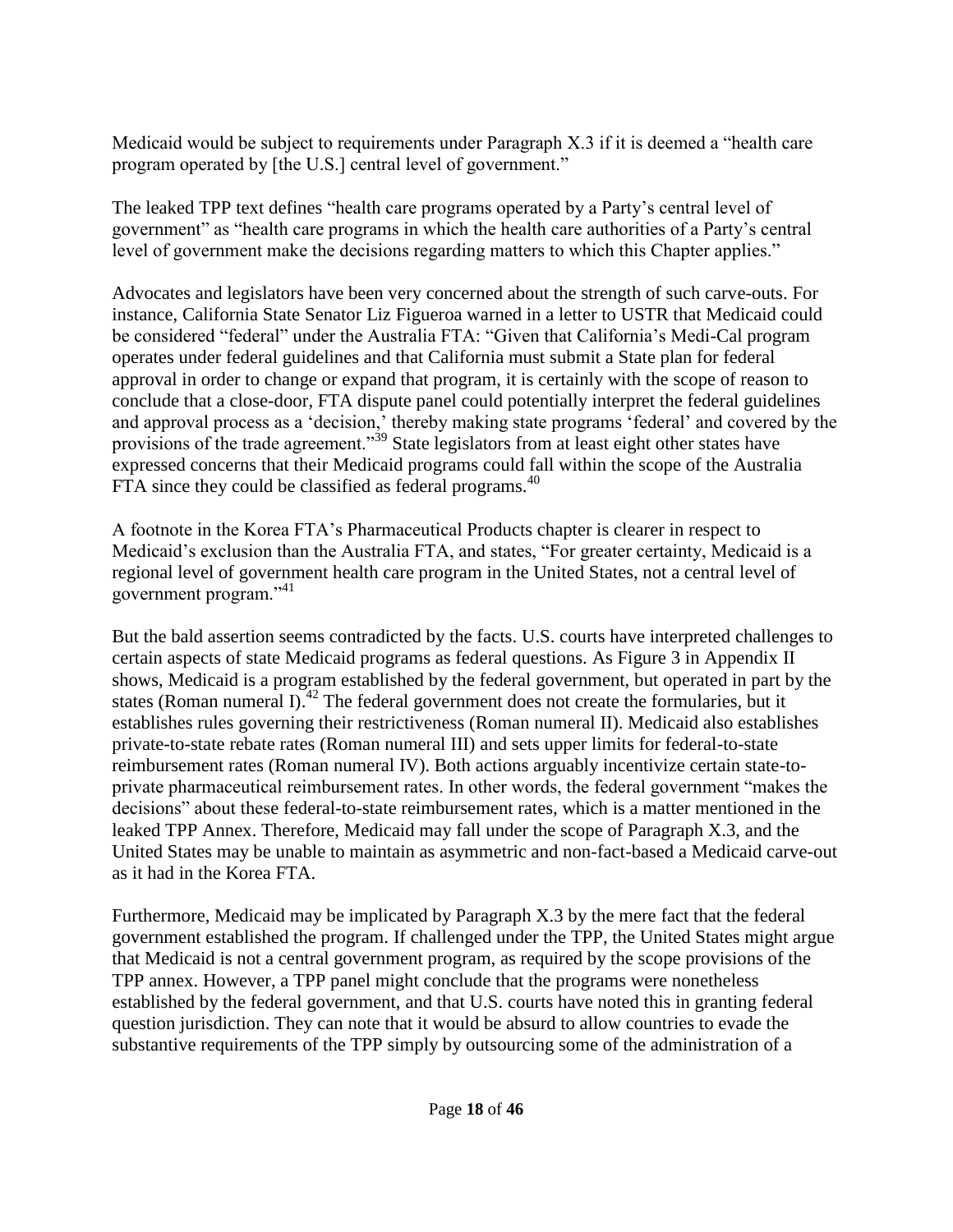reimbursement program to subfederal governments. Such an interpretation would substantially weaken the Annex disciplines in violation of the Parties' expectations when they agreed to the TPP.

## **TPP Could Force Changes in the 340B Drug Pricing Program**

Since the 340B program is operated by the federal government, it would qualify as a "health care program operated by its central level of government" in Paragraph X.3. Since the Department of Health and Human Services signs agreements with the drug companies that specifies the price that drug companies can charge the health centers, the agreement would qualify as "setting the amount of reimbursement for pharmaceutical products" under Paragraph X.3. Hence, program 340B would be subject to the disciplines of Paragraph X.3.

The price-setting under 340B would thus have to have a "basis consisting of competitive marketderived prices" or another basis that recognizes the value of the patented product. The statutorily-defined prices set in the 340B program that are below the market price may be incompatible with Paragraph X.3. Finally, since prices in the 340B program are set by statute and cannot be appealed by drug companies, the program would have to be altered to allow for the appeal process required under subparagraph  $X.3(i)$ .<sup>43</sup>

## **III. Possible TPP Threats to Proposed Reforms of Medicare and Medicaid**

As discussed above, the federal government is prohibited from directly negotiating with drug companies to get better drug prices for Medicare Part D plans. President Obama supports repeal of the Medicare nonintervention clause so as to lower costs for the government and Medicare beneficiaries. While campaigning for president in 2008, Obama supported giving the federal government the authority to negotiate for better Medicare drug prices.<sup>44</sup> Obama's April 2011 plan to reduce the deficit included a proposal to "limit excessive payments for prescription drugs by leveraging Medicare's purchasing power," seemingly a reference to allowing Medicare to engage in drug price negotiations.<sup>45</sup> The stringent provisions of the TPP may frustrate President Obama's domestic agenda since such reform may run afoul of the proposed TPP text that suggests reimbursement amounts must be derived from competitive market prices.

Senator Dick Durbin (D-Ill.) and Representative Jan Schakowsky (D-Ill.) have proposed legislation to require the Secretary of Health and Human Services to offer one or more Medicare Part D plans like private sponsors do.<sup>46</sup> The plan(s) would exist alongside private plans. The bill would require the Secretary to negotiate with drug manufacturers for lower prices and establish formularies.<sup>47</sup> The Secretary would establish a Part D plan's formulary to "encourage use of" drugs with lower cost "after taking into consideration" the effectiveness of the drugs.<sup>48</sup>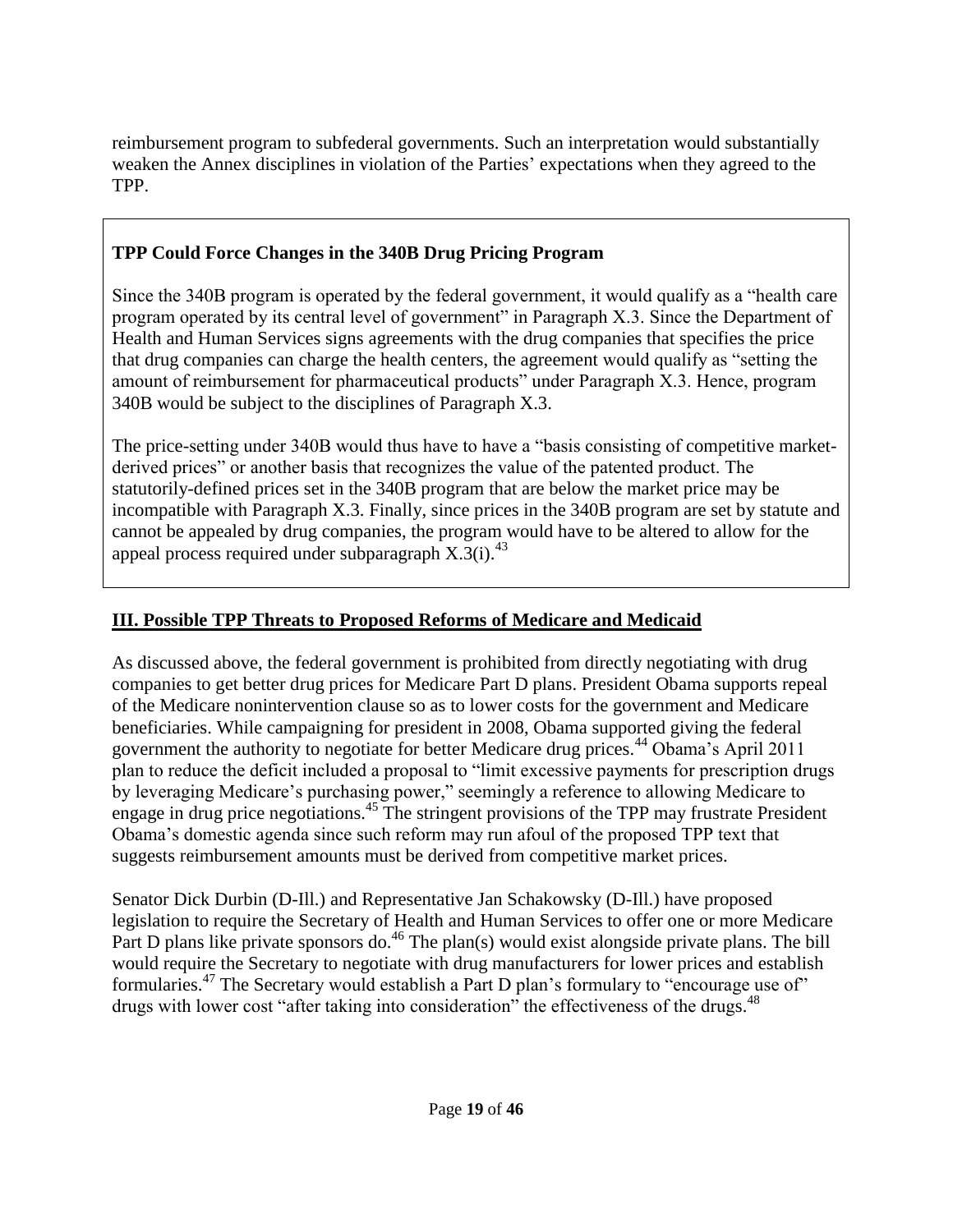The Durbin-Schakowsky bill could fall under the scope of Paragraph X.3. Instead of private entities being solely responsible for setting prices, the bill would allow the federal government to set drug prices for some Medicare plans. In the language of Paragraph X.3, this would clearly make the Department of Health and Human Services become a "health care authorit[y] of a Party's central level of government central level of government" that sets "the amount of reimbursement for pharmaceutical products or medical devices." Since the bill envisions formulary development, it would also lead to the federal government "maintain[ing] procedures for listing pharmaceutical products, medical devices, or indications for reimbursement."

This approach may run into conflicts with the TPP if it uses the market power of the federal government to reduce drug prices below the market price. And, because many of these proposals do not implicate actual procurement by CMS nor decisions by state governments, they would be likely to bring Medicare outside of any "carve-outs" represented by the TPP annex's footnotes 1 and 2.

The text of the bill describes in broad terms the method that the government would use to set cheaper prices: "the Secretary shall implement strategies similar to those used by other Federal purchasers of prescription drugs, and other strategies, including the use of a formulary and formulary incentives in subsection (e), to reduce the purchase cost of covered part D drugs."<sup>49</sup> Speaking about her desire to repeal Medicare's nonintervention clause, bill sponsor Rep. Jan Schakowsky indicated the intended negotiation strategy: "It just makes sense that Medicare should use its bargaining power to negotiate for lower drug prices – just as the VA does."<sup>50</sup> Using the huge bargaining power of the federal government to obtain lower prices would be an exercise of market power and would run afoul of subparagraph X.3(d) of the proposed TPP text. This type of direct negotiation is broadly supported by the public. A poll conducted by the Kaiser Family Foundation in November 2006 found that 81 percent of Americans over age 65 supported "Allowing the government to negotiate with drug companies for lower prices for Medicare Rx drugs." $51$ 

More proposals are on the table. In 2007, a report from the Congressional Research Service  $(CRS)$  noted that the incoming congressional leadership for the  $110<sup>th</sup>$  Congress considered the repeal of the noninterference clause a priority.<sup>52</sup> The report offered three options for how price negotiation could work after repeal of noninterference. It suggested that ceiling prices for reimbursements similar to those in Medicaid could be established.<sup>53</sup> It noted that a formulary would have to be developed to allow Medicare to exclude high-cost drugs to give Medicare bargaining power.<sup>54</sup> A second option would be to mandate that drug manufacturers give rebates to Part D plan sponsors, similar to the Medicaid rebate system.<sup>55</sup> A third option would involve the federal government directly purchasing drugs from manufacturers and sell them to Medicare beneficiaries at low cost, similar to the VHA system.<sup>56</sup> These options would shift the responsibility for "operating" these drug price and formulary management systems from private sponsors to the federal government, which would make them subject to the provisions in the TPP pharmaceutical "transparency" provisions.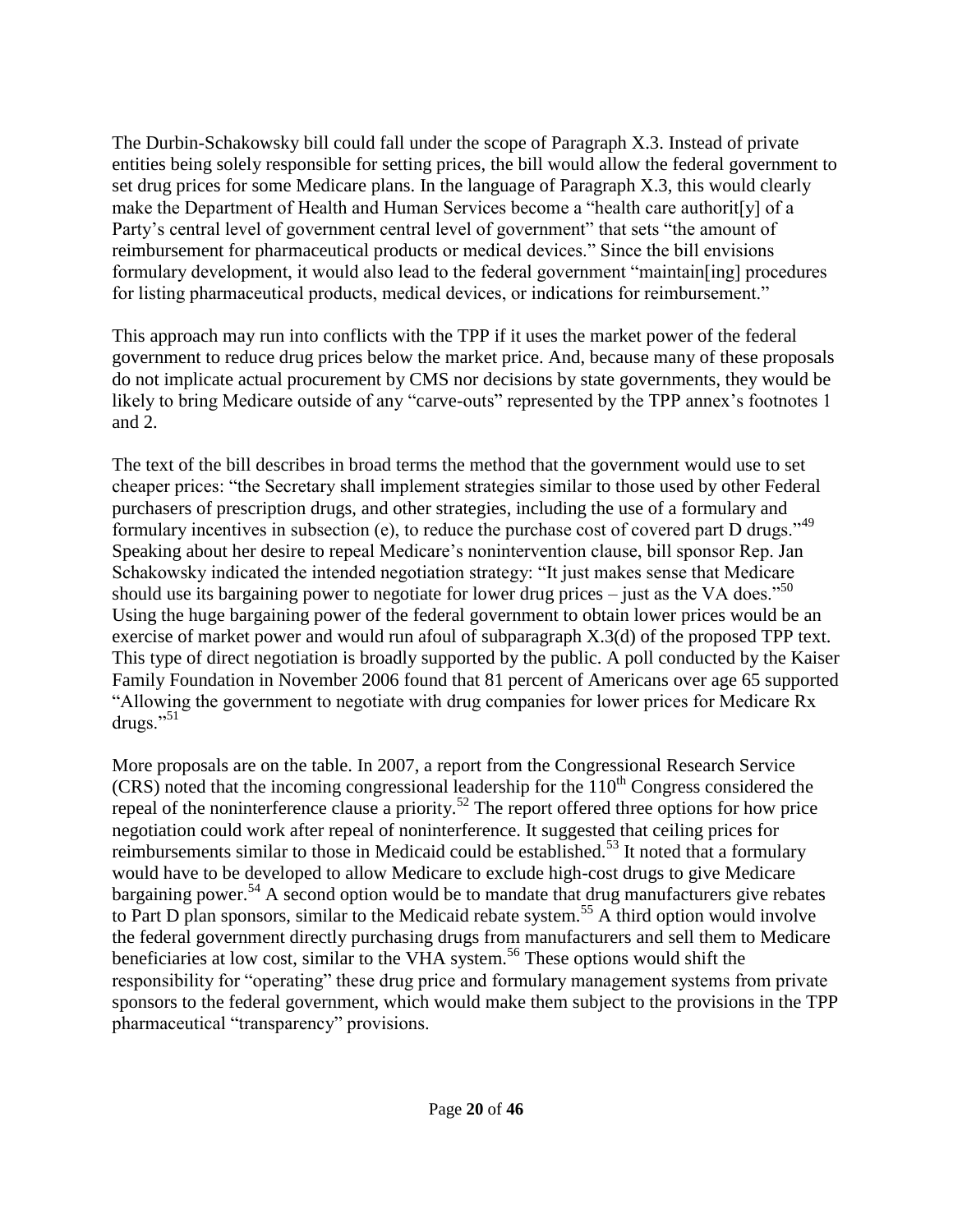Proposals to take the administration of Medicaid out of state hands and put it in the hands of the federal government have existed for decades. Proponents of these proposals argue that the current structure on Medicaid is inefficient and opens Medicaid to abuse by states that may not treat all their Medicaid beneficiaries equally.<sup>57</sup> Making Medicaid a fully federal program would certainly bring it into the scope of Paragraph X.3 of the proposed TPP and subject its pricesetting activities to its rules. Even U.S. trade negotiators recognize this as a clear peril, as indicated by the inclusion of the footnote in the Pharmaceutical chapter of the Korea FTA that aims to define Medicaid as a "regional level of government health care program in the United States, not a central level of government program.<sup>58</sup> Without the protection that its regionallevel status may afford, Medicaid would certainly be impacted by the TPP.

Finally, it is worth assuming that the United States may be hard pressed to maintain its carveouts, as other countries will justifiably accuse the United States of double standards and hypocrisy. Accordingly, the U.S. public and Congress would be well served by a study projecting what the TPP annex would look like without its carve-outs, and deciding whether these substantial disciplines on cost-saving are something they can live with.

## **IV. Korea's Public Drug Programs in Big Pharma's Crosshairs**

Pharmaceutical Research and Manufacturers of America (PhRMA), the pharmaceutical industry's lobbying arm, has already used the U.S.-Korea FTA, just implemented this year, to ensure that Korea's public drug benefit program pays more for drugs. The Korea FTA contains provisions on drug pricing that resemble the leaked TPP text, but are less strict.<sup>59</sup> Since the Korean legislature approved the FTA in November 2011, the government has moved to comply with its provisions by establishing an appeal process that drug companies can use to ask for higher prices from the Korean drug benefit program.<sup>60</sup> PhRMA has complained that the review process does not cover all drugs, but it has gained assurances from USTR that the U.S. government will pressure the Korean government to comply through an FTA dispute settlement proceeding if necessary.<sup>61</sup>

Beyond the price appeal process, PhRMA has also referred to the Korea FTA as a way to alter other policies so that drug companies' revenues rise, leading to correspondingly higher costs for Korean consumers and the government. PhRMA's 2012 submission for the annual U.S. report on intellectual property practices abroad featured ominous language about bringing Korea's laws into conformity with various standards via the FTA. $^{62}$  For example, PhRMA urged the Korean government to make its patent system "consistent with commitments in the Korea-U.S. Free Trade Agreement" so that drug companies can stave off the introduction of generic drugs through a dispute system.<sup>63</sup> Also on PhRMA's agenda is an attempt to hinder the development of generic drugs through stricter protection of drug trial data.<sup>64</sup> PhRMA's attempts to raise prices in Korea are especially inappropriate because drugs already comprise 30 percent of health expenditures in Korea – greater than the OECD average. $65$ 

## **V. Conclusion**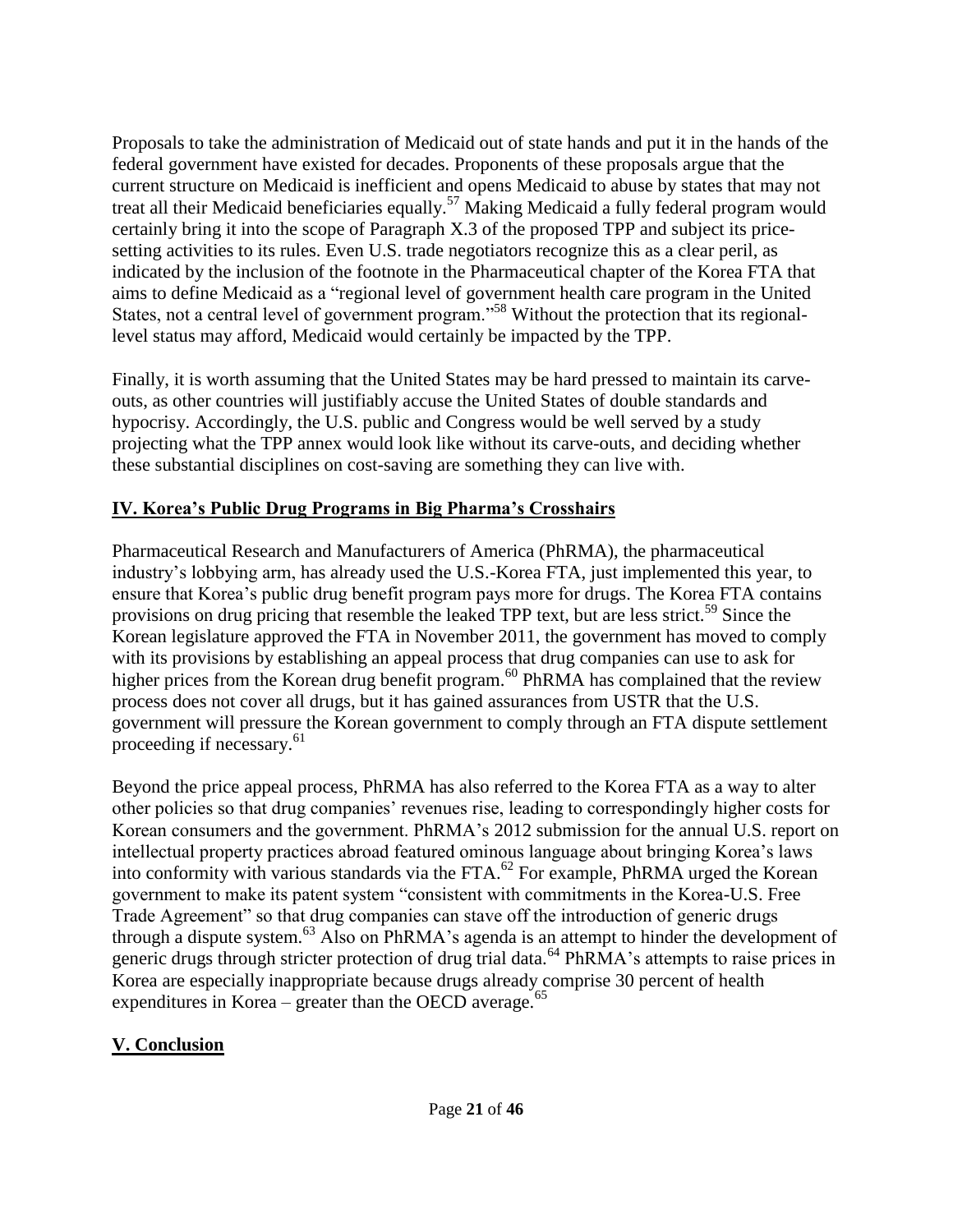The foregoing analysis attempted to document one strand of drug companies' efforts to battle pharmaceutical cost containment. We showed that U.S. drug cost containment measures are susceptible to challenge under the types of rules being proposed in the TPP. In particular, we showed that the carve-outs that U.S. negotiators have touted as protecting U.S. drug cost containment programs do not clearly do so in all cases. We show that proposed changes to U.S. health programs would open up the programs (like Medicare) to even greater attack under the TPP. Press reports indicate that other TPP partners are deeply upset with the U.S. proposal, and that they may insist on eliminating the annex altogether, or ensuring that the United States is equally susceptible by removing the carve-out footnotes.<sup>66</sup>

The United States can preempt the threats created by the proposed annex by simply deleting the proposal altogether. It was a mistake to include similar language in prior "trade" deals, and it would be a mistake to build on these intrusive terms even more.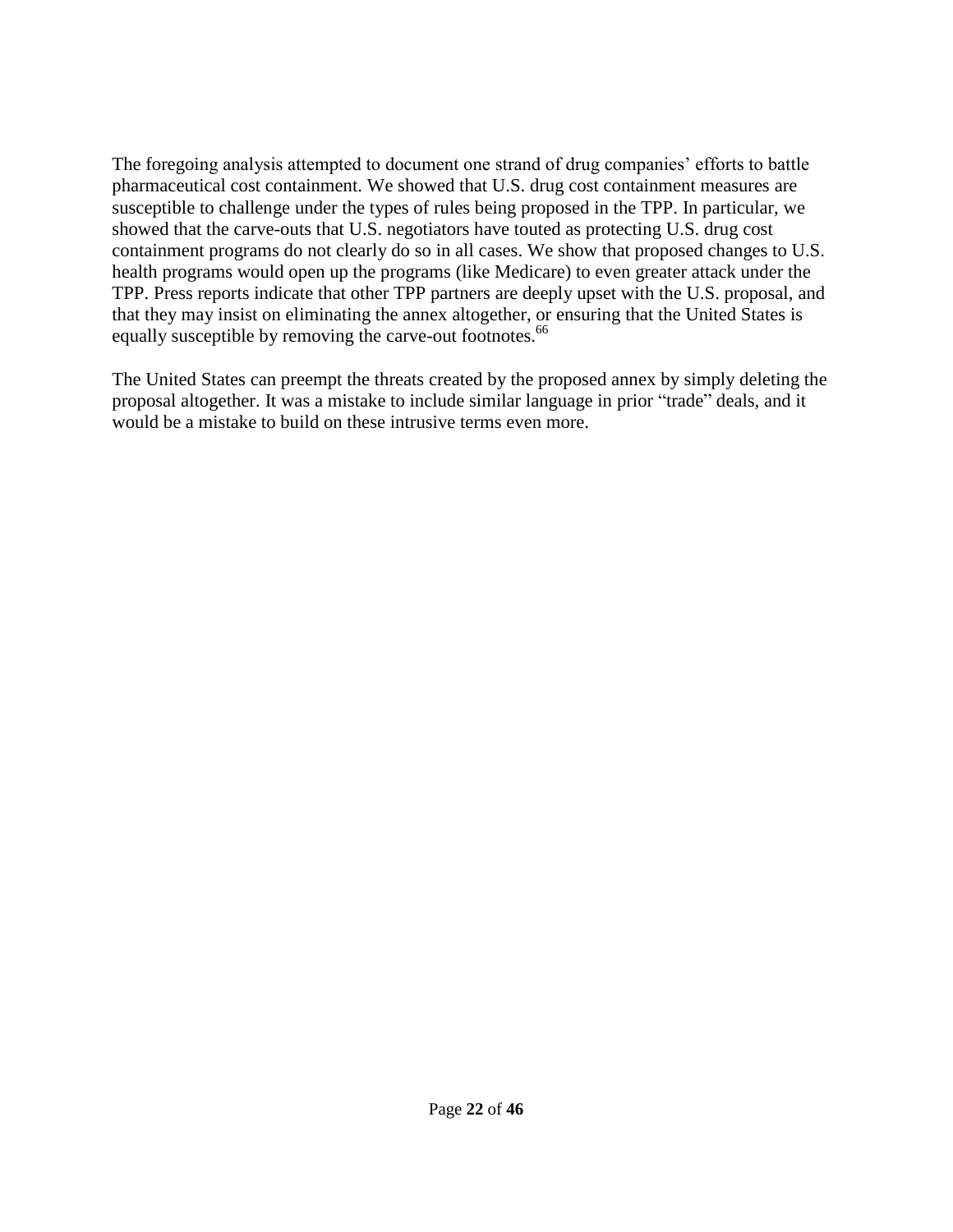#### **Appendix I. Effective Cost Containment Abroad** By Travis McArthur

Other nations have utilized a wide range of measures to control pharmaceutical costs, from direct governmental setting of prices charged in private markets (Brazil, China, India), to setting of prices for government reimbursements to private firms under national health care programs (France, Italy), to voluntary private-public partnerships that set target returns on investment in R&D (United Kingdom). U.S. pharmaceutical companies have been skeptical of all of these approaches.

There are several countries that have earned special scorn, including many that utilize preferred drug lists. These lists are usually called "formularies," defined as "an official list giving details of prescribable medicines."<sup>67</sup> (The term "formulary" emerged in the  $16<sup>th</sup>$  century from a Latin word that meant "book of formulae."<sup>68</sup>)

Australia has a Pharmaceutical Benefits Scheme (PBS) that was established after World War II that reimbursed community pharmacies for the cost of dispensing outpatient medicines. For several decades, clinical considerations dominated the process of adding drugs to the formularies. Beginning in the late 1980s, however, Australia became the first country to actually include cost considerations into the decision to add drugs to a formulary. As one study put it,

…unless a new drug offers an additional clinical benefit over an appropriate comparator, it may be added to the formulary, but cannot receive a higher price for subsidy purposes. A drug listed on this basis is subject to reference pricing – that is, it is linked by a 'therapeutic relativity' to its comparator, either joining an existing reference pricing group or forming a new one. The price the government pays for any drug in a reference group is then set by the lowest price (known as the benchmark), which has been secured for any drug in the group. One of the effects of the reference pricing system is that the prices of drugs may be linked irrespective of patent status. Although the pharmaceutical industry perceives this is as undermining the value of the patent, from the payer's perspective, however, it may be argued that it is neither rational nor efficient to pay more for a drug just because it is patented if it confers no additional health benefit, than a drug whose patent has expired and is cheaper. Where a sponsor presents evidence that a new drug offers a clinical advantage over its comparator, the additional benefits are weighed against the additional costs in a cost-effectiveness or (preferably) a cost-utility analysis, and a determination is made as to whether the drug is acceptably cost effective at the price proposed by the drug's sponsor. In this respect, the PBS operates as a therapeuticvalue based pricing system: it may be thought of as 'purchasing outcomes' rather than drugs… As the PBS accounts for around 80 percent of prescriptions dispensed in Australia, and more than 90 percent of those dispensed in the community, the government wields significant monopsony power, and medicines which are not listed on the PBS generally have a limited market. $69$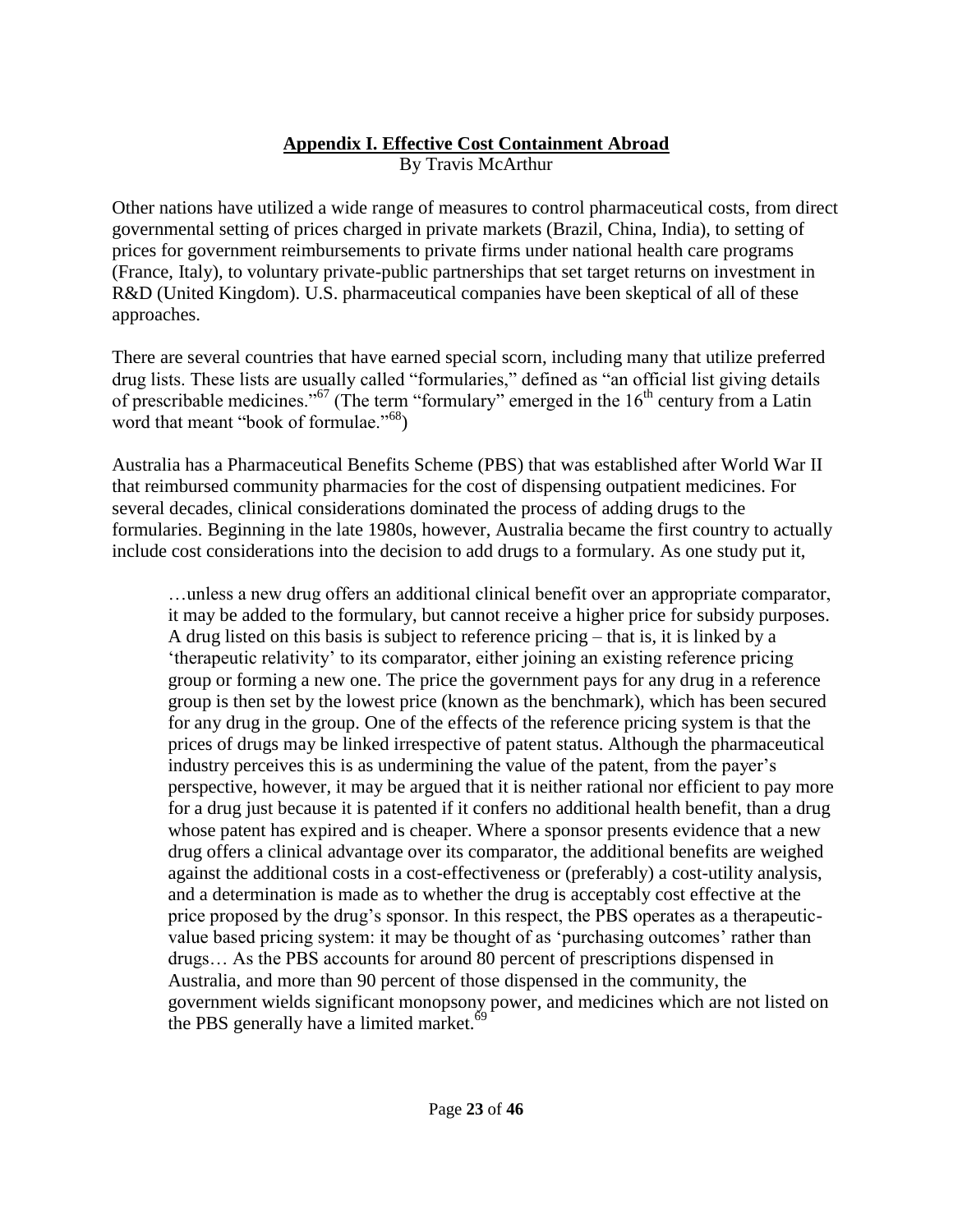PhRMA complains that, more recently, the Australian Cabinet has also added a cabinet layer of review before items are listed on the national formulary.<sup>70</sup>

Canada and New Zealand have also adopted a similar model.<sup>71</sup> The Canadian Patented Medicine Prices Review Board sets maximum prices that drug companies can charge for patented drugs.<sup>72</sup> Public drug benefit programs are administered at the province level in Canada.<sup>73</sup> The drug benefit programs of each province varies in the covered populations (e.g. just the elderly, children, the poor, etc.), and private programs cover other groups.<sup>74</sup> In New Zealand, the government's drug benefit program only covers a few drugs for each disease and drug companies must keep prices very low for the privilege of being chosen as one of the winning drugs.<sup>75</sup> According to PhRMA, New Zealand supplements the overall formulary approach with a capping of total medical reimbursements per patient and for the nation as a whole.

The Japanese government, for its part, requires individuals to purchase health insurance and negotiates with drug companies to set nationwide drug prices, but the insurance companies rather than the government directly pay for drugs.<sup>76</sup>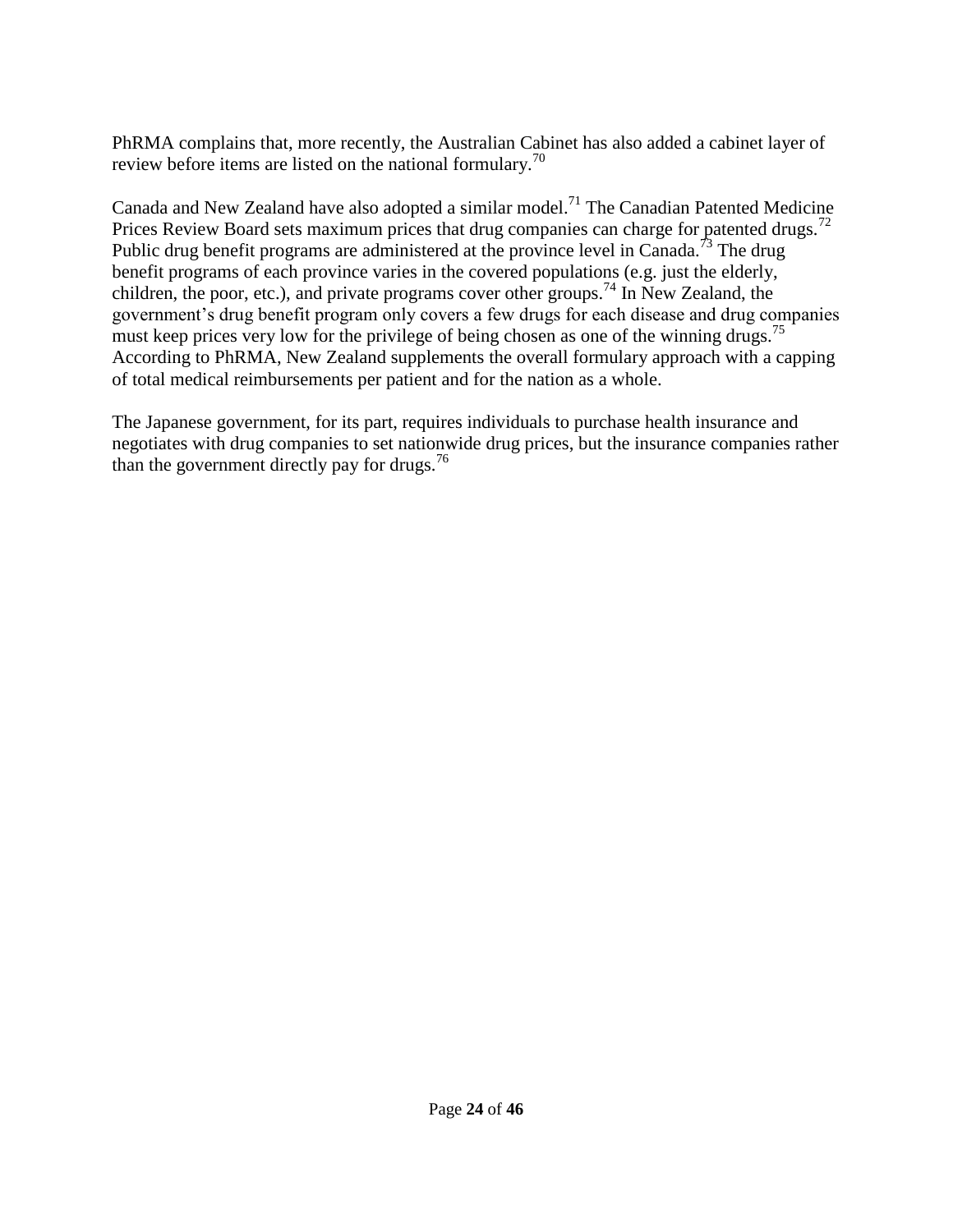#### **Appendix II. U.S. Approach: Private Market, Plus Limited Entitlement Programs** By Travis McArthur and Todd Tucker

The United States is an outlier among developed countries, having no universal health care programs or aggressive cost containment measures. Unsurprisingly, this has resulted in the most common prescription drugs being 60 percent more expensive in the United States than in comparable European countries.<sup>7</sup>

Nonetheless, the United States does maintain several health care programs for targeted populations (veterans, the poor, the elderly) that deal with pharmaceutical cost issues. These are explored in detail below.

#### *Veterans Health Administration*

The Veterans Health Administration (VHA), a part of the Department of Veterans Affairs (VA), helps provide health care to individuals who served in the U.S. armed forces. A governmentoperated network of hundreds of medical centers, outpatient clinics, and other health facilities treat about five million veterans per year.<sup>78</sup>

The VA uses a variety of measures to control pharmaceutical costs for veterans:

- The VA along with the Department of Defense, Public Health Service (Indian Health Service), and U.S. Coast Guard – has access to the "Big Four" prices. By statute, these prices are an automatic 24 percent discount over average market prices for a wide range of drugs (including patented drugs).<sup>79</sup> This is known as the "Federal Ceiling Price" (FCP). The VA doesn't necessarily have to procure these drugs at all, but it has access to these prices. Pharmaceutical manufacturers are pressured into offering the Big Four price through the signing of "master agreements" with the VA, which they must have in place as a condition for reimbursement under state Medicaid programs and Medicare Part B. As one legal study put it, "The master agreements are not procurement contracts and thus are not subject to the provisions of the Contract Disputes Act. Instead, the agreements provide for dispute resolution concerning the calculation of FCP through adjudication by the Board of Contract Appeals. All other disputes relating to the terms of the master agreements are governed by federal common law."<sup>80</sup> As the Master Agreement contained in Securities and Exchange Commission (SEC) filings for one pharmaceutical company indicate, these appeal rights are very limited. $81$
- The VA also manages the Federal Supply Schedule (FSS), a list of virtually every product on the market (including drugs) that any federal agency might procure. By law, the prices that are set in supplier contracts must not exceed the prices manufacturers charge their Most-Favored Customers under comparable terms and conditions.<sup>82</sup> The FSS price for some (but not all) drugs is below the Big Four price.<sup>83</sup> Blanket purchase agreements, a subprogram within the FSS, allow the VA to negotiate bilaterally with drug companies for even lower discounts in exchange for a commitment to make bulk purchases.<sup>84</sup> Like with the Big Four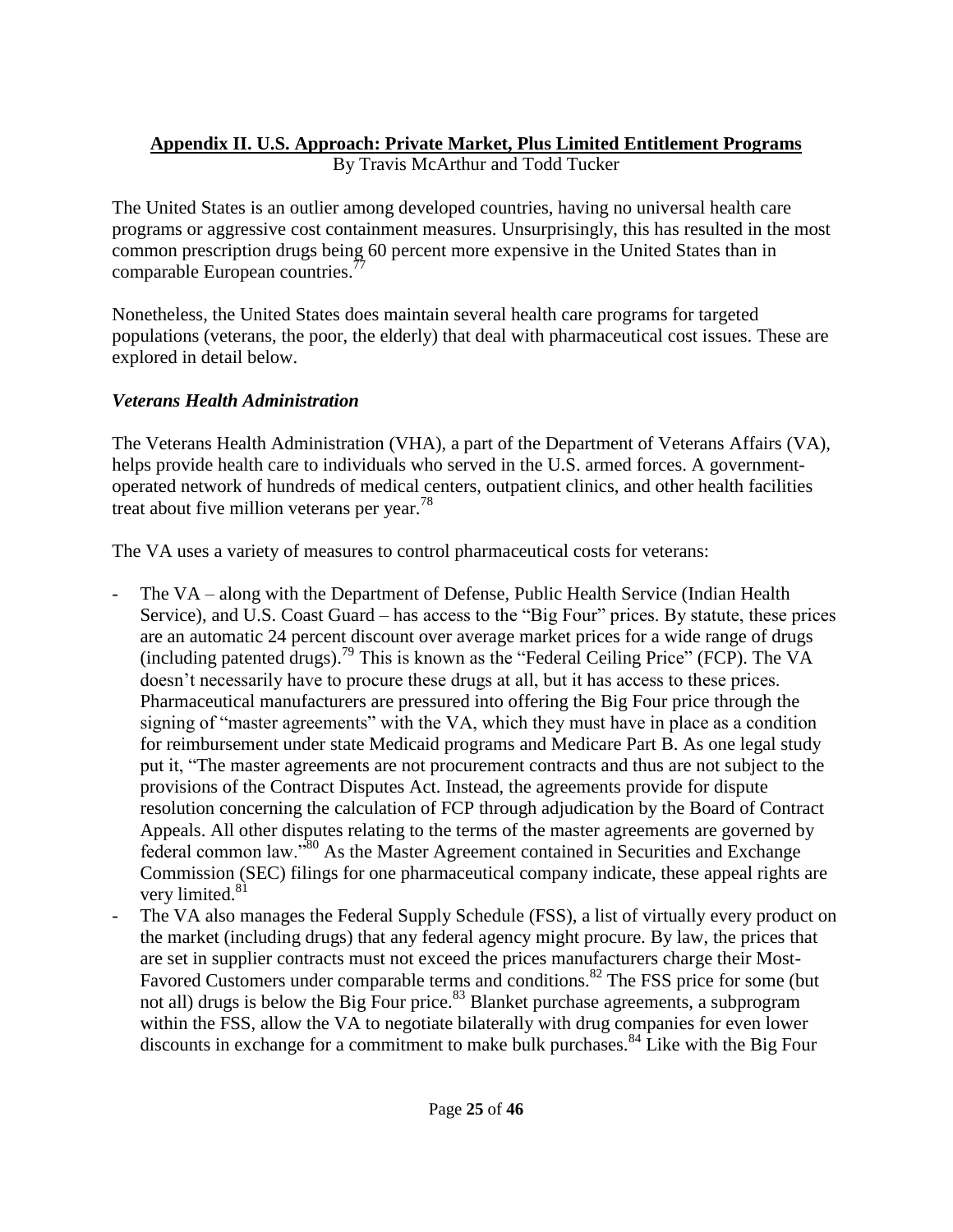master agreements, drug manufacturers must have an FSS contract in order to have their drugs covered by Medicaid, so nearly all FDA-approved drugs are in the FSS.<sup>85</sup>

The VA also can negotiate national standardization contracts (NSCs) with drug companies. These contracts can yield discounts of 10 to 60 percent below the FSS price, in exchange for a promise to procure these drugs and adding them to the VHA's formulary.<sup>86</sup> This national formulary has been in place since  $2009$ <sup>87</sup> According to the GAO, the VHA "contracts for one or more of these therapeutically interchangeable drugs using competitively bid national committed-use contracts. By committing to use these drugs to treat veterans throughout its health care system, VHA can assure the drug companies a high volume of use and drug companies in turn are more likely to offer a lower price."<sup>88</sup> The winners of these competitive contracts are included in the formulary, while other drugs that are therapeutically equivalent are not included.<sup>89</sup> According to the CRS, the process for establishing these contracts works as follows: "The VA selects from among confidential bids submitted by pharmaceutical manufacturers and announces the winning bid. Thus, the process more resembles a round of silent bids rather than a negotiation through which each party bargains with offers and counteroffers<sup>"90</sup>

Drugs making their way through the VA system can be grouped by three processes: 1) whether or not they are on the VA formulary; 2) through what channel their price is set; and 3) whether or not the VA ends up procuring them. The nine possible combinations are depicted visually in Figure 1.



**Figure 1: Formulary, Price-Setting, and Procurement Activities of the VHA**

The decision-making process for adding new drugs to the national VHA formulary is a twophase procedure. First, a request to add a drug is submitted by an arm of the VHA and a clinical pharmacist prepares a document on the drug's effectiveness, side effects and cost, including a comparison with other drugs. Second, the VA's Medical Advisory Panel (composed of practicing physicians) makes the final decision about whether to include it. According to the GAO,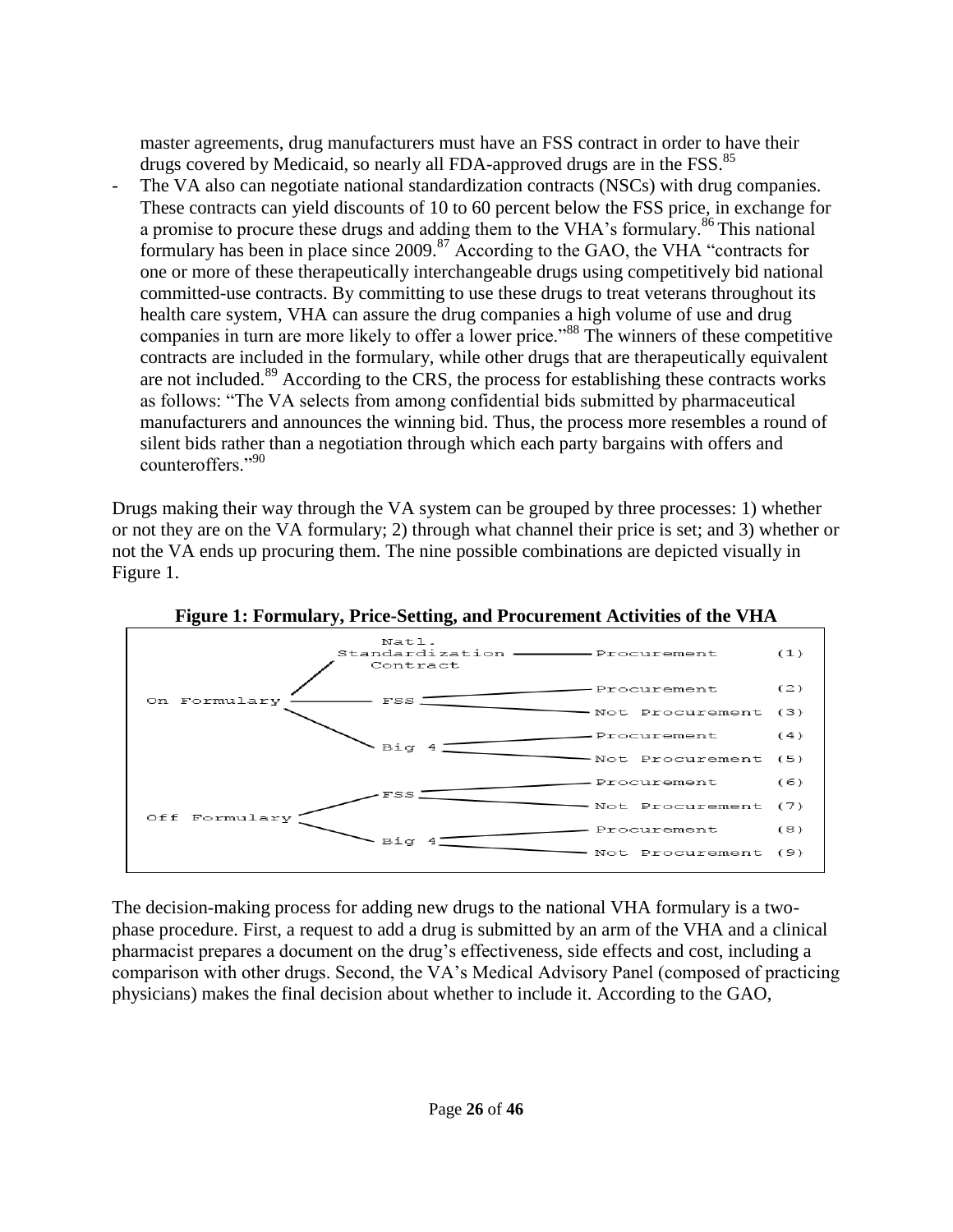…cost is not a major consideration during the initial phase of reviewing a drug. Decisions to add or delete drugs on the national formulary are made using criteria similar to those used by pharmacy benefit managers in the private sector—safety and effectiveness. Purchasing the drug at the lowest price possible is the responsibility of VHA's NAC [National Acquisition Center], which uses several purchasing techniques, including competitive bidding for drugs available from multiple sources. VHA officials believe this two-phased process ensures that the drugs on the national formulary include those representing the 'best value'—the most effective treatment at the least cost—rather than simply the least expensive drug available.  $91$ 

Drugs that are not on the formulary may be prescribed, but the prescribing doctor must first obtain a waiver.<sup>92</sup> A drug does not have to be on the VHA formulary in order for it to have a reference price under the FSS or Big Four. Lipitor is an example of a drug that is not on the VA formulary but is included in the FSS and the Big Four.<sup>93</sup> In 2006, the VHA filled over 700,000 prescriptions for Lipitor.<sup>94</sup> In contrast, the VHA only accepts National Standardization Contract bids for drugs that it wishes to put on the formulary since the contracts grant the drugs' inclusion in the formulary.<sup>95</sup>

Finally, the third procedural dimension explored in Figure 3 is whether or not there is actually procurement of the drug. The VA is a significant procurer of drugs, spending an estimated \$3.7 billion on prescription drugs in 2009.<sup>96</sup> Under the VA system, a drug could be procured whether or not it is on the formulary, and it could be on the formulary even if it is not procured. To return to our previous example, Lipitor is an example of a drug that is not on the VHA formulary but is procured by the VHA.<sup>97</sup> Moreover, prices could exist for a drug under the FSS or Big Four, even if there is no actual procurement within a given year or time period. As we show above, it is precisely the setting of prices and reimbursement rates (rather than outright procurement) that appears to be targeted by the leaked TPP annex. These non-procurement scenarios are indicated in Figure 1 by numbers 3, 5, 7 and 9.

Appeal rights under VA programs are very limited. As with other procurement contracts, drug manufacturers can appeal their treatment by federal agencies under FSS or NSC to the U.S. Court of Federal Claims or VA Board of Contract Appeals.<sup>98</sup> In 2000, the Comptroller General denied a protest by SmithKline Beecham Corporation against the VA's cost estimation methods for its formulary. The Comptroller noted that NSC-related formulary decisions are distinct from FSS contracts, and that the law gives the VA wide latitude to make reasonable evaluations of likely costs to government.<sup>99</sup>

When similar complaints were heard by U.S. courts, similar conclusions were reached:

In *Garufi,* the United States Court of Appeals for the Federal Circuit wrote: 'Under the APA standards that are applied in the *Scanwell* line of cases, a bid award may be set aside if either: (1) [T]he procurement official's decision lacked a rational basis; or (2) the procurement procedure involved a violation of regulation or procedure.... When a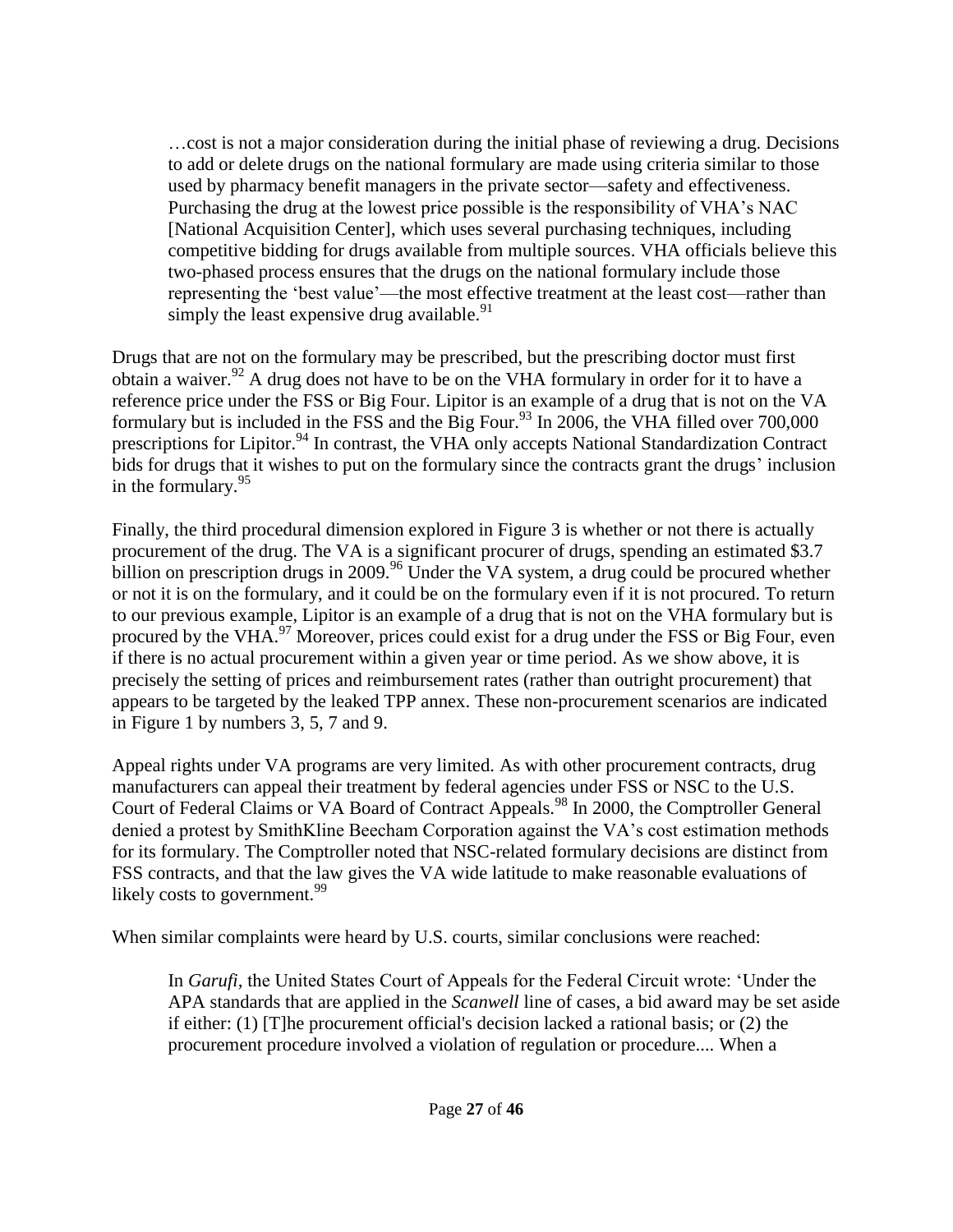challenge is brought on the first ground, the courts have recognized that contracting officers are 'entitled to exercise discretion upon a broad range of issues confronting them' in the procurement process… Accordingly, the test for reviewing courts is to determine whether 'the contracting agency provided a coherent and reasonable explanation of its exercise of discretion,' *id.*, and the 'disappointed bidder bears a 'heavy burden' of showing that the award decision 'had no rational basis.' *…* When a challenge is brought on the second ground, the disappointed bidder must show 'a clear and prejudicial violation of applicable statutes or regulations.'…

A disappointed bidder has the burden of demonstrating the arbitrary and capricious nature of the agency decision by a preponderance of the evidence. The United States Supreme Court has identified sample grounds which can constitute arbitrary or capricious agency action: 'The agency has relied on factors which Congress has not intended it to consider, entirely failed to consider an important aspect of the problem, offered an explanation for its decision that runs counter to the evidence before the agency, or is so implausible that it could not be ascribed to a difference in view or the product of agency expertise.'… Under an arbitrary or capricious standard, the reviewing court should not substitute its judgment for that of the agency, but should review the basis for the agency decision to determine if it was legally permissible, reasonable, and supported by the facts… Barring arbitrary and capricious behavior or a violation of law, the wide discretion afforded contracting officers extends to a broad range of procurement functions, including the determination of what constitutes an advantage over other proposals.<sup>100</sup>

## *TRICARE*

The Department of Defense separately maintains TRICARE, a health program for active duty and retired military personnel and their families. It includes a pharmacy benefits program (PBM) that contains various incentives to use generic drugs, formulary drugs, and use military and mail order "points of service" to purchase the drugs.<sup>101</sup> The Department of Defense Pharmacy and Therapeutics Committee, comprised of representatives of pharmacies and providers of the uniformed services facilities, makes the determinations on what drugs to include in a uniform formulary through evaluations of clinical and cost effectiveness.

The federal regulations indicate that, "Information considered by the Committee concerning the relative cost effectiveness of pharmaceutical agents may include but is not limited to: (A) Cost of the pharmaceutical agent to the Government; (B) Impact on overall medical resource utilization and costs; (C) Cost-efficacy studies; (D) Cost-effectiveness studies; (E) Cross-sectional or retrospective economic evaluations; (F) Pharmacoeconomic models; (G) Patent expiration dates; (H) Clinical practice guideline recommendations, and (I) Existence of existing or proposed blanket purchase agreements, incentive price agreements, or contracts."

When TRICARE beneficiaries attempt to purchase drugs that are not generics or not on the uniform formulary, they will typically incur greater copays and out-of-pocket costs – thereby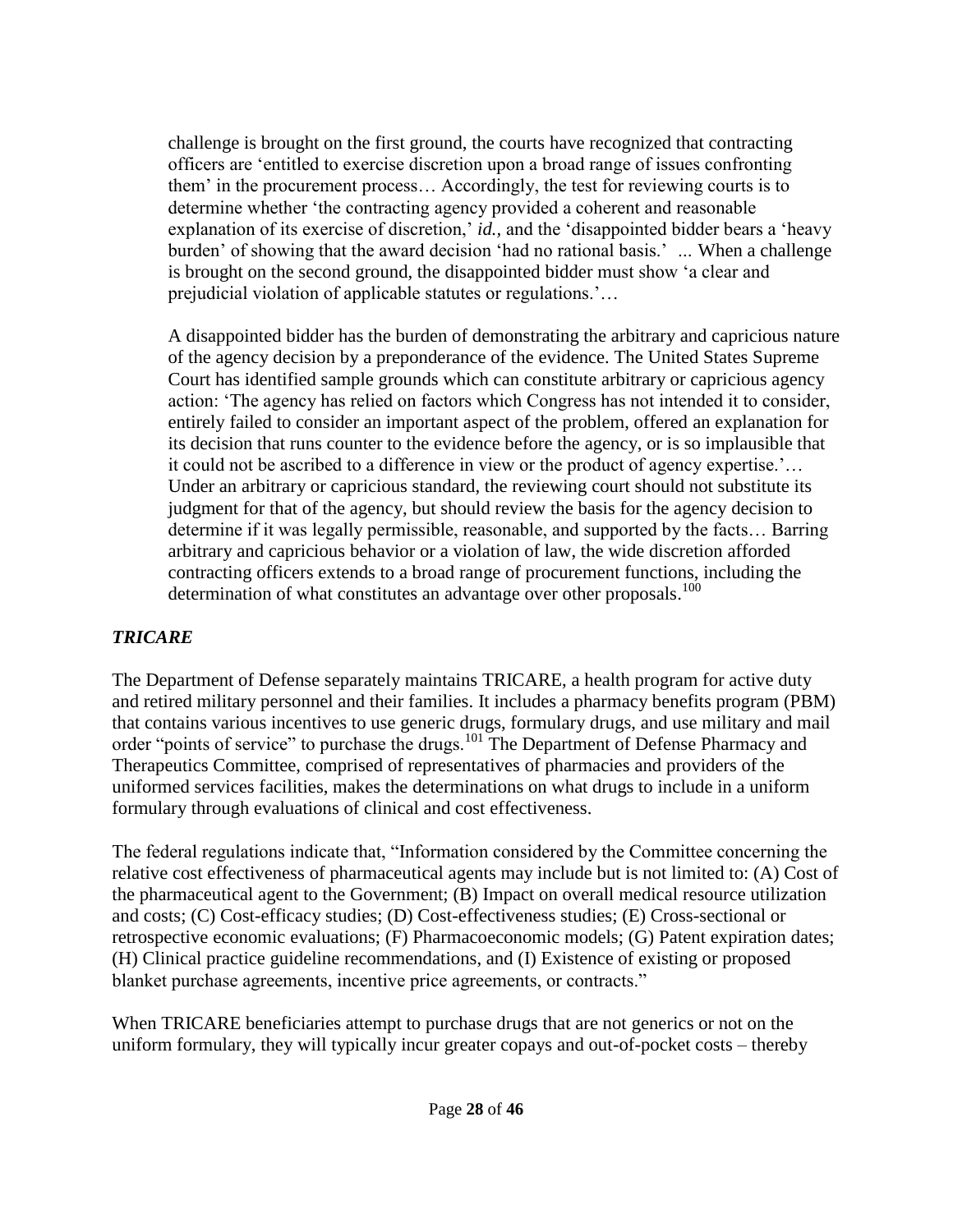providing a disincentive from using these drugs.<sup>102</sup> The military and mail order "points of service" are able to buy drugs at the Big Four prices, while other pharmacies servicing TRICARE beneficiaries cannot, and are thus subject to a complicated pricing and rebate scheme.

The Committee also controls costs through its power to subject non-formulary drugs to prior authorization requirements before they can be dispensed or cost shared; one of the criteria for subjecting a drug to this hurdle is cost effectiveness. In order for its drug to be included on the uniform formulary and avoid preauthorization requirements, a drug manufacturer must have a "master agreement" described in the VA section above to offer drugs for sale at the FCP.<sup>103</sup> As explained in a U.S. court case, "if a manufacturer does not agree to meet the Federal Ceiling Prices through such an agreement, but nevertheless provides pharmaceuticals through the retail pharmacy program, DoD may obtain refunds on transactions in excess of the Federal Ceiling Prices through a debt collection action."<sup>104</sup>

As with the VA programs, pharmaceutical companies have very limited appeal rights under TRICARE, as shown by a 2005 administrative appeal by Merck & Co of the process whereby TRICARE evaluated cost effectiveness. The Comptroller General noted that procurement was distinct from formulary pricing decisions,<sup>105</sup> but found that administrative decisions which could lead to procurement could be reviewed by the Comptroller nonetheless.<sup>106</sup> However, the standard of review is loose, only examining for reasonableness and non-arbitrariness of the decisions of TRICARE, whose authorities were seen as having substantial discretion. Moreover, TRICARE does not need to inform pharmaceutical companies of the relative weight that they assigned to various factors.<sup>107</sup>

A series of U.S. court cases brought by pharmaceutical companies against TRICARE's offmilitary base pharmacy reimbursement scheme illustrated the relatively open standard of review of agency cost effectiveness decisions under U.S. law. A 2009 decision stated that "This Court reviews an agency's regulations according to the familiar two-step framework articulated in *Chevron, U.S.A., Inc. v. Natural Resources Def. Council, Inc.,* … The first step determines 'whether Congress has spoken directly to the precise question at issue,' for if it has, 'the court, as well as the agency, must give effect to the unambiguously expressed intent of Congress.' *…* If, however, the statute is silent or ambiguous on the specific issue, 'the question for the court is whether the agency's answer is based on a permissible construction of the statute.'"<sup>108</sup> The latter is a reasonableness criteria.<sup>109</sup> Elsewhere, the scope of review required by the Administrative Procedure Act has been defined by U.S. courts as, "We will uphold an agency rule unless it is (A) arbitrary, capricious, an abuse of discretion, or otherwise not in accordance with law; (B) contrary to constitutional right, power, privilege, or immunity; (C) in excess of statutory jurisdiction, authority, or limitations, or short of statutory right; (D) without observance of procedure required by law ...."<sup>110</sup>

A 2011 decision elaborated, "At *[Chevron](https://a.next.westlaw.com/Link/Document/FullText?findType=Y&serNum=1984130736&originationContext=document&transitionType=DocumentItem&contextData=%28sc.Search%29)* step one, the Department need only show that Congress has not spoken directly to the question at issue, not that its reading of the statute is superior to others. Indeed, at neither stage of the *[Chevron](https://a.next.westlaw.com/Link/Document/FullText?findType=Y&serNum=1984130736&originationContext=document&transitionType=DocumentItem&contextData=%28sc.Search%29)* analysis need an agency show that its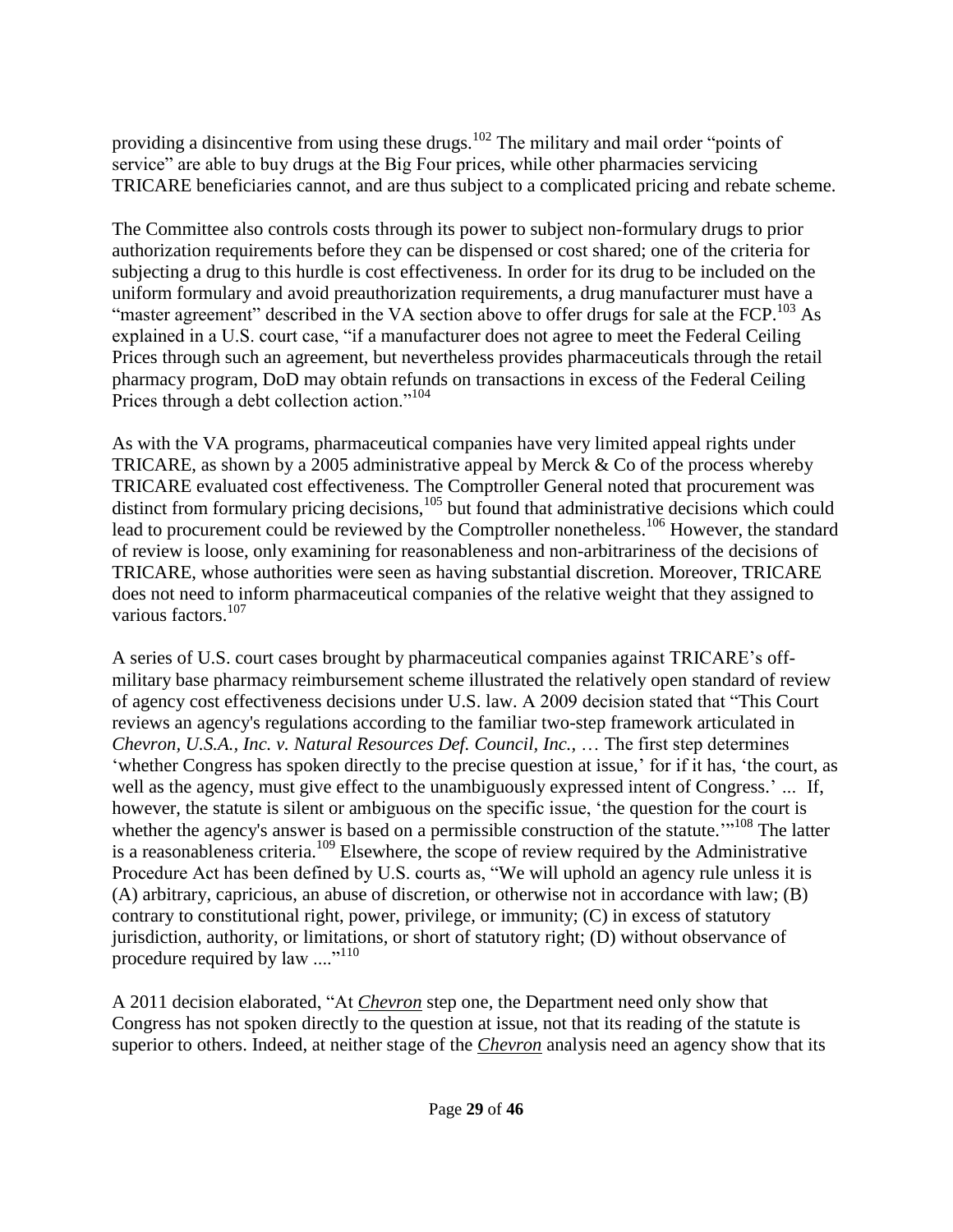choice was comparatively better than other choices. *See [Dep't of Treasury, IRS v. FLRA,](https://a.next.westlaw.com/Link/Document/FullText?findType=Y&serNum=1990064133&pubNum=708&originationContext=document&transitionType=DocumentItem&contextData=%28sc.Search%29)* 494 [U.S. 922, 928, 110 S.Ct. 1623, 108 L.Ed.2d 914 \(1990\)](https://a.next.westlaw.com/Link/Document/FullText?findType=Y&serNum=1990064133&pubNum=708&originationContext=document&transitionType=DocumentItem&contextData=%28sc.Search%29) ("We must accept that construction if it is a reasonable one, even though it is not the one we ourselves would arrive at.")… The Coalition argues that '[i]t is well established that when the government acts in its commercial capacity, it cannot exercise its 'sovereign' authority to impose terms unilaterally on a private party.' Pl.'s SJ Mot. at 18. The modern cases the Coalition cites, however, all concern instances in which the government was alleged to have breached a pre-existing contract. *…* Those cases do not stand for the proposition that the government cannot change the terms on which it participates in ongoing commercial transactions. Moreover, the government is here hardly imposing terms on pharmaceutical manufacturers. If the manufacturers do not like the prices being offered for their products, they can always walk away from TRICARE. *See* [75 Fed.Reg. at 63,393](https://a.next.westlaw.com/Link/Document/FullText?findType=Y&serNum=0355530058&pubNum=1037&originationContext=document&transitionType=DocumentItem&contextData=%28sc.Search%29#co_pp_sp_1037_63393) ('Manufacturers make a voluntary choice to do business with DoD under the applicable terms.')." $^{111}$ 

## *Medicare Part B*

Medicare is a national social insurance program established in 1965 whose aim is to provide health insurance for Americans 65 and older.<sup>112</sup> Since it was created, Medicare has expanded to cover people younger than 65 who have a permanent disability. The program now covers 47 million Americans, or about 15 percent of the population.<sup>113</sup>

Medicare Part B handles payment for outpatient medical services for Medicare beneficiaries.<sup>114</sup> As part of this area of responsibility, Part B covers drugs that are typically administered in physician offices and hospitals.<sup>115</sup> Drugs provided under Part B comprise a substantial portion of drugs used by Medicare beneficiaries: Medicare payments under Part B amounted to one-third of spending on Part D drugs in  $2007$ <sup>116</sup>

The CMS does not set the amount of money that doctors pay to drug companies. Rather, each year it sets the amount that CMS will pay to doctors or hospitals for dispensing the drug in the year to come, based on past costs.<sup>117</sup> Hospitals also receive "pass-through" payments to cover the costs of new drugs, and CMS has the discretion to order additional equitable payments.<sup>118</sup> CMS does not seek significant discounts when setting drug reimbursement levels for Medicare Part B because it fears that doctors will send patients elsewhere to obtain the drug if their drug purchase costs are not covered by their Medicare payment.<sup>119</sup> Medicare computes the reimbursement amounts for doctors based on a few different calculations of the average price that other purchasers pay for the drug.<sup>120</sup> The CMS bases its calculations on data submitted by drug companies.<sup>121</sup> Most payments are set at 106 or 104 percent of the average price that is calculated in this way.<sup>122</sup> (Payments for the few remaining drugs are set at 95 percent of the "sticker price" of the drug, i.e. the price without any of the usual discounts.)<sup>123</sup>

Despite the generous prices paid to pharmaceutical companies under Medicare Part B, the industry has not always been happy with the program. In a 2004 case brought by drug manufacturer Amgen Inc. against CMS, the company complained of having lost its pass-through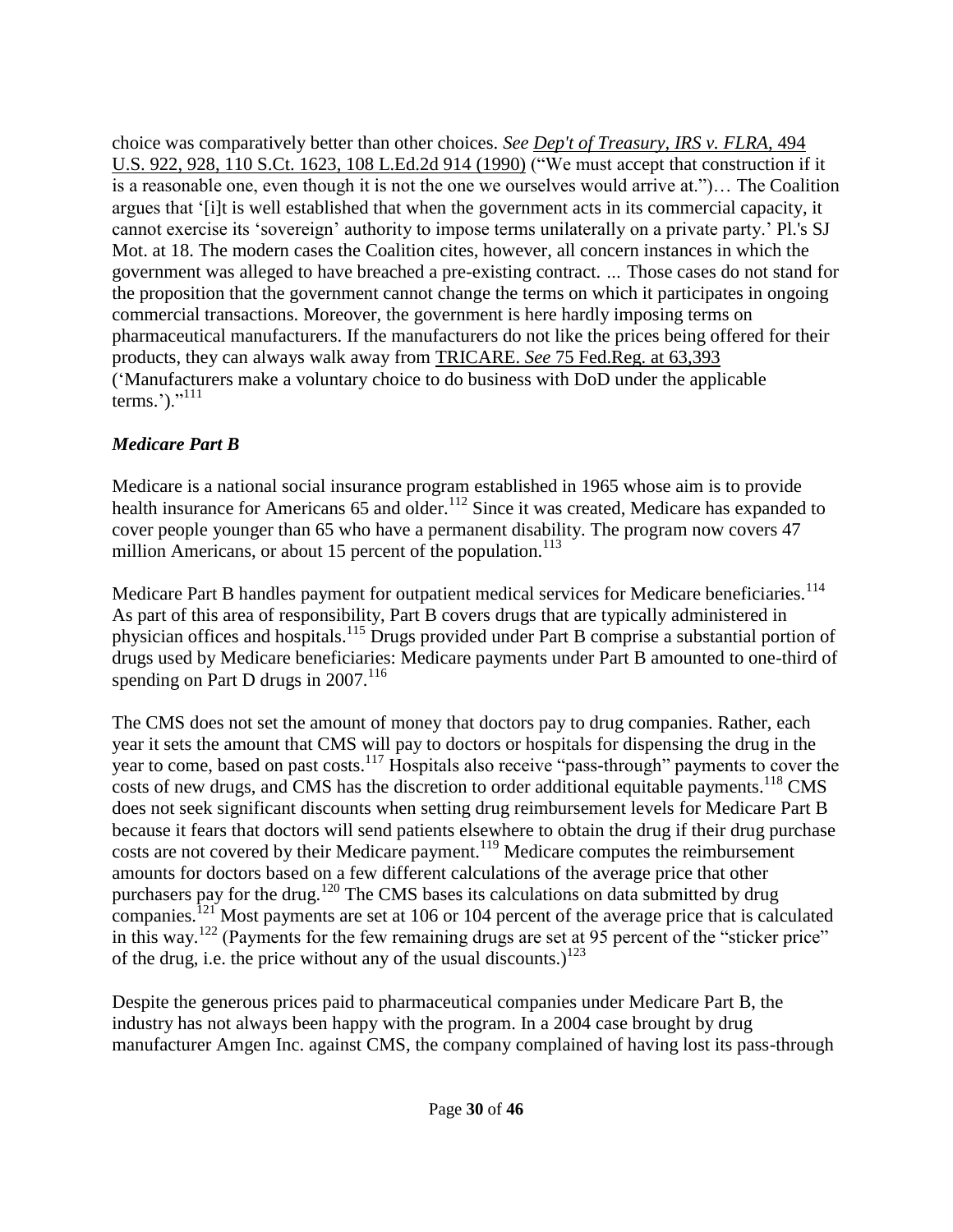status. The agency argued that there was another drug that served the same function, so Amgen's drug was not new. Amgen complained that this de-listing violated the Medicare Act and the Administrative Procedure Act.

The U.S. court hearing the case wrote, "the Administrative Procedure Act, 5 U.S.C. § 702 (2004) ('APA') provides that '[a] person suffering legal wrong because of agency action, or adversely affected or aggrieved by agency action within the meaning of a relevant statute, is entitled to judicial review thereof.' The Supreme Court has held that to qualify as 'adversely affected or aggrieved ... within the meaning' of a statute, a plaintiff must establish that the injury he complains of ... falls within the 'zone of interests' sought to be protected by the statutory provision whose violation forms the legal basis for his complaint.'… Amgen's commercial interest in selling Aranesp is congruent with the interests of beneficiaries in obtaining access to the technology because Congress' reason for providing supplemental passthrough payments was that hospitals inadequately reimbursed for new drugs or biologicals are less likely to provide them and more likely to steer beneficiaries towards older, less expensive treatments…. just as beneficiaries desiring access to Aranesp and hospitals desiring reimbursement for providing it would have prudential standing to challenge passthrough payment amounts, Amgen as a vendor does as well."

While Amgen was granted standing, its case did not ultimately prevail. The Medicare statute forbids administrative or judicial review of the type of pricing adjustments at issue. Accordingly, the court wrote that "If a no-review provision shields particular types of administrative action, a court may not inquire whether a challenged agency decision is arbitrary, capricious, or procedurally defective… It is difficult to see how a decision by the Secretary to adjust passthrough payments for a specific treatment downward, based on the Secretary's conclusion that the treatment is too costly relative to its benefits, would not lie at the heart of" the authority envisioned in the act.  $124$ 

## *Medicare Part D*

The Medicare Prescription Drug, Improvement, and Modernization Act of 2003 created a prescription drug benefit for Medicare beneficiaries under the moniker "Medicare Part D." Under the program, Medicare recipients can enroll in drug benefit plans developed by private companies (sponsors) that contract with  $CMS<sup>125</sup>$ 

Currently, the federal government is explicitly prohibited from being involved in setting drug prices for Medicare. CRS explains: "One provision of [the Medicare Modernization Act], the 'noninterference' clause, expressly forbids the Secretary of Health and Human Services (HHS) from interfering with drug price negotiation between manufacturers and Medicare drug plan sponsors, and from instituting a formulary or price structure for prescription drugs. The framework created by the law emphasizes competition among the Medicare drug plans to obtain price discounts."<sup>126</sup>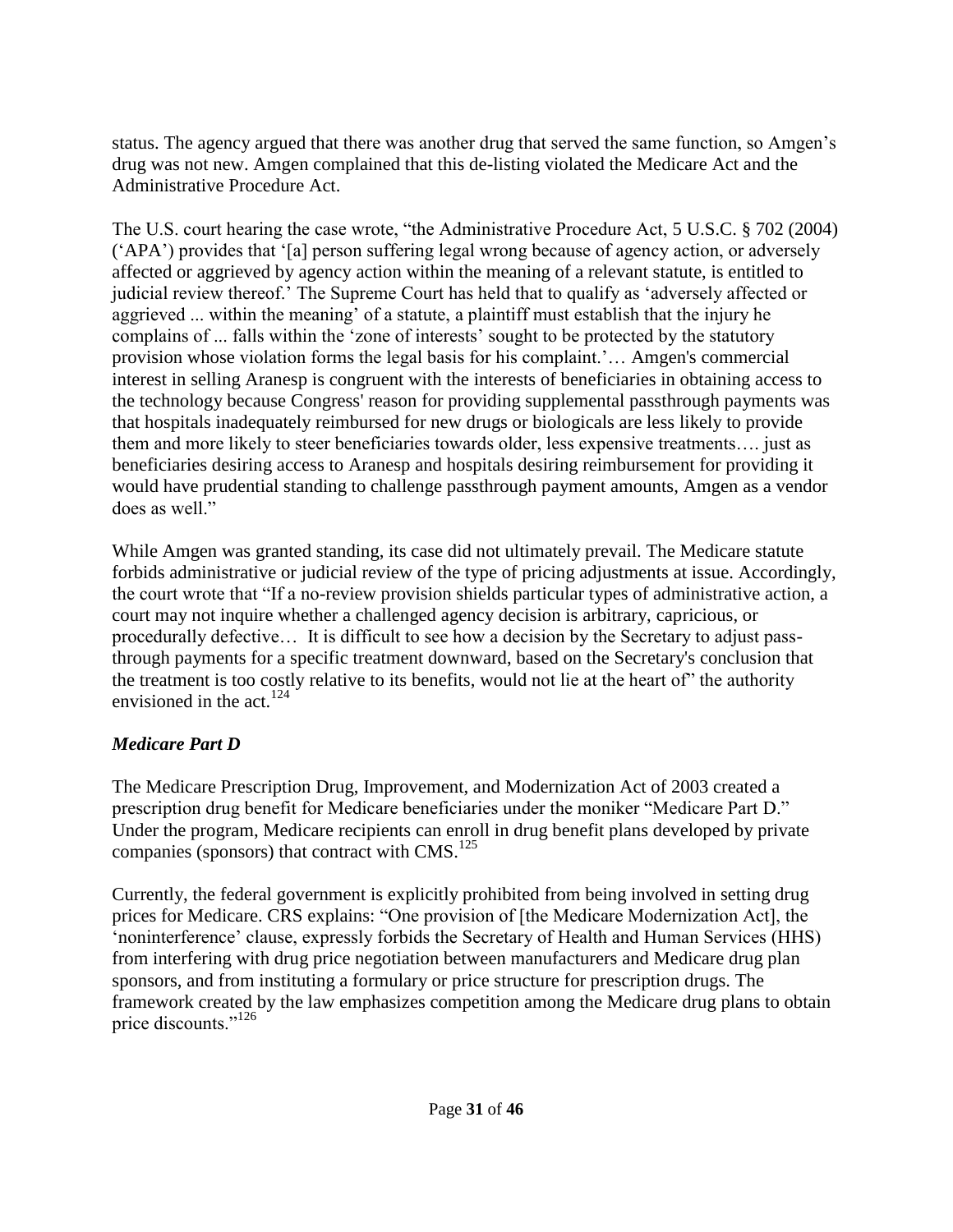However, the federal government is involved in the plans in myriad ways. First, federal regulations set certain minimum requirements for the contracts between CMS and the private sponsors.<sup>127</sup> Once CMS approves the contract, the sponsor can begin offering Medicare drug plans for those who are eligible, for a 12-month period. As of December 2011, there were about 4,200 Medicare Part D prescription drug plans.<sup>128</sup>

Second, CMS sets certain rules about the private plans' development of formularies. There are a wide variety of Part D plans that have varying levels of premiums and coverage of drugs. Sponsors establish the details of the formularies for their plans, but the formularies must conform to minimum standards.<sup>129</sup> The CMS reviews formularies for conformity to these standards and approves them.<sup>130</sup> The plans must "cover all, or substantially all of the drugs in the following six drug categories: immunosuppressant, antidepressant, antipsychotic, anticonvulsant, antiretroviral, and antineoplastic."<sup>131</sup> Some economists have noted that these requirements limit the cost effectiveness of Part D:

… providing Medicare the authority to negotiate directly with manufacturers would not lead to price reductions on its own. To achieve savings, Medicare would also need the ability to exclude drugs from its formulary (Congressional Budget Office 2007). This ability to tighten the formulary would provide the leverage to bargain for lower prices. Medicare's inability to negotiate program-wide prices and tighten plan formularies is in stark contrast to another large public provider of prescription drug benefits, the Veterans Health Administration (VA), which negotiates directly with drug manufacturers. The VA has implemented a national formulary more restrictive than those of Medicare plans and obtains lower drug prices...<sup>132</sup>

However, the Medicare handbook says that "Formulary management decisions must be based on scientific evidence, and may also be based on pharmacoeconomic considerations that achieve appropriate, safe and cost effective drug therapy."<sup>133</sup> Plan sponsors may negotiate with both pharmacies and drug manufactures to obtain lower prices for drugs that enrollees purchase.<sup>134</sup> While private plans can choose to take cost savings into account when including drugs on their formulary or not, the federal government does not have tools to require them to do so.

Drug manufacturers do not appear to have a path to appeal Medicare Part D sponsors' decisions about formularies and drug reimbursements. In fact, most Part D sponsors farm out the task of making these decisions to private pharmacy benefit managers  $(PBM)$ <sup>135</sup>. The full terms of the agreements that PBMs strike with drug manufacturers are often not even available to the Part D sponsors themselves, so it is not possible to be certain that there are no appeal mechanisms at the disposal of drug manufacturers.<sup>136</sup> This contrasts with the appeal rights of plan beneficiaries, who have the ability to appeal drug coverage determinations with the Part D sponsor, then administrative appeal judges, Medicare Appeals Council, and ultimately federal courts.<sup>137</sup> In a typical decision from last year, a Medicare beneficiary wanted to have access to an off-formulary drug, and also pay the on-formulary price. The Medicare Appeals Council decided that the statute or plan requires access to off-formulary drugs, but not necessarily the discounts.<sup>138</sup>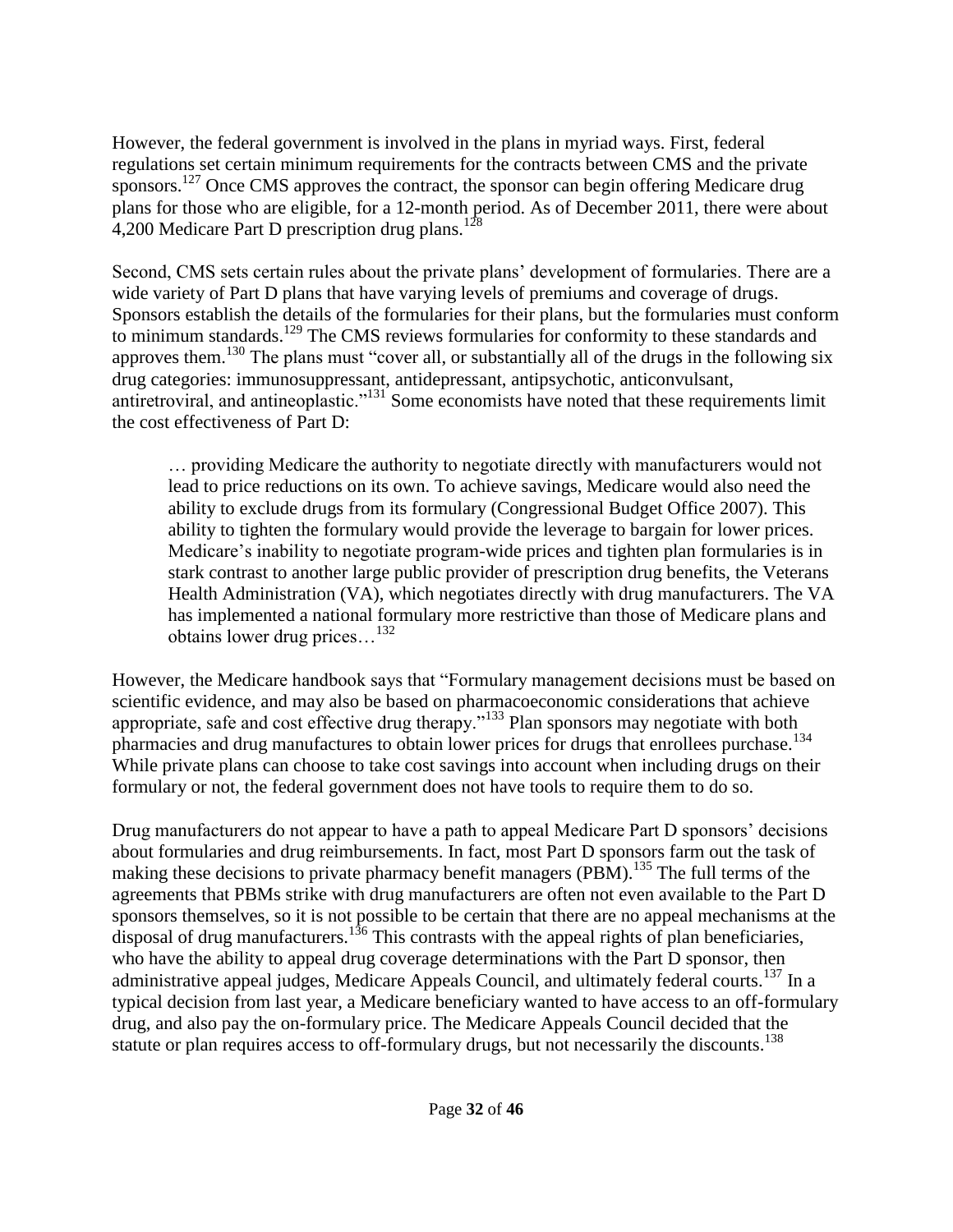Third, the federal government collects information about the relationship between private sponsors and drug companies. For instance, Part D sponsors are required to disclose the price concessions negotiated with drug companies and other entities to the CMS, which keeps this information confidential. $^{139}$ 

Fourth, CMS sets the premium that each sponsor may charge. Plan sponsors compute their estimated costs for each Medicare beneficiary (including administrative costs and return on investment) and submit this estimate as part of its proposed contract with CMS.<sup>140</sup> Plan sponsors give CMS information on each prescription filled under its plan and each Medicare beneficiary that is part of its plan to compute the reimbursement that CMS will pay the sponsors.<sup>141</sup>

Figure 2 illustrates the current pharmaceutical benefits scheme for Medicare.



**Figure 2: Federal Involvement with Medicare Part D**

Roman numerals I, II and III indicate the moments of federal government interaction with the Part D program.

*Medicaid*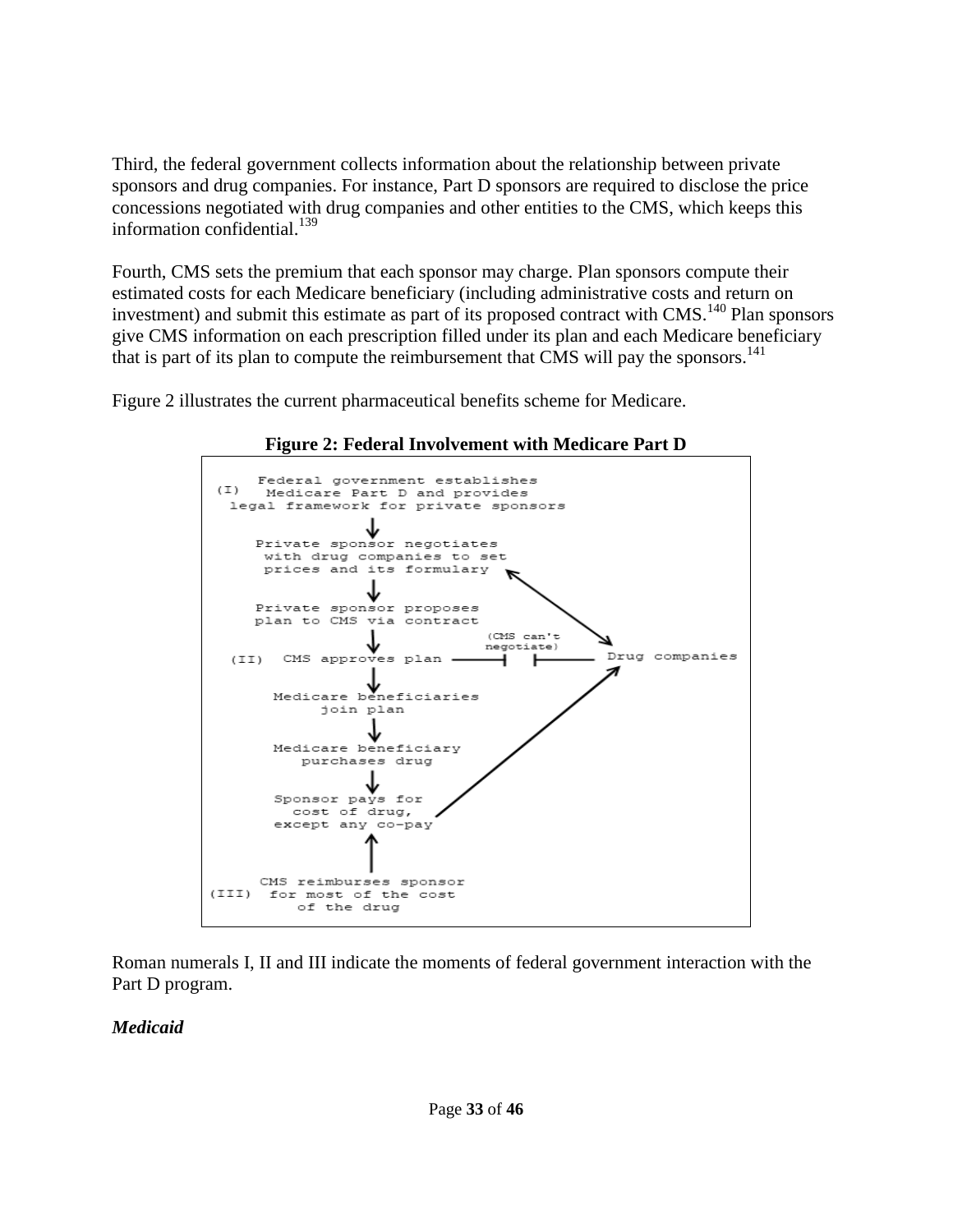The Medicaid program was established in 1965 under the same legislation that created Medicare.<sup>142</sup> In contrast to Medicare, eligibility is based on income and/or wealth rather than age.<sup>143</sup> Children and adults in poor families, poor people with disabilities, and poor elderly people make up most of the 68 million people who are enrolled in Medicaid.<sup>144</sup>

Medicaid also differs from Medicare in that the program is administered by states, with 25 to 50 percent of the funding coming from state budgets.<sup>145</sup> These state-administered Medicaid programs are not required to cover prescription drugs, but most of them do offer drug coverage.<sup>146</sup> Unlike Medicare, private entities do not provide drug coverage. Unlike the VHA, the federal government does not directly purchase drugs, so it does not involve procurement.

There are several points of ongoing federal involvement in Medicaid, including the initial establishment of the program in federal law; the setting of discount agreements and federal upper limits; and the regulation of state formularies.

Under a program that has been around since 1990, if drug manufacturers wish to have their drugs covered under Medicaid, they must sign discount agreements with the federal government to keep down costs for the state programs.<sup>147</sup> These discount agreements take the form of rebate schemes.<sup>148</sup> Drug manufacturers pay rebates to states each quarter for the drugs that state Medicaid programs use.<sup>149</sup> State governments share a portion of these rebates with the federal government.<sup>150</sup> The dollar value of the rebates is calculated with a complicated formula as a percentage of either the average price wholesalers are charged by drug manufacturers or the best price that any purchaser pays for the drug.<sup>151</sup> The purpose of requiring companies to sign these discount agreements if their drugs are to receive coverage is to ensure that Medicaid obtains discounts similar to private large buyers of drugs.<sup>152</sup> State Medicaid drug benefit programs must provide coverage and reimbursement for drugs covered under these discount agreements.<sup>153</sup>

Additionally, according to CRS, "[State-to-private] Reimbursement levels for all Medicaid covered items and services, including prescription drugs, are set by the states. Unlike many other Medicaid items and services, however, prescription drug prices are subject to upper limits established in federal law that restrict the amount of federal matching payments available for those products."<sup>154</sup> These Federal Upper Limits apply to generic drugs that are manufactured by multiple companies. The Federal Upper Limit is the price ceiling above which the federal government will not reimburse states for costs of a certain drug.<sup>155</sup> Hence, Federal Upper Limits define the limits of the federal government's reimbursements to states, whereas the discount agreements between the federal government and drug manufacturers define the rebate amounts that drug manufacturers reimburse to state governments.

Under federal law, a state is permitted to establish a formulary and a prior authorization program. These concepts are linked, but there are some differences between them.

Federal law limits the restrictiveness of state Medicaid formularies.<sup>156</sup> Such formularies are written by a committee of physicians, pharmacists, and similarly qualified individuals created by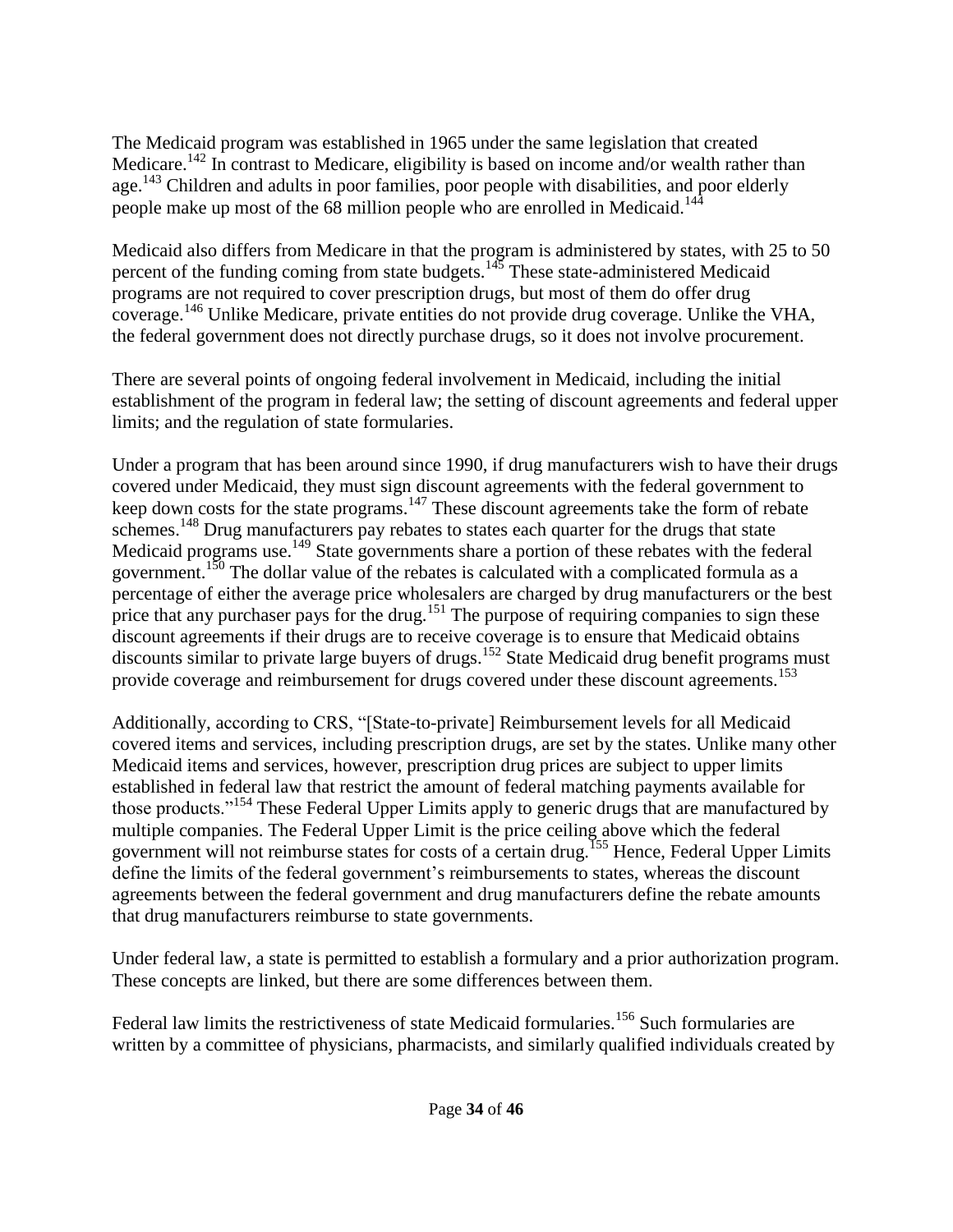the governor of the state that wishes to have a Medicaid formulary.<sup>157</sup> Forty-eight states have established formularies for their Medicaid programs or their other state public drug benefit programs.<sup>158</sup> States must cover drugs that are part of the discount agreements between drug manufacturers and the Department of Health and Human Services, but states are permitted to exclude such drugs from their formulary if they have no significant therapeutic advantage over other drugs in the formulary.<sup>159</sup> Medicaid formularies are key policies for states trying to save money. Texas managed to save an estimated \$140 million over two years by using a formulary, while Florida saved nearly \$500 million over three years with a similar policy.<sup>160</sup> Oregon's Medicaid program has saved around 40 percent per prescription as a result of instituting formularies in  $2009$ <sup>161</sup>

In contrast, federal statute requires that states have a "prior authorization" program to ensure that Medicaid beneficiaries have access to off-formulary drugs.<sup>162</sup> Under prior authorization programs, states can require physicians to obtain approval before prescribing medications. The federal statute requires a prior authorization program to be used if a state sets up a formulary that fits into the definition of "formulary" used in the Medicaid statute.<sup>163</sup> However, states can also have prior authorization programs without having formularies. All but one state – even states with no Medicaid formulary – require prior authorization for prescription of certain drug classes and brand-name drugs.<sup>164</sup>

Prior authorization programs do not have the requirements as formularies. Under the Medicaid statute, a formal formulary must comply with a set of conditions, including being developed by a committee of physicians and pharmacists and only excluding drugs that do not "have a significant, clinically meaningful therapeutic advantage in terms of safety, effectiveness, or clinical outcome."<sup>165</sup>

Some states have set up "Preferred Drug Lists" (PDLs) that function like formularies in some respects but are essentially exceptions to prior authorization programs. As MaineCare explains, "A formulary is a list of drugs that are available and approved for use by a variety of insurance companies, managed care organization, hospitals and governmental entities. Drugs must be prescribed from the formulary and no exceptions are typically available. In contrast, a Preferred Drug List (PDL) is a component of the Prior Authorization (PA) process. In order for reimbursement to occur, MaineCare requires that certain medications must be approved beforehand. This approval is based on previously specified criteria. Medications deemed to be clinically and/or economically superior to other clinically similar drugs are placed on the PDL. Most medications on the PDL can be prescribed and dispensed without prior authorization."<sup>166</sup> States may prefer to establish a PDL because federal law does not require a formal committee to be established to develop the PDL as is required for formularies.<sup>167</sup>

States also tackle cost containment in other ways. For instance, about 70 percent of states require generic substitution for brand-name drugs when they are available.<sup>168</sup>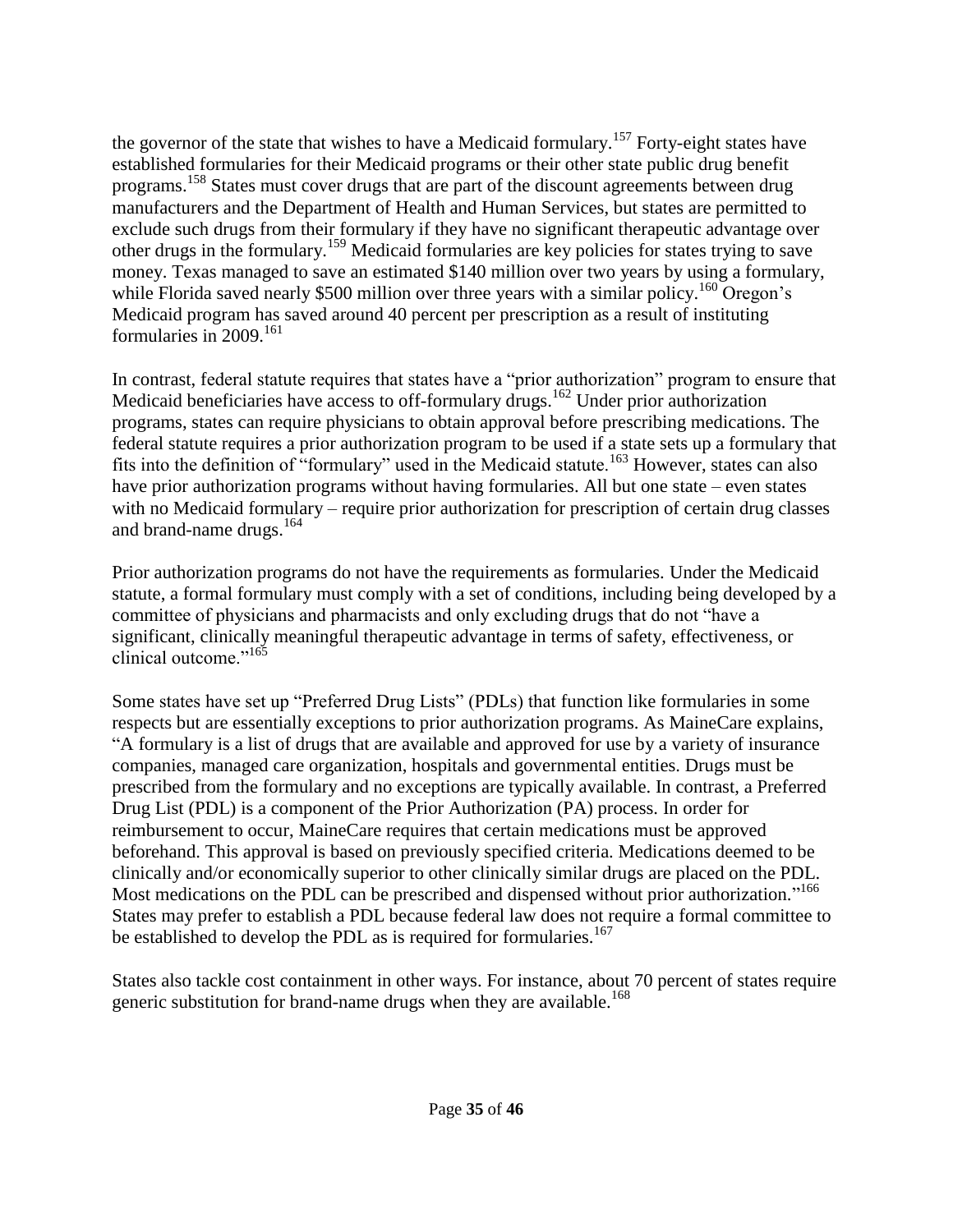Rules for allowing drug companies to appeal formulary decisions vary from state to state. But the overall thrust of the program can be and has been appealed in federal courts. In 2003, pharmaceutical companies sued CMS over state Medicaid formulary and prior authorization practices, on the basis that CMS approved the state programs and thus was responsible for them. In that case, Maine's prior authorization practices were at issue: drug manufacturers subject to them complained that the procedural hurdle (which was apparently applied to attempt to coerce the companies into offering Maine discounts for non-Medicaid patients) led to a decline in their market share against competitor products, and that the prior authorization programs were unconstitutional because of federal preemption.

The Supreme Court ruled against the drug companies, opining that the states have substantial discretion in structuring their Medicaid programs and, "The record does demonstrate that prior authorization may well have a significant adverse impact on the manufacturers of brand name prescription drugs and that it will impose some administrative costs on physicians. *The impact on manufacturers is not relevant because any transfer of business to less expensive products will produce savings for the Medicaid program.* The impact on doctors may be significant if it produces an administrative burden that affects the quality of their treatment of patients, but no such effect has been proved. Moreover, given doctors' familiarity with the extensive use of prior authorization in the private sector, any such effect seems unlikely." [italics added]

In a concurring opinion, Justice Scalia wrote that, "I would reject petitioner's statutory claim on the ground that the remedy for the State's failure to comply with the obligations it has agreed to undertake under the Medicaid Act … is set forth in the Act itself: termination of funding by the Secretary of the Department of Health and Human Services, see 42 U.S.C. § 1396c. Petitioner must seek enforcement of the Medicaid conditions by that authority—and may seek and obtain relief in the courts only when the denial of enforcement is 'arbitrary, capricious, an abuse of discretion, or otherwise not in accordance with law.'" Justice Thomas went further and stated that pharmaceutical companies don't have a right to bring preemption claims against CMS.<sup>169</sup>

A major issue in that case was whether ensuring greater drug access for non-Medicaid populations helps further a Medicaid related goal. In another court challenge brought by the pharmaceutical industry against CMS, the manufacturers argued that Michigan's similar prior authorization program violated the federal Medicaid law. The courts applied the Chevron test familiar from Administrative Procedure Act jurisprudence, and determined that CMS' allowance of the Michigan procedure – while not "entirely satisfactory" and producing "an alternate, and more cumbersome, means of subjecting drugs to prior authorization" was nonetheless reasonable and not arbitrary or capricious.<sup>170</sup>

Finally, state attorneys general have sued various drug companies over alleged overpayments, citing violations of state consumer protection statutes and other laws. The sheer breadth of these cases has led to a push for them to be consolidated, and many proceeded in federal rather than state courts. In one of these cases, the judge wrote that while Medicaid is administered by both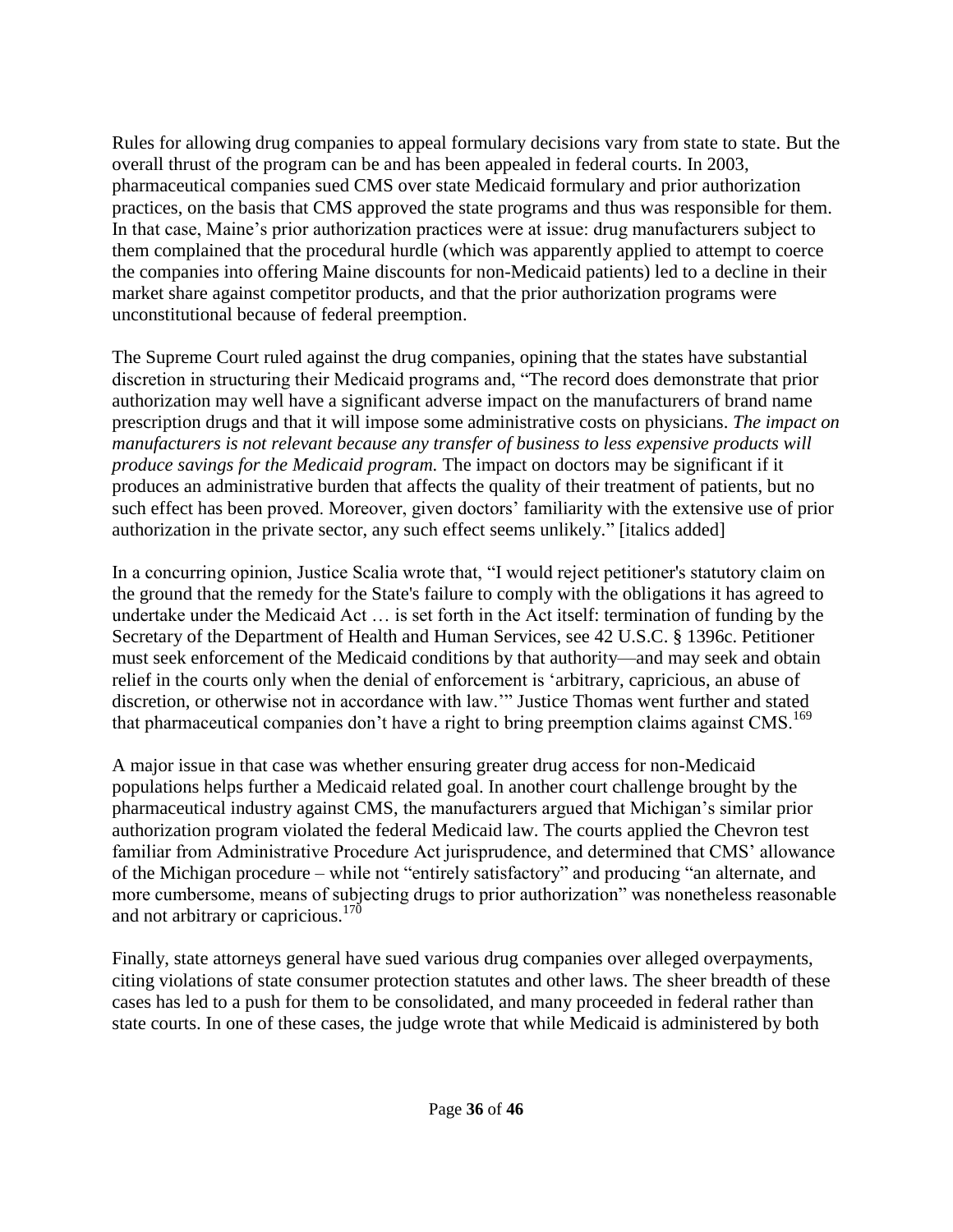the federal and state governments, some of the most central aspects of the Medicaid program that relate to drug companies are federal in nature.<sup>171</sup>

Figure 3 details the moments of federal involvement in the Medicaid program.





## *340B program*

The 340B program allows certain nongovernmental health centers to purchase drugs at prices similar to prices that state Medicaid programs pay, meaning that the health centers get a discount of 20 to 50 percent.<sup>172</sup> The 340B program is administered by the Health Resources and Services Administration (HRSA), a federal agency within the Department of Health and Human Services.<sup>173</sup> Many different health centers qualify for the program, such as migrant health centers, homeless health centers, family planning centers receiving certain government grants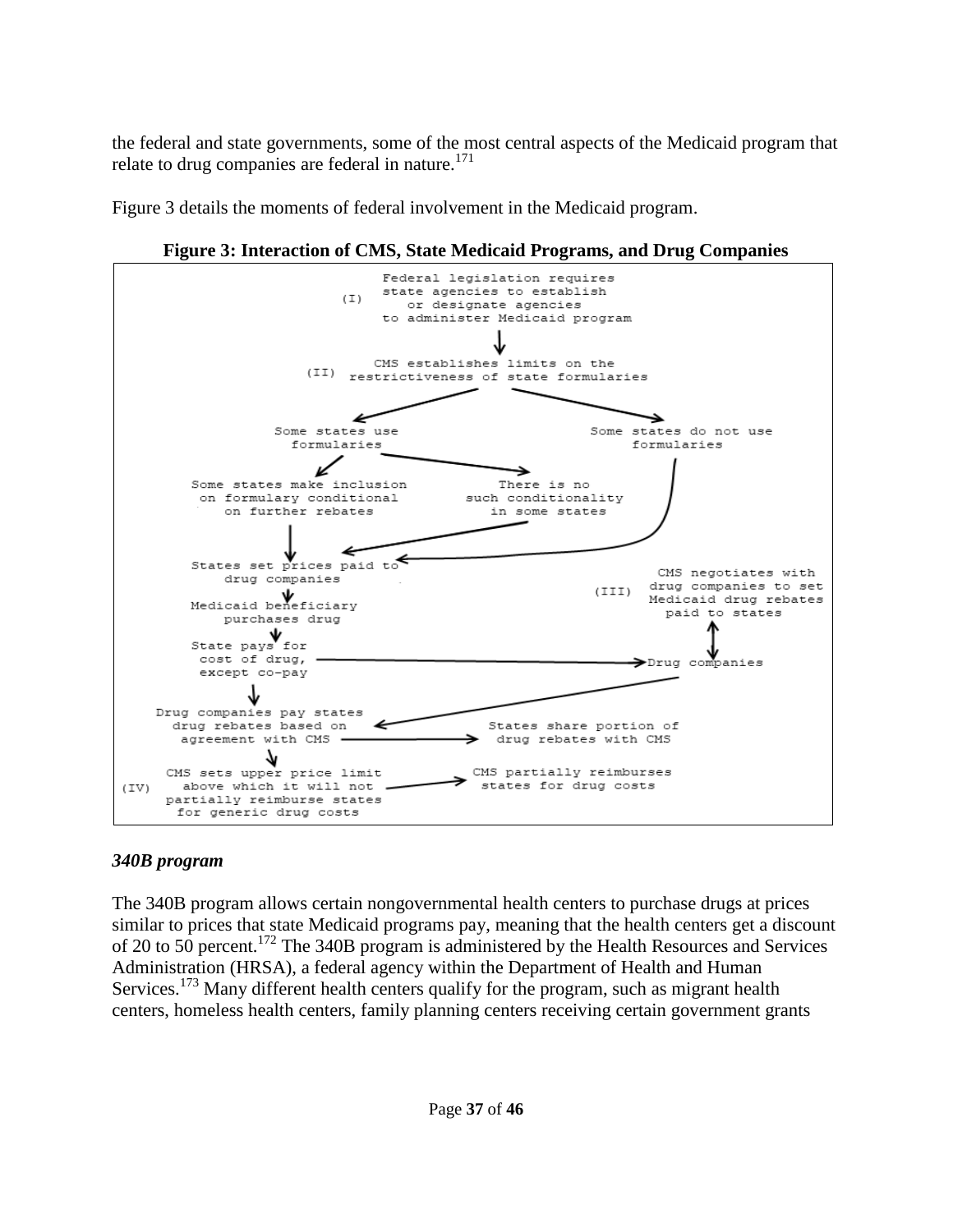and contracts, and children's hospitals receiving certain federal funds.<sup>174</sup> About 16,500 health centers were participating in the program as of  $2011$ <sup> $175$ </sup>

Although the program is separate from Medicaid, if drug manufacturers want their drugs to be covered by Medicaid they must sign an agreement with the Department of Health and Human Services to provide drugs at a discount to  $340B$  health centers.<sup>176</sup> The agreements prohibit drug manufacturers from imposing conditions on the sale of drugs to health centers that are more burdensome than conditions for sale to other entities.<sup>177</sup> According to the GAO, the drug prices in these agreements are set by statute: "In general, the 340B price for a drug is calculated quarterly by subtracting the unit rebate amount used in the Medicaid Drug Rebate Program from the drug's average manufacturer price. See 42 U.S.C. § 256b (a)(1). Average manufacturer price is the average price paid to a manufacturer for drugs distributed to retail community pharmacies. It includes direct manufacturer sales to retail community pharmacies, as well as sales by wholesalers<sup>"178</sup>

Health centers are free to negotiate with drug manufacturers to obtain prices below the "ceiling price" set by the agreements between drug companies and the Department of Health and Human Services.<sup>179</sup> The program has no explicit link to formulary development; community health centers set their formularies through their own processes.<sup>180</sup>

According to a 2011 U.S. Supreme Court case, HHS has lacked the authority to ensure that 340B entities are not charged higher than the ceiling price by drug manufacturers. This lacuna led Santa Clara County to challenge the pharmaceutical companies directly, an effort that the Court rejected. The Court noted that the 2010 Affordable Care Act will institute a more streamlined authority to enforce these prices, which would ultimately be reviewable by courts under the Administrative Procedure Act.<sup>181</sup>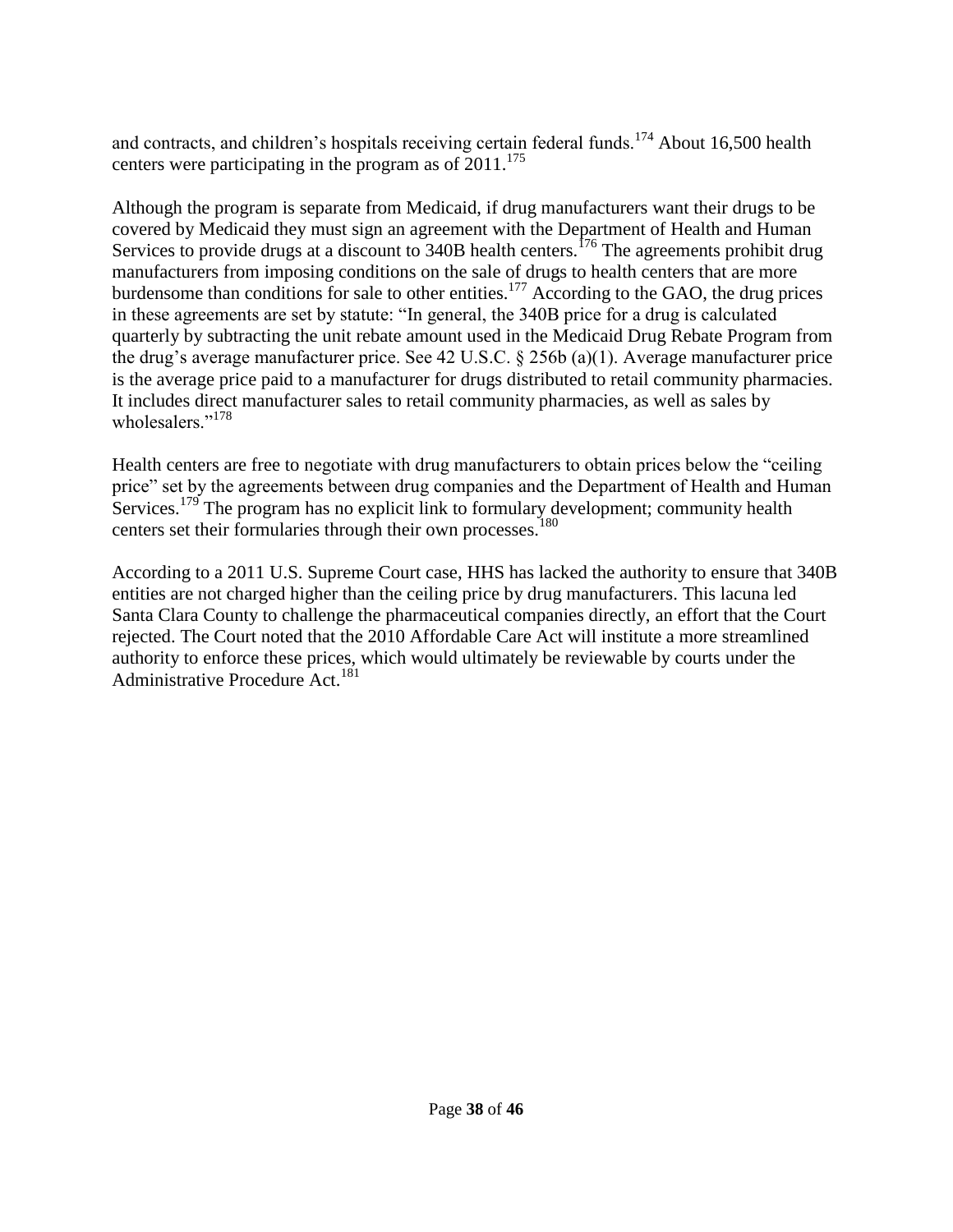#### **ENDNOTES**

 $\overline{a}$ <sup>1</sup> Tucker is research director of Public Citizen's Global Trade Watch. Travis McArthur, a former Public Citizen researcher, co-authored the appendices of this report and provided research on an earlier version of this paper. We thank Sean Flynn, Burcu Kilik, Peter Maybarduk, Mike Palmedo, Bob Stumberg and Sharon Treat for their very helpful comments on an earlier draft of this paper. Section V was updated on June 25,

2012 to remove references to the Australia FTA pending further investigation. 2 "Health Care and the Deficit," *The New York Times*, December 11, 2010, Available at:

http://www.nytimes.com/2010/12/12/opinion/12sun1.html

3 Stephanie Kirchgaessner, "Big Pharma faces challenge on drug prices," *The Financial Times*, March 29, 2011, Available at:

http://www.ft.com/intl/cms/s/0/aadf4ef4-5a2d-11e0-86d3-00144feab49a.html

<sup>4</sup> Lori Wallach, "Trans-Pacific Trade Talks in Malaysia Underscore Secrecy of Negotiations, Problems With Potential Deal," Public Citizen, Statement, December 7, 2011, Available at: http://www.citizen.org/documents/statement-malyasia-round-12-7-11.pdf

<sup>5</sup> See Office of the United States Trade Representative, "2011 National Trade Estimate Report on Foreign Trade Barriers," March 2011, at 257, Available at: http://www.ustr.gov/webfm\_send/2751

<sup>6</sup> For just a selection of this work, see *Federal Trade Policy and Evidence-Based Drug Pricing*, American University Washington College of Law, http://www.wcl.american.edu/pijip/go/trade-and-states (last visited May 25, 2012).

*PIJIP Documents on Federal Trade Policy and State Negotiation of Drug Prices*, American University Washington College of Law, http://www.wcl.american.edu/pijip/go/trade-pijipdocs (last visited May 25, 2012).

*State Government Page on Trade Policy and Evidence Based Drug Pricing*, American University Washington College of Law, http://www.wcl.american.edu/pijip/go/trade-statedocs (last visited May 25, 2012)

*Civil Society Documents on Trade Policy and Evidence Based Drug Pricing*, American University Washington College of Law, http://www.wcl.american.edu/pijip/go/trade-civsocdocs (last visited May 25, 2012)

*Prescription Drugs, Forum on Democracy & Trade*, http://www.forumdemocracy.net/article.php?list=type&type=115 (last visited May 25, 2012) *Trans Pacific Partnership*, Forum on Democracy & Trade, http://www.forumdemocracy.net/section.php?id=322 (last visited May 25, 2012) *Prescription drug chapters in Free Trade Agreements*, Forum on Democracy & Trade, http://www.forumdemocracy.net/section.php?id=220 (last visited May 25, 2012)

*Public Leadership, Forum on Democracy & Trade*, http://www.forumdemocracy.net/section.php?id=228 (last visited May 25, 2012)  $^7$  Office of the U.S. Trade Representative, "Remarks of U.S. Trade Representative Rob Portman and Australian Deputy Prime Minister and Minister for Trade Mark Vaile, March 7, 2006, Available at:

http://www.ustr.gov/sites/default/files/uploads/speeches/2006/asset\_upload\_file478\_9124.pdf

 $8$  The leaked health care technology section of the TPP is similar to previous trade deals in that its scope is limited to price setting by federal agencies. Medicare's drug benefit is operated by private companies that contract with the federal government, while states are responsible for the functioning of Medicaid programs in their states. In addition, the leaked TPP text places formulary development into the government procurement chapter, so the health care technology section of the TPP may not apply to some parts of the Veterans Health Administration's drug purchasing procedures.<br><sup>9</sup> See Seen M, Flynn A

See Sean M. Flynn, Margot Kaminski, Brook K. Baker, and Jimmy Koo, "Public Interest Analysis of the US TPP Proposal for an IP Chapter," Northeastern University School of Law Research Paper No. 82-2012 , December 6, 2011, Available at:

http://papers.ssrn.com/sol3/papers.cfm?abstract\_id=1980173

<sup>10</sup> Panel Report, *Thailand – Customs and Fiscal Measures on Cigarettes from the Philippines*, WT/DS371/R, circulated to WTO Members 15 November 2010m at paras 7.918 – 7.929.

<sup>11</sup> Appellate Body Report, *European Communities – Regime for the Importation, Sale and Distribution of Bananas*, WT/DS27/AB/R, adopted 25 September 1997, DSR 1997:II, 591, at paras 242-246.

<sup>12</sup> Appellate Body, *U.S. – Measures Concerning the Importation, Marketing And Sale Of Tuna And Tuna Products*, WT/DS381/R, circulated 16 May 2012, paras 235-284. Available at[: http://www.worldtradelaw.net/reports/wtoab/us-tunamexico%28ab%29.pdf](http://www.worldtradelaw.net/reports/wtoab/us-tunamexico%28ab%29.pdf)

<sup>13</sup> See Robert E. Hudec, GATT/WTO Constraints on National Regulation: Requiem for an 'Aim and Effects' Test, 32 International Lawyer 619 (1998).

<sup>14</sup>Panel Report, *Thailand – Customs and Fiscal Measures on Cigarettes from the Philippines*, WT/DS371/R, circulated to WTO Members 15 November 2010, at paras 7.899 – 7.900.

<sup>15</sup> Public Citizen, "Table of Foreign Investor-State Cases and Claims under NAFTA and Other U.S. Trade Deals," January 2012, at 5 and 6, Available at: www.citizen.org/documents/investor-state-chart1.pdf

<sup>16</sup> Jeff Gray, "Apotex challenges U.S. import ban under NAFTA," Globe and Mail, March 14, 2012, Available at:

http://www.theglobeandmail.com/report-on-business/international-news/apotex-sues-us-government-over-import-ban/article2369028/ <sup>17</sup> Panel Report, *United States – Final Countervailing Duty Determination with Respect to Certain Softwood Lumber from Canada*, WT/DS257/R and Corr.1, 29 August 2003, at paras 7.51-7.60.

<sup>18</sup>Appellate Body Report, *United States – Final Countervailing Duty Determination with Respect to Certain Softwood Lumber from Canada*, WT/DS257/AB/R, adopted 17 February 2004, DSR 2004:II, 571, at para 87. The AB noted that: "the phrase 'in relation to' implies a comparative exercise, but its meaning is not limited to 'in comparison with'. The phrase 'in relation to' has a meaning similar to the phrases 'as regards' and 'with respect to'. These phrases do not denote the rigid comparison suggested by the Panel, but may imply a broader sense of 'relation, connection, reference'. Thus, the use of the phrase 'in relation to' in Article 14(d) suggests that, contrary to the Panel's understanding, the drafters did not intend to exclude any possibility of using as a benchmark something other than private prices in the market of the country of provision. This is not to say, however, that private prices in the market of provision may be disregarded. Rather, it must be demonstrated that, based on the facts of the case, the benchmark chosen relates or refers to, or is connected with, the conditions prevailing in the market of the country of provision."

<sup>19</sup> Appellate Body Report, *US – Softwood Lumber IV*, at para 90.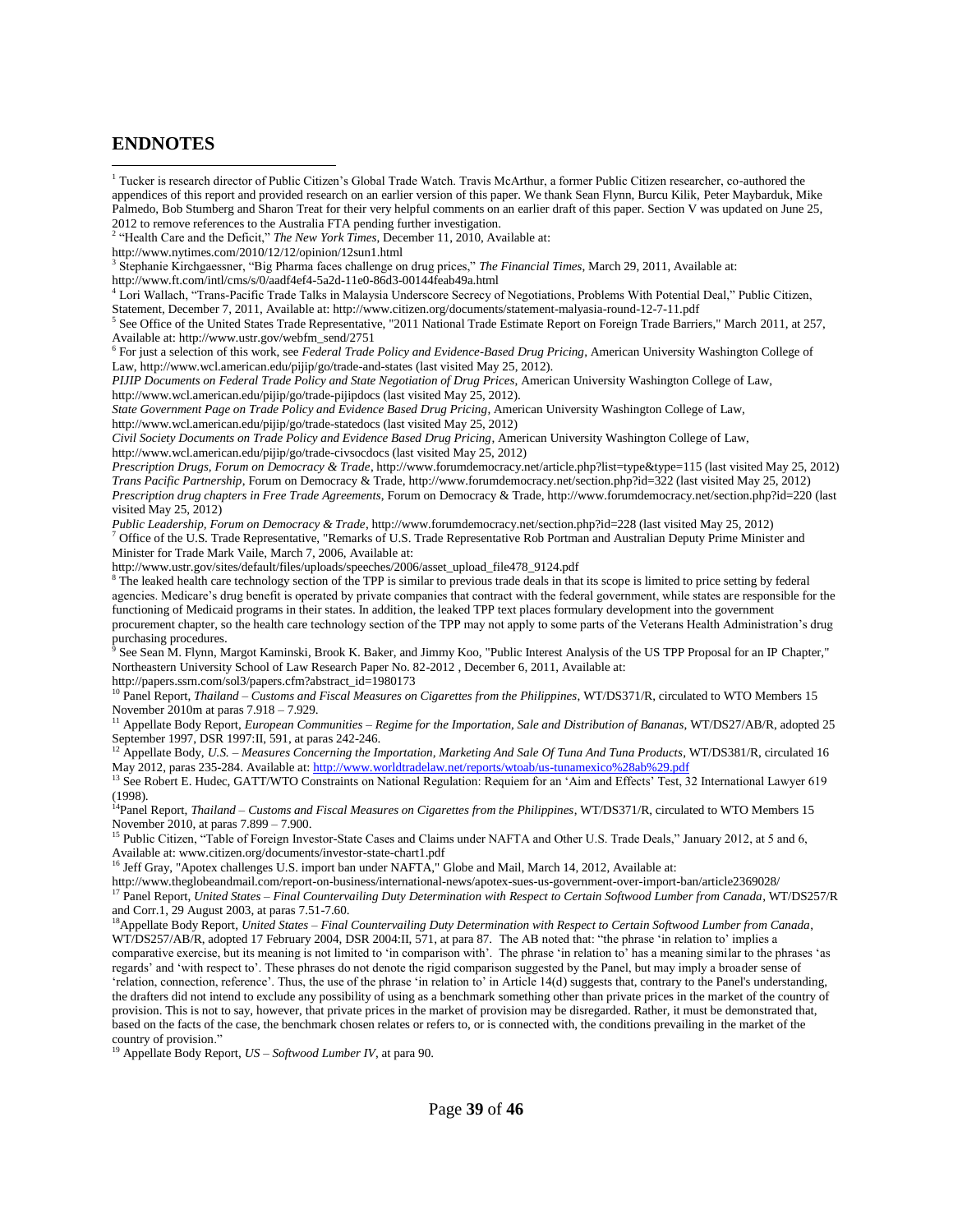$\overline{a}$ 

<sup>23</sup> N. Gregory Mankiw, *Principles of Economics*, Sixth Edition, South-Western Cengage Learning, 2009, at 66.

<sup>25</sup> Competition, Merriam-Webster, http://www.merriam-webster.com/dictionary/competition (last visited May 25, 2012)

<sup>27</sup> *Basis*, Merriam-Webster, http://www.merriam-webster.com/dictionary/basis (last visited May 25, 2012)

<sup>28</sup> *Verify*, Merriam-Webster, http://www.merriam-webster.com/dictionary/verified (last visited May 25, 2012)

<sup>29</sup> Gretchen A. Jacobson, Sidath Viranga Panangala, and Jean Hearne, "Pharmaceutical Costs: A Comparison of Department of Veterans Affairs (VA), Medicaid, and Medicare Policies," Congressional Research Service RL33802, April 13, 2007, at 9, Available at:

http://wikileaks.org/wiki/CRS-RL33802

<sup>30</sup> The Department of Health and Human Services says, "The rebate program was designed to tap Medicaid's purchasing power by giving the program the same kind of volume discounts afforded to other large purchasers of prescription drugs, thus holding down costs."

The Congressional Research Services says, "The Medicaid rebates were established to achieve a 'best price' policy—based on the philosophy that Medicaid as a health coverage program of last resort should have access to the lowest prices offered to other drug purchasers in the market." U.S. Department of Health and Human Services, "HCFA Releases Study on Medicaid Drug Rebate Program," Press Release, November 8, 1995, Available at: http://archive.hhs.gov/news/press/1995pres/951108.html

Gretchen A. Jacobson, Sidath Viranga Panangala, and Jean Hearne, "Pharmaceutical Costs: A Comparison of Department of Veterans Affairs (VA), Medicaid, and Medicare Policies," Congressional Research Service RL33802, April 13, 2007, Available at: http://wikileaks.org/wiki/CRS-RL33802

<sup>31</sup> See:<http://www.ncpanet.org/pdf/mrileywtestimony.pdf>

<sup>32</sup> "Trans-Pacific Partnership: Intellectual Property Rights Chapter," September 2011, Available at: http://www.citizenstrade.org/ctc/wpcontent/uploads/2011/10/TransPacificIP1.pdf

<sup>33</sup> U.S.-Korea Free Trade Agreement, "Chapter Seventeen: Intellectual Property Rights," at page 17-15, footnote 17-16, Available at:

http://www.ustr.gov/sites/default/files/uploads/agreements/fta/australia/asset\_upload\_file469\_5141.pdf

<sup>34</sup> http://www.merriam-webster.com/dictionary/value

<sup>35</sup> <http://www.merriam-webster.com/dictionary/appropriate?show=1&t=1335896173>

<sup>36</sup> http://w<u>ww.merriam-webster.com/dictionary/recognize</u>

<sup>37</sup> This corresponds to the SDR rate of 130,000 in the current U.S. procurement commitments. See:

[http://wto.org/english/tratop\\_e/gproc\\_e/appendices\\_e.htm#taipei](http://wto.org/english/tratop_e/gproc_e/appendices_e.htm#taipei)

See GPA text here: [http://wto.org/english/docs\\_e/legal\\_e/gpr-94\\_01\\_e.htm](http://wto.org/english/docs_e/legal_e/gpr-94_01_e.htm)

See Korea FTA text here[: http://www.ustr.gov/sites/default/files/uploads/agreements/fta/korus/asset\\_upload\\_file2\\_12716.pdf](http://www.ustr.gov/sites/default/files/uploads/agreements/fta/korus/asset_upload_file2_12716.pdf)

<sup>39</sup> California Senator Liz Figueroa, "Letter to Ambassador Zoellick," February 16, 2005, Available at:

http://www.wcl.american.edu/pijip/go/figuera-kuehl2005

<sup>40</sup> Representative Kevin Ryan et al., "Letter to Ambassador Rob Portman," Legislative Working Group on Prescription Drugs & Trade, August 20, 2005, Available at: http://www.wcl.american.edu/pijip/download.cfm?downloadfile=85EBC111-BDD7-A048- CE2E574C4B93D089&typename=dmFile&fieldname=filename<br>
<sup>41</sup> http://www.youtube.com/page/setypename=dmFile&fieldname=filename

<sup>41</sup> http://www.ustr.gov/sites/default/files/uploads/agreements/fta/korus/asset\_upload\_file899\_12703.pdf

 $42$  "A State plan for medical assistance must...either provide for the establishment or designation of a single State agency to administer the plan, or provide for the establishment or designation of a single State agency to supervise the administration of the plan..." (P.L. 89-97 §1902(a)(5), Available at: http://www.brockport.edu/~govdoc/SocPol/pl89-97c.pdf )

 $43$  Krista Maier, "The 340B Program is Not Exempt from the US-Korea Free Trade Agreement," June 29, 2011, Available at: http://infojustice.org/archives/4050

And Sean Flynn, Mike Palmedo, and Krista Maier, "The Korea-U.S. Free Trade Agreement Threatens Federal '340B' Discounts for Medicines for Low Income Americans," March 2011, Available at: http://www.reducedrugprices.org/av.asp?na=601

<sup>44</sup> Nancy Cordes, "How Obama And McCain Differ On Medicare," CBS News, October 28, 2008, Available at:

<http://www.cbsnews.com/stories/2008/10/28/eveningnews/main4554544.shtml> And Louis Jacobson, "The Obameter: Allow Medicare to

<sup>20</sup> Appellate Body Report, *US – Softwood Lumber IV*, at para. 100.

<sup>21</sup> Appellate Body Report, *US – Softwood Lumber IV*, at para 108, 118.

<sup>22</sup> Appellate Body, *United States – Definitive Anti-Dumping and Countervailing Duties on Certain Products from China*, WT/DS379/AB/R, 25 March 2011, at paras 444, 446, 456. "the more predominant a government's role in the market is, the more *likely* this role will result in the distortion of private prices. Moreover, we note that the concept of predominance does not refer exclusively to market shares, but may also refer to market power…. we are of the view that an investigating authority may reject in-country private prices if it reaches the conclusion that these are too distorted due to the predominant participation of the government as a supplier in the market, thus rendering the comparison required under Article 14(d) of the *SCM Agreement* circular. It is, therefore, price distortion that would allow an investigating authority to reject in-country private prices, not the fact that the government is the predominant supplier *per se*. There may be cases, however, where the government's role as a provider of goods is so predominant that price distortion is likely and other evidence carries only limited weight. We emphasize, however, that price distortion must be established on a case-by-case basis and that an investigating authority cannot, based simply on a finding that the government is the predominant supplier of the relevant goods, refuse to consider evidence relating to factors other than government market share… In the present dispute, it seems to us that, given the evidence regarding the government's predominant role as the supplier of the goods, that is, the 96.1 per cent market share, and having considered evidence of other factors, the Panel properly concluded that the USDOC could, consistently with Article 14(d) of the *SCM Agreement*, determine that private prices were distorted and could not be used as benchmarks for assessing the adequacy of remuneration."

And Amazon profile of N. Gregory Mankiw, Available at: http://www.amazon.com/N.-Gregory-Mankiw/e/B001H6Q104<br><sup>24</sup> N. Gregory: Mankiw: Driver of N. Gregory Mankiw/e<sup>24</sup> N. Gregory-Mankiw/e/B001H6Q104

<sup>24</sup> N. Gregory Mankiw, *Principles of Economics*, Sixth Edition, South-Western Cengage Learning, 2009, at 280.

<sup>26</sup> *Consist*, Merriam-Webster, http://www.merriam-webster.com/dictionary/consist (last visited May 25, 2012)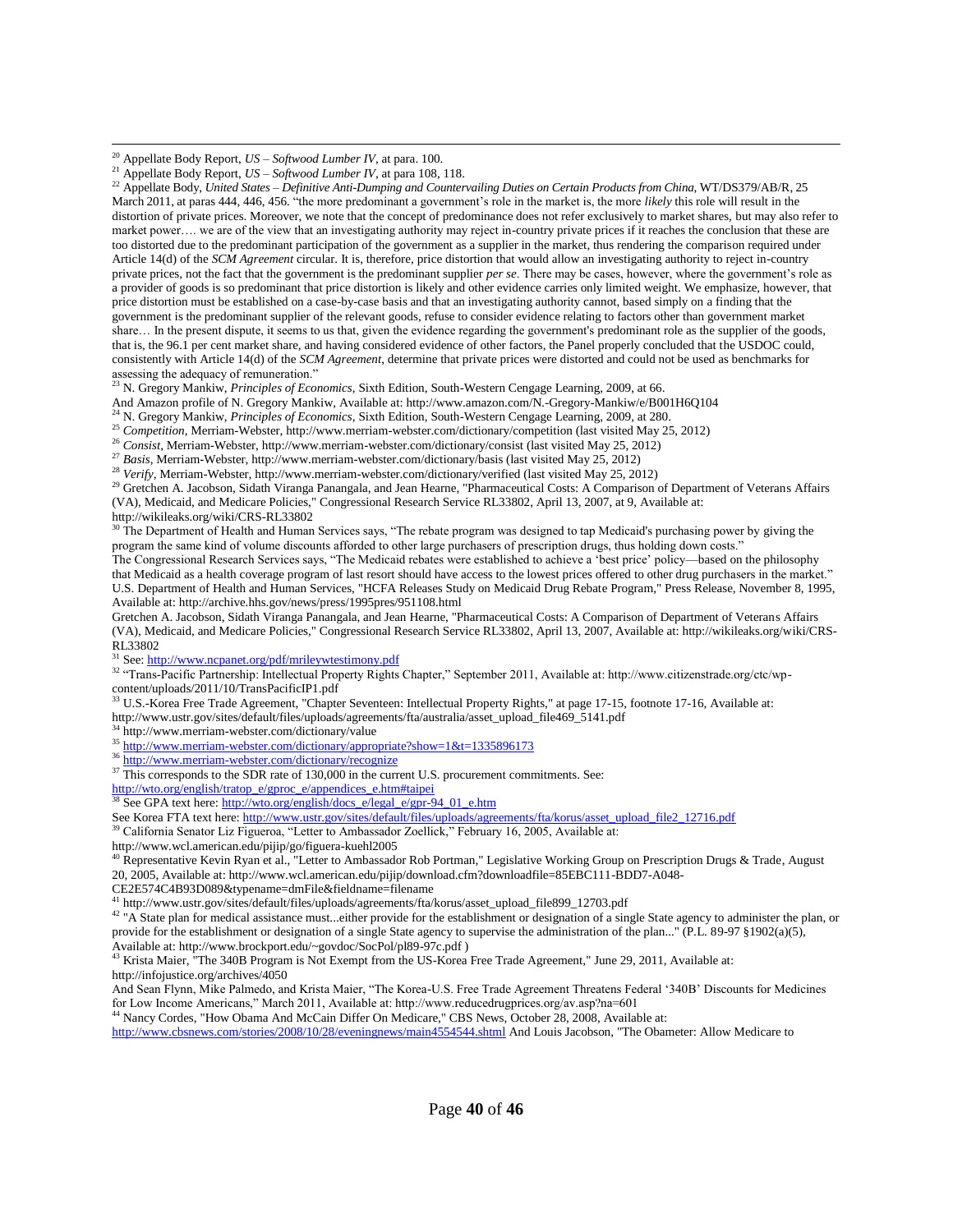negotiate for cheaper drug prices," Politifact, April 19, 2010, Available at: http://www.politifact.com/truth-ometer/promises/obameter/promise/73/allow-medicare-to-negotiate-for-cheaper-drug-price/

<sup>45</sup> The White House Office of the Press Secretary, "The President's Framework for Shared Prosperity and Shared Fiscal Responsibility," April 13, 2011, Available at: http://www.whitehouse.gov/the-press-office/2011/04/13/fact-sheet-presidents-framework-shared-prosperity-and-sharedfiscal-resp

<sup>46</sup> Office of Senator Dick Durbin, "Durbin, Schakowsky Introduce Bill Requiring HHS to Negotiate Drug Pricing in Medicare Part D," Press Release, March 11, 2011, Available at: http://durbin.senate.gov/public/index.cfm/pressreleases?ID=555cc1e8-cc54-4ead-9d85-d5e6275b3789 <sup>47</sup> H. R. 999, Medicare Prescription Drug Savings and Choice Act of 2011, Sec. 2(b) and Sec. 2(e)(2), Available at: http://thomas.loc.gov/cgi-

bin/query/z?c112:H.R.999: <sup>48</sup> H. R. 999, Medicare Prescription Drug Savings and Choice Act of 2011, Sec. 2(e)(2)(C)(i), Available at: http://thomas.loc.gov/cgibin/query/z?c112:H.R.999:

<sup>49</sup> H. R. 999, Medicare Prescription Drug Savings and Choice Act of 2011, Sec. 2(b), Available at: http://thomas.loc.gov/cgibin/query/z?c112:H.R.999:

<sup>50</sup> Office of Rep. Maurice Hinchey, "78 House Members Urge Super Committee to Include Medicare Drug Price Negotiation in Debt Reduction Deal," Press Release, October 5, 2011, Available at: http://hinchey.house.gov/index.php?option=com\_content&task=view&id=1755&Itemid= <sup>51</sup> Library of Congress, "H.R.4: Medicare Prescription Drug Price Negotiation Act of 2007," Available at: http://thomas.loc.gov/cgibin/bdquery/z?d110:HR00004:@@@D&summ2=m&

and Johanna Neuma, "House OKs bill on cost of drugs," Los Angeles Times, January 13, 2007, Available at:

[http://articles.latimes.com/2007/jan/13/nation/na-drug13;](http://articles.latimes.com/2007/jan/13/nation/na-drug13) The Kaiser Family Foundation/Harvard School of Public Health, "Seniors and the Medicare Prescription Drug Benefit," December 2006, Available at: http://www.kff.org/kaiserpolls/upload/7604.pdf

<sup>52</sup> Gretchen A. Jacobson, Sidath Viranga Panangala, and Jean Hearne, "Pharmaceutical Costs: A Comparison of Department of Veterans Affairs (VA), Medicaid, and Medicare Policies," Congressional Research Service RL33802, April 13, 2007, at i, Available at:

http://wikileaks.org/wiki/CRS-RL33802

 $\overline{a}$ 

53 Gretchen A. Jacobson, Sidath Viranga Panangala, and Jean Hearne, "Pharmaceutical Costs: A Comparison of Department of Veterans Affairs (VA), Medicaid, and Medicare Policies," Congressional Research Service RL33802, April 13, 2007, at 14, Available at: http://wikileaks.org/wiki/CRS-RL33802

54 Gretchen A. Jacobson, Sidath Viranga Panangala, and Jean Hearne, "Pharmaceutical Costs: A Comparison of Department of Veterans Affairs (VA), Medicaid, and Medicare Policies," Congressional Research Service RL33802, April 13, 2007, at 14, Available at: http://wikileaks.org/wiki/CRS-RL33802

<sup>55</sup> Gretchen A. Jacobson, Sidath Viranga Panangala, and Jean Hearne, "Pharmaceutical Costs: A Comparison of Department of Veterans Affairs (VA), Medicaid, and Medicare Policies," Congressional Research Service RL33802, April 13, 2007, at 14, Available at: http://wikileaks.org/wiki/CRS-RL33802

<sup>56</sup> Gretchen A. Jacobson, Sidath Viranga Panangala, and Jean Hearne, "Pharmaceutical Costs: A Comparison of Department of Veterans Affairs (VA), Medicaid, and Medicare Policies," Congressional Research Service RL33802, April 13, 2007, at 15, Available at: http://wikileaks.org/wiki/CRS-RL33802

 $57$  See Nicole Huberfeld, "Federalizing Medicaid," University of Pennsylvania Journal of Constitutional Law, Vol. 14, No. 2, 2011, Available at: http://papers.ssrn.com/sol3/papers.cfm?abstract\_id=1858800<br>
<sup>58</sup> http://papers.ssrn.com/sol3/papers.cfm?abstract\_id=1858800

<sup>58</sup> http://www.ustr.gov/sites/default/files/uploads/agreements/fta/korus/asset\_upload\_file899\_12703.pdf

<sup>59</sup> See http://www.citizenstrade.org/ctc/wp-content/uploads/2011/10/TransPacificTransparency.pdf

<sup>60</sup> *Inside U.S. Trade*, "PhRMA Charges Korea Out Of Compliance With FTA Drug Provision," March 1, 2012.

<sup>61</sup> *Inside U.S. Trade*, "PhRMA Charges Korea Out Of Compliance With FTA Drug Provision," March 1, 2012.

Letter from Ron Kirk, U.S. Trade Representative, to Senator Orrin Hatch, February 21, 2012. Available at:

http://insidetrade.com/iwpfile.html?file=mar2012%2Fwto2012\_0466.pdf

Pharmaceutical Research and Manufacturers of America, "PhRMA Statement on Certification of Korea-U.S. Free Trade Agreement," Press Release, February 21, 2012, Available at: [http://www.phrma.org/media/releases/phrma-statement-on-certification-of-korea-us-free-trade](http://www.phrma.org/media/releases/phrma-statement-on-certification-of-korea-us-free-trade-agreement)[agreement](http://www.phrma.org/media/releases/phrma-statement-on-certification-of-korea-us-free-trade-agreement)

 $62$  Pharmaceutical Research and Manufacturers of America, "Special 301 Submission 2012," 2012, at 115, Available at:

http://www.phrma.org/sites/default/files/304/phrmaspecial301submission2012.pdf

<sup>63</sup> Pharmaceutical Research and Manufacturers of America, "Special 301 Submission 2012," 2012, at 115, Available at:

http://www.phrma.org/sites/default/files/304/phrmaspecial301submission2012.pdf

<sup>64</sup> Pharmaceutical Research and Manufacturers of America, "Special 301 Submission 2012," 2012, at 115, Available at:

http://www.phrma.org/sites/default/files/304/phrmaspecial301submission2012.pdf

<sup>65</sup> Center For Policy Analysis on Trade and Health, "Submission for the Record," The U.S.-Korea Free Trade Agreement Negotiations, Hearing before the Subcommittee on Trade of the Committee on Ways and Means, U.S. House of Representatives, Serial No. 110-26, Available at: http://www.gpo.gov/fdsys/pkg/CHRG-110hhrg40312/html/CHRG-110hhrg40312.htm

<sup>66</sup> Inside U.S. Trade, "U.S. TPP Access To Medicines Proposal Faces Strong Opposition," March 16, 2012.

<sup>67</sup> Oxford Dictionaries, "Formulary," Oxford University Press, Available at: http://oxforddictionaries.com/definition/formulary

<sup>68</sup> Oxford Dictionaries, "Formulary," Oxford University Press, Available at: http://oxforddictionaries.com/definition/formulary

<sup>69</sup> Lopert R, Rosenbaum S. What is fair? Choice, fairness, and transparency in access to prescription medicines in the United States and Australia. J Law Med Ethics 2007;35:643-56.

Pharmaceutical Research and Manufacturers of America, "Special 301 Submission 2012," 2012, at 111, Available at: http://www.phrma.org/sites/default/files/304/phrmaspecial301submission2012.pdf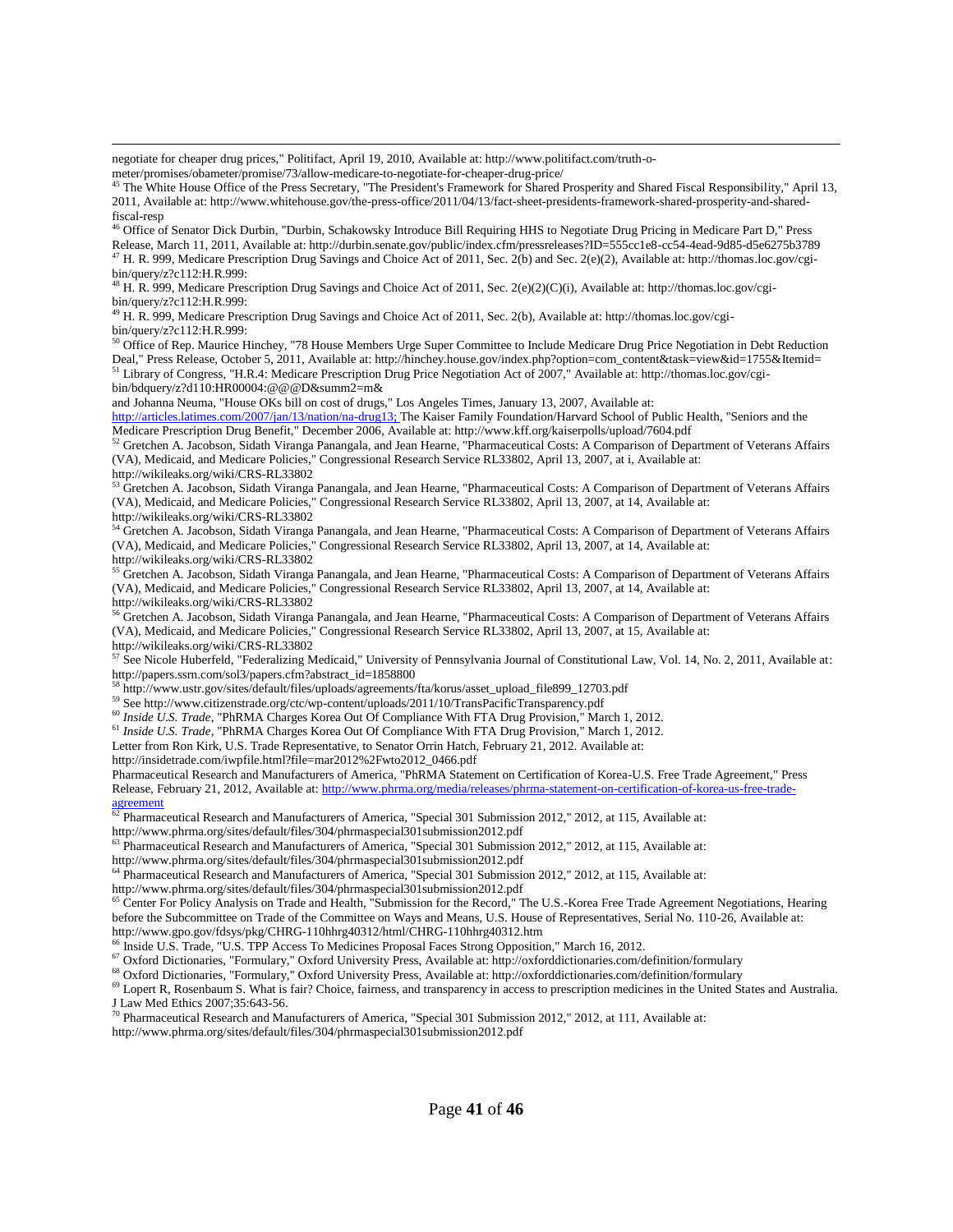<sup>71</sup> Patricia M. Danzon, Jonathan D. Ketcham, Title: Reference Pricing of Pharmaceuticals for Medicare: Evidence from Germany, the Netherlands, and New Zealand," July 2004, Available at: http://www.nber.org/chapters/c9868.pdf?new\_window=1

And Michael Dickson, Jeremy Hurst and Stéphane Jacobzone, "Survey of Pharmacoeconomic Assessment Activity in Eleven Countries," Organisation for Economic Cooperation and Development, DELSA/ELSA/WD/HEA(2003)4, Available at:

 $\overline{a}$ 

<sup>72</sup> Canadian Patented Medicine Prices Review Board, "About PMPRB," Available at: http://www.pmprb-cepmb.gc.ca/english/View.asp?x=1433 <sup>73</sup>Health Canada, "Provincial/Territorial Role in Health," 2009, Available at: http://www.hc-sc.gc.ca/hcs-sss/delivery-prestation/ptrole/indexeng.php

<sup>74</sup> Canada Health Act Division, "Canada Health Act - Frequently Asked Questions," August 19, 2011, Available at: http://www.hc-sc.gc.ca/hcssss/medi-assur/faq-eng.php

<sup>75</sup> Alex Sundakov and Viktoria Sundakov, "New Zealand Pharmaceutical Policies," Castalia Limited, August 2005, at 1, Available at: http://www.castalia-advisors.com/files/14634.pdf

7.R. Reid, "Japanese Pay Less for More Health Care," NPR, Available at: http://www.npr.org/templates/story/story.php?storyId=89626309  $77$  Organisation for Economic Cooperation and Development, "Why is Health Spending in the United States So High?", 2011, at 4, Available at: http://www.oecd.org/dataoecd/12/16/49084355.pdf

 $^8$  Congressional Budget Office, "Quality Initiatives Undertaken by the Veterans Health Administration," Publication No. 3234, August 2009, at 1, Available at: http://www.cbo.gov/ftpdocs/104xx/doc10453/08-13-VHA.pdf

<sup>79</sup> 38 U.S.C. 8126(a), Available at[: http://www.law.cornell.edu/uscode/html/uscode38/usc\\_sec\\_38\\_00008126----000-.html;](http://www.law.cornell.edu/uscode/html/uscode38/usc_sec_38_00008126----000-.html) U.S. Department of Veterans Affairs, "Drug Pharmaceutical Prices," Available at: http://www.pbm.va.gov/DrugPharmaceuticalPrices.aspx

80 Donna Le Yesner, Stephen Ruscus, *Providing Medical Services Through the Department of Veterans Affairs Federal Supply Schedule Program*, 37 PubConL.J. 489, Spring 2008.

<sup>81</sup> "A. If a dispute arises between the Manufacturer and the Secretary concerning the amount to be specified in a PPA as the annual Federal ceiling price of any covered drug and the Manufacturer in good faith believes that the amount specified by the Secretary is erroneous under the terms, the Manufacturer will so notify the Secretary in writing within five working days after discovering the alleged error. B. The Secretary and the Manufacturer will devote their best efforts in order to resolve any dispute concerning the correct annual Federal price ceiling for a covered drug within 30 days of the Secretary's receipt of the Manufacturer's notification of the alleged error. In the event that the Secretary and the Manufacturer are not able to resolve the dispute concerning the Federal ceiling price, the Secretary will make available to the Manufacturer the hearing mechanism set forth in the Contract Disputes Act or, if the VA Board of Contract Appeals declines jurisdiction, a similar hearing mechanism established by the Secretary for rendering a decision on the correct annual Federal price ceiling to be used in the Manufacturer's PPA." See FORM 10-Q, NEXSTAR PHARMACEUTICALS, INC., FOR THE QUARTERLY PERIOD ENDED MARCH 31, 1996, Commission file number 0-23012. Available at: http://secfilings.nyse.com/filing.php?doc=1&ipage=254878&rid=12

82 Gretchen A. Jacobson, Sidath Viranga Panangala, and Jean Hearne, "Pharmaceutical Costs: A Comparison of Department of Veterans Affairs (VA), Medicaid, and Medicare Policies," Congressional Research Service RL33802, April 13, 2007, at 7, Available at: http://wikileaks.org/wiki/CRS-RL33802

83 Gretchen A. Jacobson, Sidath Viranga Panangala, and Jean Hearne, "Pharmaceutical Costs: A Comparison of Department of Veterans Affairs (VA), Medicaid, and Medicare Policies," Congressional Research Service RL33802, April 13, 2007, at 9, Available at: http://wikileaks.org/wiki/CRS-RL33802

<sup>84</sup> Jim Hahn, "Federal Drug Price Negotiation: Implications for Medicare Part D," Congressional Research Service report RL33782, January 5, 2007, Available at: http://www.law.fsu.edu/gpc2007/CongResServCRSRL33782\_MedicarePrice%20Negotiation.pdf

85 Jim Hahn, "Federal Drug Price Negotiation: Implications for Medicare Part D," Congressional Research Service report RL33782, January 5, 2007, at 16, Available at: http://www.law.fsu.edu/gpc2007/CongResServCRSRL33782\_MedicarePrice%20Negotiation.pdf

86 Gretchen A. Jacobson, Sidath Viranga Panangala, and Jean Hearne, "Pharmaceutical Costs: A Comparison of Department of Veterans Affairs (VA), Medicaid, and Medicare Policies," Congressional Research Service RL33802, April 13, 2007, at 9, Available at:

[http://wikileaks.org/wiki/CRS-RL33802;](http://wikileaks.org/wiki/CRS-RL33802) Jim Hahn, "Federal Drug Price Negotiation: Implications for Medicare Part D," Congressional Research Service report RL33782, January 5, 2007, Available at:

http://www.law.fsu.edu/gpc2007/CongResServCRSRL33782\_MedicarePrice%20Negotiation.pdf

<sup>87</sup> Department of Veterans Affairs, "VHA Formulary Management Process," Veterans Health Administration Handbook 1108.08, February 26, 2009, at 11, Available at: http://www1.va.gov/vhapublications/ViewPublication.asp?pub\_ID=2417

88 General Accounting Office, "VA's Management of Drugs on Its National Formulary," December 1999, Report No. HEHS-00-34, at 7, Available at: http://www.gao.gov/archive/2000/he00034.pdf

<sup>89</sup> Gretchen A. Jacobson, Sidath Viranga Panangala, and Jean Hearne, "Pharmaceutical Costs: A Comparison of Department of Veterans Affairs (VA), Medicaid, and Medicare Policies," Congressional Research Service RL33802, April 13, 2007, at 9, Available at: http://wikileaks.org/wiki/CRS-RL33802

<sup>90</sup> Jim Hahn, "Federal Drug Price Negotiation: Implications for Medicare Part D," Congressional Research Service report RL33782, April 19, 2007, at 5, footnote 10, Available at: http://lieberman.senate.gov/assets/pdf/crs/drugneg.pdf

91 General Accounting Office, "VA's Management of Drugs on Its National Formulary," December 1999, Report No. HEHS-00-34, at 6, Available at: http://www.gao.gov/archive/2000/he00034.pdf

92 General Accounting Office, "VA's Management of Drugs on Its National Formulary," December 1999, Report No. HEHS-00-34, at 9, Available at: http://www.gao.gov/archive/2000/he00034.pdf

93 Department of Veterans Affairs, "VHA National Formulary," Pharmacy Benefits Management Strategic Health Group, January 2012, Available at: http://www.pbm.va.gov/natform/2012/VA%20National%20Formulary-JANUARY%202012.xls

http://www.oecd.org/dataoecd/27/25/2955828.pdf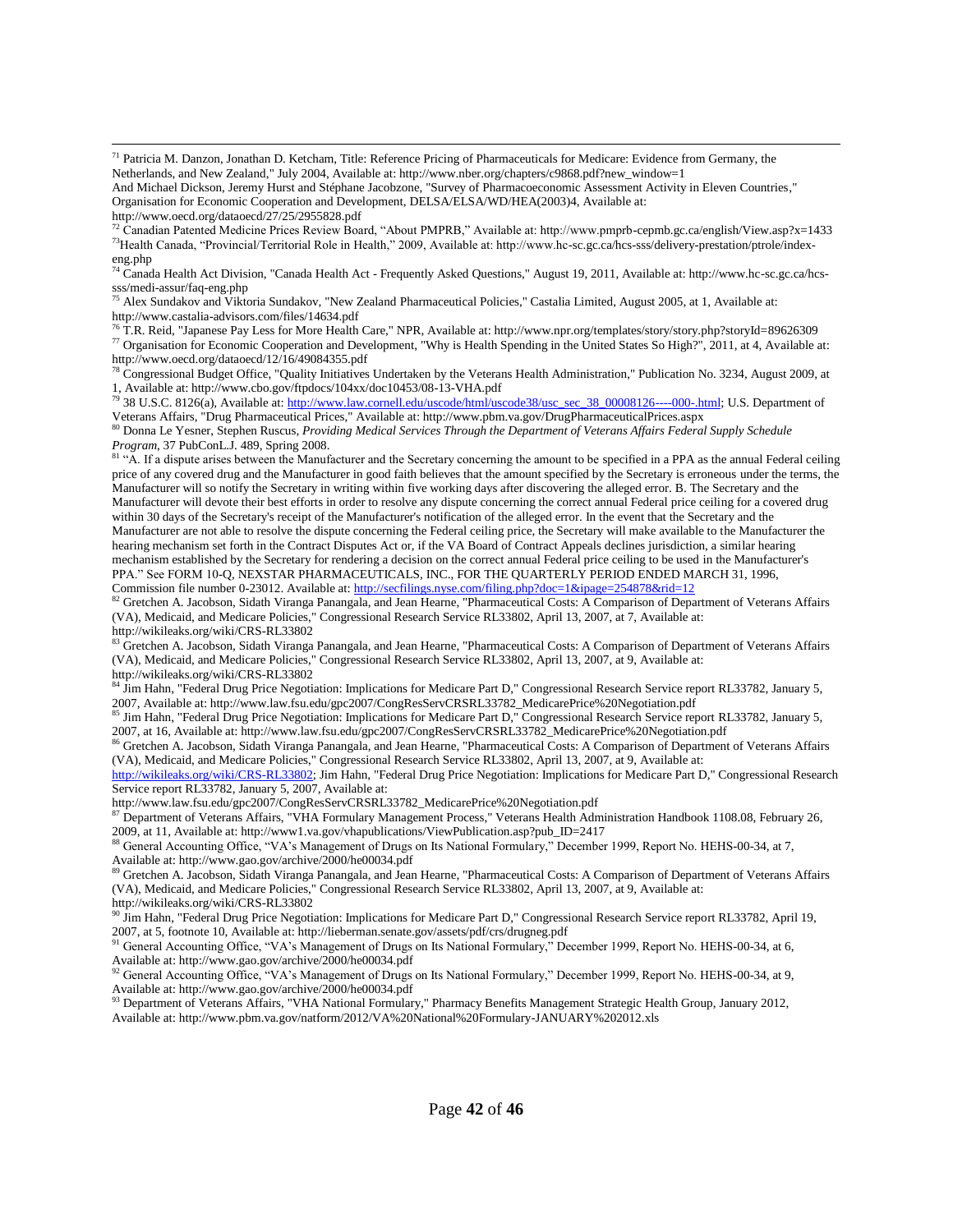And see

 $\overline{a}$ 

http://www.va.gov/nac/index.cfm?txtCriteria1=lipitor&txtCriteria2=&txtCriteria3=&cboContractNumbers=&cboContractorName=&txtPackage =&TxtNDC=&cboVAClass=&search=Search&action=search&template=Search\_Pharmaceutical\_Catalog#searchresult

<sup>94</sup> Families USA, "Rhetoric versus Reality: Comparing Medicare Part D Prices to VA Prices," April 2007, at 1, Available at: http://www.familiesusa.org/assets/pdfs/rhetoric-vs-reality.PDF

<sup>95</sup> Gretchen A. Jacobson, Sidath Viranga Panangala, and Jean Hearne, "Pharmaceutical Costs: A Comparison of Department of Veterans Affairs (VA), Medicaid, and Medicare Policies," Congressional Research Service RL33802, April 13, 2007, at 9, Available at:

http://wikileaks.org/wiki/CRS-RL33802

<sup>96</sup> U.S. Government Accountability Office, "VA and DOD need to control drug costs and increase joint contracting whenever it is cost-effective," *Opportunities to Reduce Potential Duplication in Government Programs, Save Tax Dollars, and Enhance Revenue*, GAO-11-318SP, March 1, 2011, Available at: http://www.gao.gov/modules/ereport/handler.php?1=1&path=/ereport/GAO-11-

318SP/data\_center/Health/VA\_and\_DOD\_need\_to\_control\_drug\_costs\_and\_increase\_joint\_contracting\_whenever\_it\_is\_cost-effective<br>
<sup>97</sup> Families USA\_EDIATEDDD\_DOD\_need\_to\_control\_drug\_costs\_and\_increase\_joint\_contracting\_wheneve <sup>97</sup> Families USA, "Rhetoric versus Reality: Comparing Medicare Part D Prices to VA Prices," April 2007, at 1, Available at: http://www.familiesusa.org/assets/pdfs/rhetoric-vs-reality.PDF

Department of Veterans Affairs, "VHA National Formulary," Pharmacy Benefits Management Strategic Health Group, January 2012, Available at: http://www.pbm.va.gov/natform/2012/VA%20National%20Formulary-JANUARY%202012.xls

<sup>98</sup> 8.406-6 Disputes.

(a) Disputes pertaining to the performance of orders under a schedule contract.

(1) Under the Disputes clause of the schedule contract, the ordering activity contracting officer may—

(i) Issue final decisions on disputes arising from performance of the order (but see paragraph (b) of this section); or

(ii) Refer the dispute to the schedule contracting officer.

(2) The ordering activity contracting officer shall notify the schedule contracting officer promptly of any final decision.

(b) *Disputes pertaining to the terms and conditions of schedule contracts*. The ordering activity contracting officer shall refer all disputes that relate to the contract terms and conditions to the schedule contracting officer for resolution under the Disputes clause of the contract and notify the schedule contractor of the referral.

(c) *Appeals*. Contractors may appeal final decisions to either the Board of Contract Appeals servicing the agency that issued the final decision or the U.S. Court of Federal Claims.

(d) *Alternative dispute resolution*. The contracting officer should use the alternative dispute resolution (ADR) procedures, to the maximum extent practicable (see [33.204](https://www.acquisition.gov/far/html/Subpart%2033_2.html#wp1079883) an[d 33.214\)](https://www.acquisition.gov/far/html/Subpart%2033_2.html#wp1079942).

#### [https://www.acquisition.gov/far/html/Subpart%208\\_4.html](https://www.acquisition.gov/far/html/Subpart%208_4.html)

 $99$  "Finally, we note that the national formulary is a listing of drugs, not a set of guidelines for their use. The drug that prevails in this competition will be listed on the formulary for VA physicians and pharmacies dispensing a 5HT3 receptor antagonist. How the drug is prescribed, how it is dosed, and which drug is prescribed for which indication, remains within the medical judgment of the VA's treating physician. This is not a requirements contract; the two other 5HT3 drugs will remain on the FSS, and will continue to be available to VA physicians if the contracted item is not the appropriate drug treatment therapy. Further, the record here shows that simply increasing the dosage of a 5HT3 drug--which is the foundation of SKB's argument that the solicitation's PDP evaluation method may not yield the lowest price in practice--may not be the most desirable medical approach to treating high CINV. These facts, unrebutted during this protest, further dilute the possibility that the VA's price evaluation method will fail to reflect the most likely actual cost to the government of using these drugs. Accordingly, without some reason to conclude that the agency's approach will lead to an unreasonable evaluation of the likely cost to the government, and given the fact that the VA lacks data on the percentage of its patients that will need treatment for high, versus moderate, CINV, we have no basis to conclude that the solicitation's intended approach to evaluating prices is improper." See B- 283939 (Comp.Gen.), 2000 CPD P 19 (Comp.Gen.), 2000 WL 85036 **(Comp.Gen.) (Matter of: SmithKline Beecham Corporation, 2000).**<br> **(Comp.Gen.) (Matter of: SmithKline Beecham Corporation, 2000).** 

**<sup>100</sup>** [Mobile Medical Intern. Corp. v. U.S.,](https://a.next.westlaw.com/Document/Ibf5a0e67fd5211df852cd4369a8093f1/View/FullText.html?listSource=Search&navigationPath=Search%2fv3%2fsearch%2fresults%2fnavigation%2fi0ad60408000001375b7337648dcac003%3fNav%3dCASE%26fragmentIdentifier%3dIbf5a0e67fd5211df852cd4369a8093f1%26startIndex%3d1%26contextData%3d%2528sc.Search%2529%26transitionType%3dSearchItem&list=CASE&rank=3&listPageSource=43dd894bd9bd722ad1a287c710f8d1ac&originationContext=docHeader&contextData=%28sc.Search%29&transitionType=Document&docSource=d6d80c81098c4e3ea77bf8dbe4b06d0d) 95 Fed.Cl. 706.(2010)

<sup>101</sup> [http://ecfr.gpoaccess.gov/cgi/t/text/text-](http://ecfr.gpoaccess.gov/cgi/t/text/text-idx?c=ecfr&sid=792ad0df54ffebc108060b8f403a81c2&rgn=div8&view=text&node=32:2.1.1.1.8.0.1.20&idno=32)

[idx?c=ecfr&sid=792ad0df54ffebc108060b8f403a81c2&rgn=div8&view=text&node=32:2.1.1.1.8.0.1.20&idno=32](http://ecfr.gpoaccess.gov/cgi/t/text/text-idx?c=ecfr&sid=792ad0df54ffebc108060b8f403a81c2&rgn=div8&view=text&node=32:2.1.1.1.8.0.1.20&idno=32)

<sup>102</sup> "Cost-sharing amounts. Active duty members of the uniformed services do not pay cost-shares. For other categories of beneficiaries, costsharing amounts are as follows:

(i) For pharmaceutical agents obtained from a military treatment facility, there is no co-payment.

(ii) For pharmaceutical agents obtained from a retail network pharmacy there is a:

(A) \$9.00 co-payment per prescription required for up to a 30-day supply of a formularly pharmaceutical agent.

(B) \$3.00 co-payment per prescription for up to a 30-day supply of a generic pharmaceutical agent.

(C) \$22.00 co-payment per prescription for up to a 30-day supply of a non-formulary pharmaceutical agent.

(D) \$0.00 co-payment for vaccines/immunizations authorized as preventive care for eligible beneficiaries.

(iii) For formulary and generic pharmaceutical agents obtained from a retail non-network pharmacy there is a 20 percent or \$9.00 co-payment (whichever is greater) per prescription for up to a 30-day supply of the pharmaceutical agent.

(iv) For non-formulary pharmaceutical agents obtained at a retail non-network pharmacy there is a 20 percent or \$22.00 co-payment (whichever is greater) per prescription for up to a 30-day supply of the pharmaceutical agent.

(v) For pharmaceutical agents obtained under the TMOP program there is a:

(A) \$9.00 co-payment per prescription for up to a 90-day supply of a formulary pharmaceutical agent.

(B) \$3.00 co-payment for up to a 90-day supply of a generic pharmaceutical agent.

(C) \$22.00 co-payment for up to a 90-day supply of a non-formulary pharmaceutical agent."

<sup>103</sup> <http://www.law.cornell.edu/uscode/text/38/8126>

<sup>104</sup> Coalition for Common Sense in Government Procurement v. U.S., 671 F. Supp.2d 48, (2009).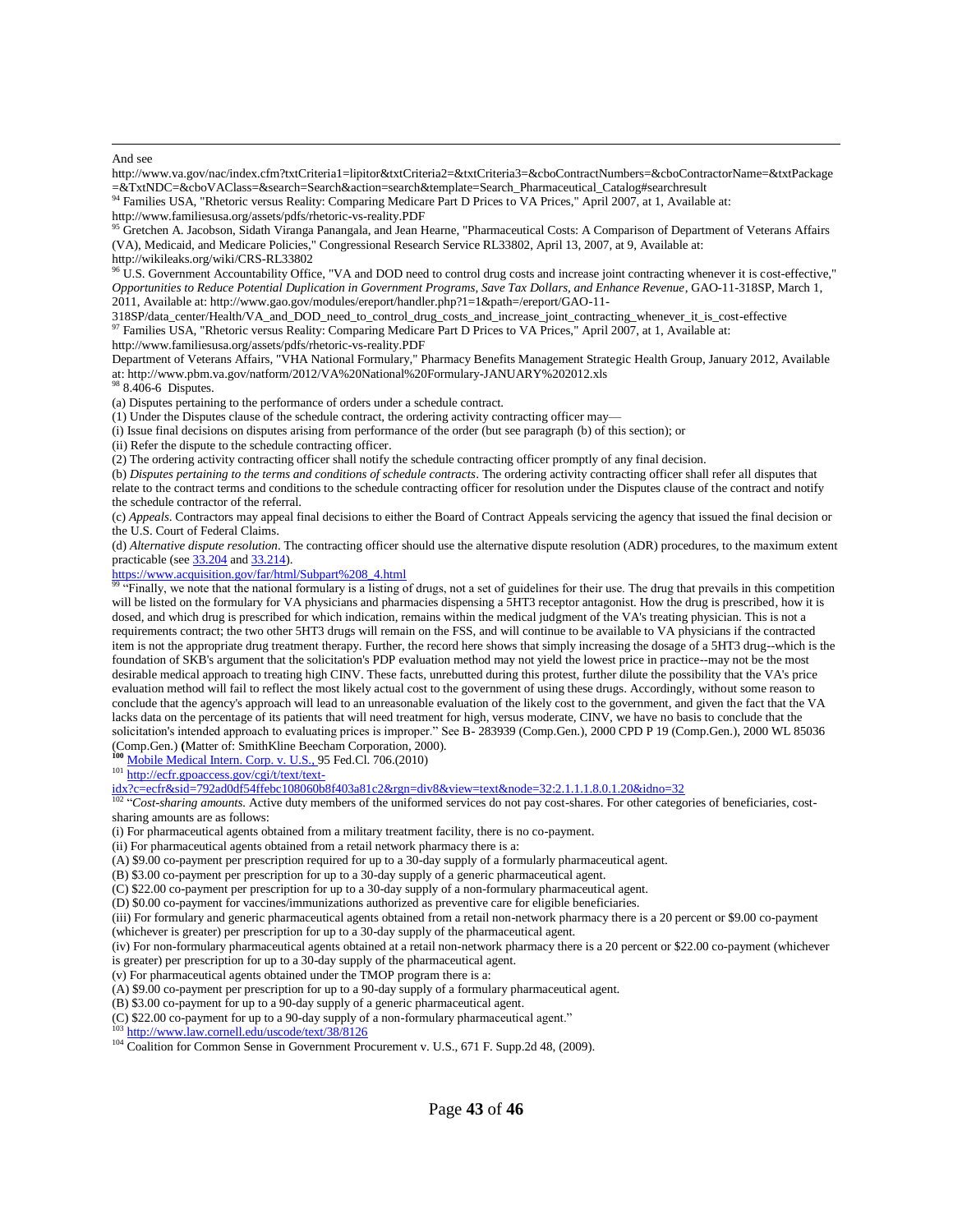<sup>105</sup> "...under TRICARE's formulary scheme, a committee of health care professionals makes the decision about both the clinical and cost effectiveness of pharmaceutical agents under consideration, and the committee may elect to make that decision without using any dedicated procurement vehicle whatsoever-meaning that the committee can simply import pricing information from existing Federal Supply Schedule contracts, and other relevant pricing information, to inform its formulary decisions." See B- 295888 (Comp.Gen.), 2005 CPD P 98 (Comp.Gen.), 2005 WL 1226132 (Comp.Gen.) (Matter of: Merck & Company, Inc., 2005).

<sup>106</sup> "TRICARE contends that the statute which governs its uniform formulary is not a procurement statute, and points out that even if it canceled its request for BPA price quotations, it could continue with its planned decision about which agents to include on the formulary. … With respect to the statutory grant of authority to TRICARE to establish a uniform formulary, we agree with the agency that the central purpose of this statute is to task TRICARE with providing pharmacy benefits to its beneficiaries, and with establishing a process for making pharmaceutical agents available to beneficiaries at each of the possible prescription dispensing venues. *See generally* [10 U.S.C. 1074g.](https://a.next.westlaw.com/Link/Document/FullText?findType=L&pubNum=1000546&cite=10USCAS1074G&originatingDoc=Ia14f6a5bf97011d983e7e9deff98dc6f&refType=LQ&originationContext=document&transitionType=DocumentItem&contextData=%28sc.Search%29) For purposes of determining whether our Office has authority to review this protest, however, we believe that the TRICARE pharmacy benefits statute is appropriately viewed as a procurement statute as well. It is abundantly clear that formulary decisions made by TRICARE (at least for MTFs and the TMOP) will lead to the purchase of pharmaceutical agents using the FSS-that is, to procurements of goods by a federal agency. This is precisely the kind of statute which bears directly on a federal agency procurement, even though the statute exists primarily for other purposes. As a result, we have jurisdiction to consider whether the agency is reasonably complying with the TRICARE pharmacy benefits statute, and is conducting the procurement fairly." See B- 295888 (Comp.Gen.), 2005 CPD P 98 (Comp.Gen.), 2005 WL 1226132 (Comp.Gen.) (Matter of: Merck & Company, Inc., 2005).

 $107$  "Merck's fourth basis of protest is that the agency failed to explain the relative importance of clinical effectiveness and cost in the P & T Committee's evaluation, and that the relative importance of these two considerations had to be identified in the request for price quotations. We disagree. The statute authorizing TRICARE's pharmacy benefits program requires that the agency make decisions about the inclusion of pharmaceutical agents on its formulary based on a consideration of the relative clinical and cost effectiveness of the agents[. 10 U.S.C.](https://a.next.westlaw.com/Link/Document/FullText?findType=L&pubNum=1000546&cite=10USCAS1074G&originationContext=document&transitionType=DocumentItem&contextData=%28sc.Search%29#co_pp_b5120000f7a05)   $1074g(a)(2)(A)$ . There is nothing in the statutory scheme (or in the regulations that implement it) that identifies the relative importance of clinical and cost effectiveness; the statute mandates only that both be considered. Similarly, there is no requirement under the statutory scheme here that manufacturers of pharmaceutical agents be advised of the relative importance of these two considerations." <sup>108</sup> Coalition for Common Sense in Government Procurement v. U.S., 671 F. Supp.2d 48, (2009).

<sup>109</sup> "Having concluded that the statutory language does not speak to precisely how the Department should implement the statute, the Court ordinarily would move to *Chevron* step two, and ask whether the

agency's interpretation of the statute is reasonable." Ibid.  $110$  Coalition for Common Sense in Government Procurement v. V.A., 464 F.3d 1306 (2006).

<sup>111</sup> Coalition for Common Sense in Government Procurement v. U.S., 821 F.Supp.2d 275 (2011).

<sup>112</sup> Patricia A. Davis, "Medicare Primer," Congressional Research Service report R40425, July 1, 2010, at 1, Available at: http://aging.senate.gov/crs/medicare1.pdf

<sup>113</sup> Patricia A. Davis, "Medicare Primer," Congressional Research Service report R40425, July 1, 2010, at 1, Available at: http://aging.senate.gov/crs/medicare1.pdf

<sup>114</sup> Department of Health and Human Services, "Medicare Part B (Medical Insurance)", Available at:

http://www.medicare.gov/navigation/medicare-basics/medicare-benefits/part-b.aspx

Amanda Cassidy, "Coverage and Payment for Prescription Drugs Under Medicare Part B: A Complex Patchwork," National Health Policy Forum, Background Paper No. 70, August 31, 2009, at 6-7, Available at: http:/www.nhpf.org/library/details.cfm/2755

<sup>116</sup> Amanda Cassidy, "Coverage and Payment for Prescription Drugs Under Medicare Part B: A Complex Patchwork," National Health Policy Forum, Background Paper No. 70, August 31, 2009, at 4, Available at: http:/www.nhpf.org/library/details.cfm/2755

<sup>117</sup> Amanda Cassidy, "Coverage and Payment for Prescription Drugs Under Medicare Part B: A Complex Patchwork," National Health Policy Forum, Background Paper No. 70, August 31, 2009, at 8-9, Available at: http:/www.nhpf.org/library/details.cfm/2755 Amgen Inv. v. Smith, 357 F.3d 103 (2004).

<sup>118</sup> <http://www.law.cornell.edu/uscode/text/42/1395l>

 $\overline{a}$ 

<sup>119</sup> Amanda Cassidy, "Coverage and Payment for Prescription Drugs Under Medicare Part B: A Complex Patchwork," National Health Policy Forum, Background Paper No. 70, August 31, 2009, at 8, Available at: http:/www.nhpf.org/library/details.cfm/2755

<sup>120</sup> Amanda Cassidy, "Coverage and Payment for Prescription Drugs Under Medicare Part B: A Complex Patchwork," National Health Policy Forum, Background Paper No. 70, August 31, 2009, at 9, Available at: http:/www.nhpf.org/library/details.cfm/2755

<sup>121</sup> Amanda Cassidy, "Coverage and Payment for Prescription Drugs Under Medicare Part B: A Complex Patchwork," National Health Policy Forum, Background Paper No. 70, August 31, 2009, at 11, Available at: http:/www.nhpf.org/library/details.cfm/2755

<sup>122</sup> Amanda Cassidy, "Coverage and Payment for Prescription Drugs Under Medicare Part B: A Complex Patchwork," National Health Policy Forum, Background Paper No. 70, August 31, 2009, at 9, Available at: http:/www.nhpf.org/library/details.cfm/2755

<sup>123</sup> Amanda Cassidy, "Coverage and Payment for Prescription Drugs Under Medicare Part B: A Complex Patchwork," National Health Policy Forum, Background Paper No. 70, August 31, 2009, at 9, Available at: http:/www.nhpf.org/library/details.cfm/2755

<sup>124</sup> Amgen Inv. v. Smith, 357 F.3d 103 (2004).

<sup>125</sup> Government Accountability Office, "Medicare Part D Formularies: CMS Conducts Oversight of Mid-Year Changes; Most Mid-Year Changes Were Enhancements," GAO-11-366R, June 30, 2011, Available at: http://www.gao.gov/assets/100/97622.pdf

<sup>126</sup> Jim Hahn, "Federal Drug Price Negotiation: Implications for Medicare Part D," Congressional Research Service report RL33782, April 19, 2007, Available at: http://lieberman.senate.gov/assets/pdf/crs/drugneg.pdf

<sup>127</sup> 42 CFR § 423.505, Available at: http://law.justia.com/cfr/title42/42-2.0.1.2.23.11.html

And 42 CFR § 423.578, Available at: http://law.justia.com/cfr/title42/42-2.0.1.2.23.13.html

<sup>128</sup> "Monthly Report by Plan Package," Centers for Medicare & Medicaid Services, December 2011, Available

at:https://www.cms.gov/MCRAdvPartDEnrolData/Downloads/Monthly\_Report\_By\_Plan\_2012\_02.zip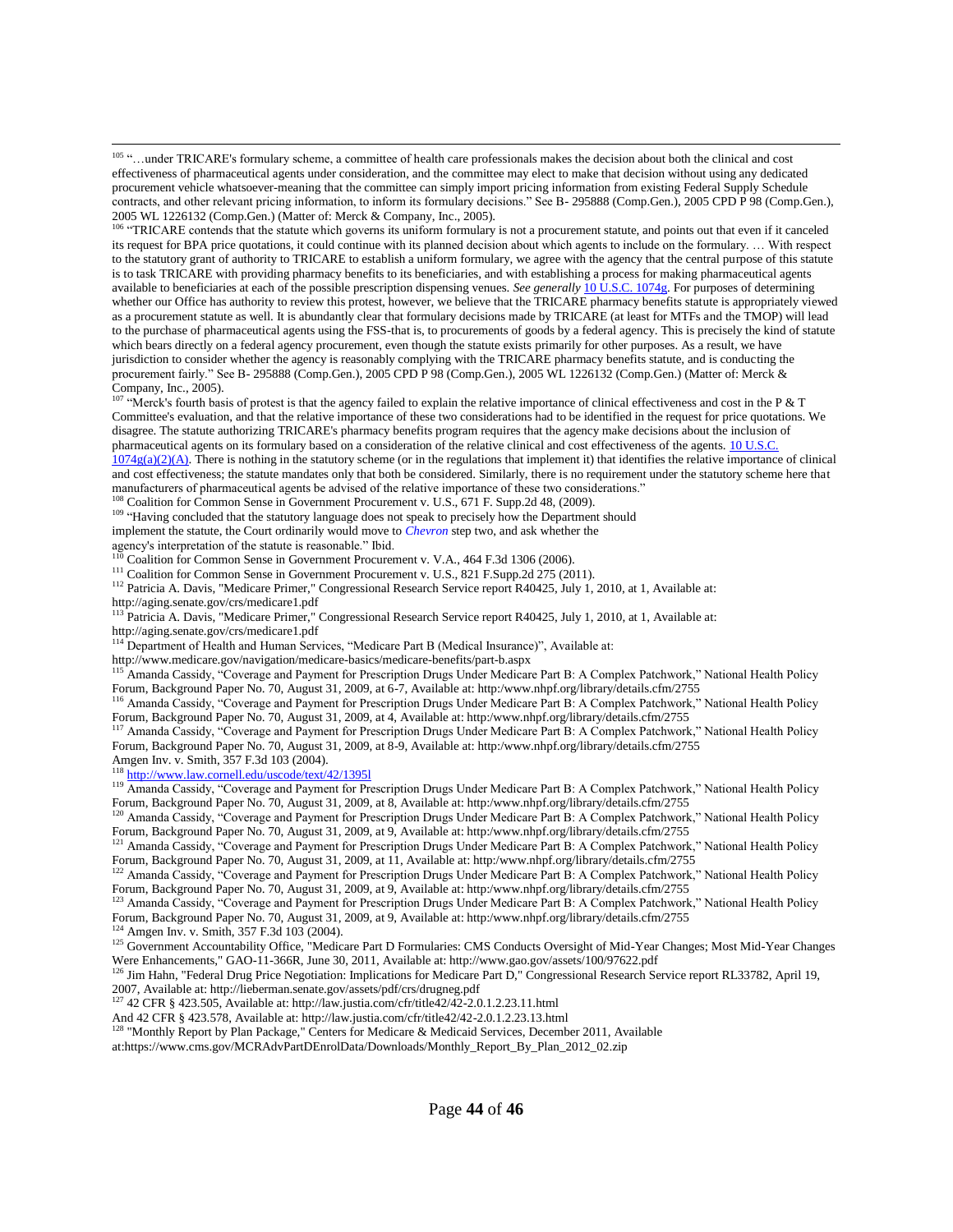<sup>129</sup> Centers for Medicare and Medicaid Services, "Medicare Modernization Act Final Guidelines - Formularies," 2007, Available at: http://www.amcp.org/WorkArea/DownloadAsset.aspx?id=9539

And 42 CFR **§** 423.120, Available at http://edocket.access.gpo.gov/cfr\_2005/octqtr/42cfr423.120.htm

<sup>130</sup> Among other criteria, it checks the formulary to ensure that its tier system doesn't substantially discourage enrollment of certain beneficiaries. Jennifer O'Sullivan, "Medicare Part D Prescription Drug Benefit: A Primer," Congressional Research Service report RL34280, August 20, 2008, at 20, Available at: http://aging.senate.gov/crs/medicare12.pdf

Centers for Medicare and Medicaid Services, "Medicare Modernization Act Final Guidelines - Formularies," 2007, at 3-4, Available at: http://www.amcp.org/WorkArea/DownloadAsset.aspx?id=9539

<sup>131</sup> Jennifer O'Sullivan, "Medicare Part D Prescription Drug Benefit: A Primer," Congressional Research Service report RL34280, August 20, 2008, at 19, Available at: http://aging.senate.gov/crs/medicare12.pdf

132 Frakt, Austin, Pizer, Steven D. and Feldman, Roger, Should Medicare Adopt the Veterans Health Administration Formulary? (April 14, 2011). Health Economics, April 2011. Available at SSRN: http://ssrn.com/abstract=1809665

<sup>3</sup> Centers for Medicare & Medicaid Services, "Medicare Prescription Drug Benefit Manual: Chapter 6 – Part D Drugs and Formulary Requirements," September 2008, at 18, Available at: https://www.cms.gov/PrescriptionDrugCovContra/Downloads/Chapter6.pdf

<sup>134</sup> Department of Health and Human Services, "Higher Rebates for Brand-Name Drugs Results in Lower Costs for Medicaid Compared to Medicare Part D," Report No. OEI-03-10-00320, August 2011, at 2-3, Available at: http://oig.hhs.gov/oei/reports/oei-03-10-00320.pdf <sup>135</sup> Department of Health and Human Services Office of Inspector General, "Concerns with Rebates in the Medicare Part D Program," March

2011, Report OEI-02-08-00050, Available at: http://oig.hhs.gov/oei/reports/oei-02-08-00050.pdf

<sup>136</sup> Department of Health and Human Services Office of Inspector General, "Concerns with Rebates in the Medicare Part D Program," March 2011, Report OEI-02-08-00050, Available at: http://oig.hhs.gov/oei/reports/oei-02-08-00050.pdf

<sup>137</sup> See 42 CFR **§** 423.1976

 $\overline{a}$ 

<sup>138</sup> 2011 WL 7102484 (H.H.S.) Department of Health and Human Services (H.H.S.) Departmental Appeals Board

Medicare Appeals Council Decision In The Case Of S.S. (Appellant) (Beneficiary/Enrollee) Cvs Caremark Plus/Silverscript (Part D Plan/Organization) Claim For Prescription Drug Benefits (Part D) (Hic Number) 1-791334063 (Alj Appeal Number); Docket Number: M-11- 2012; September 9, 2011. Available at[: http://www.hhs.gov/dab/index.html](http://www.hhs.gov/dab/index.html)

<sup>139</sup> CFR 42 §423.104(g)(3), Available at: http://law.justia.com/cfr/title42/42-2.0.1.2.23.html

<sup>140</sup> Paul M. Gelb and Oscar Ramallo, "Reimbursement to Medicare Part D Prescription Drug Plans," American Health Lawyers Association, April 2007, at 10, Available at:

http://www.healthlawyers.org/SiteCollectionDocuments/Content/ContentGroups/Practice\_Groups5/Member\_Briefings/070417\_Reimbursement. pdf

<sup>141</sup> Paul M. Gelb and Oscar Ramallo, "Reimbursement to Medicare Part D Prescription Drug Plans," American Health Lawyers Association, April 2007, at 8-9, Available at:

http://www.healthlawyers.org/SiteCollectionDocuments/Content/ContentGroups/Practice\_Groups5/Member\_Briefings/070417\_Reimbursement. pdf

<sup>142</sup> Elicia J. Herz, "Medicaid: A Primer," Congressional Research Service report RL33202, July 15, 2010, at 1, Available at: http://aging.senate.gov/crs/medicaid1.pdf

<sup>143</sup> Elicia J. Herz, "Medicaid: A Primer," Congressional Research Service report RL33202, July 15, 2010, at 1, Available at: http://aging.senate.gov/crs/medicaid1.pdf

<sup>144</sup> Elicia J. Herz, "Medicaid: A Primer," Congressional Research Service report RL33202, July 15, 2010, at 13, Available at: http://aging.senate.gov/crs/medicaid1.pdf

<sup>145</sup> Elicia J. Herz, "Medicaid: A Primer," Congressional Research Service report RL33202, July 15, 2010, at i and 8, Available at: http://aging.senate.gov/crs/medicaid1.pdf

<sup>146</sup> Elicia J. Herz, "Medicaid: A Primer," Congressional Research Service report RL33202, July 15, 2010, at i, Available at:

http://aging.senate.gov/crs/medicaid1.pdf

<sup>147</sup> The National Health Policy Forum, "The Medicaid Drug Rebate Program," April 13, 2009, at 1, Available at: http://www.nhpf.org/library/thebasics/Basics\_MedicaidDrugRebate\_04-13-09.pdf

<sup>148</sup> The National Health Policy Forum, "The Medicaid Drug Rebate Program," April 13, 2009, at 1, Available at: http://www.nhpf.org/library/thebasics/Basics\_MedicaidDrugRebate\_04-13-09.pdf

<sup>149</sup> The National Health Policy Forum, "The Medicaid Drug Rebate Program," April 13, 2009, at 3, Available at: http://www.nhpf.org/library/thebasics/Basics\_MedicaidDrugRebate\_04-13-09.pdf

<sup>150</sup> The National Health Policy Forum, "The Medicaid Drug Rebate Program," April 13, 2009, at 1-2, Available at:

http://www.nhpf.org/library/the-basics/Basics\_MedicaidDrugRebate\_04-13-09.pdf<br><sup>151</sup>The Medicaid Vibrary/the-basics/Basics\_MedicaidDrugRebate\_04-13-09.pdf

The National Health Policy Forum, "The Medicaid Drug Rebate Program," April 13, 2009, at 1-2, Available at:

http://www.nhpf.org/library/the-basics/Basics\_MedicaidDrugRebate\_04-13-09.pdf

<sup>152</sup> The National Health Policy Forum, "The Medicaid Drug Rebate Program," April 13, 2009, at 1, Available at: http://www.nhpf.org/library/thebasics/Basics\_MedicaidDrugRebate\_04-13-09.pdf

And http://www.kff.org/medicaid/loader.cfm?url=/commonspot/security/getfile.cfm&PageID=14255

<sup>153</sup> Centers for Medicare & Medicaid Services, "History of the Medicaid Drug Rebate Program," at 1, Available at:

https://www.cms.gov/MedicaidDrugRebateDispR/Downloads/mdrphistory.pdf

<sup>154</sup> Gretchen A. Jacobson, Sidath Viranga Panangala, and Jean Hearne, "Pharmaceutical Costs: A Comparison of Department of Veterans Affairs (VA), Medicaid, and Medicare Policies," Congressional Research Service RL33802, April 13, 2007, at 12, Available at: http://wikileaks.org/wiki/CRS-RL33802